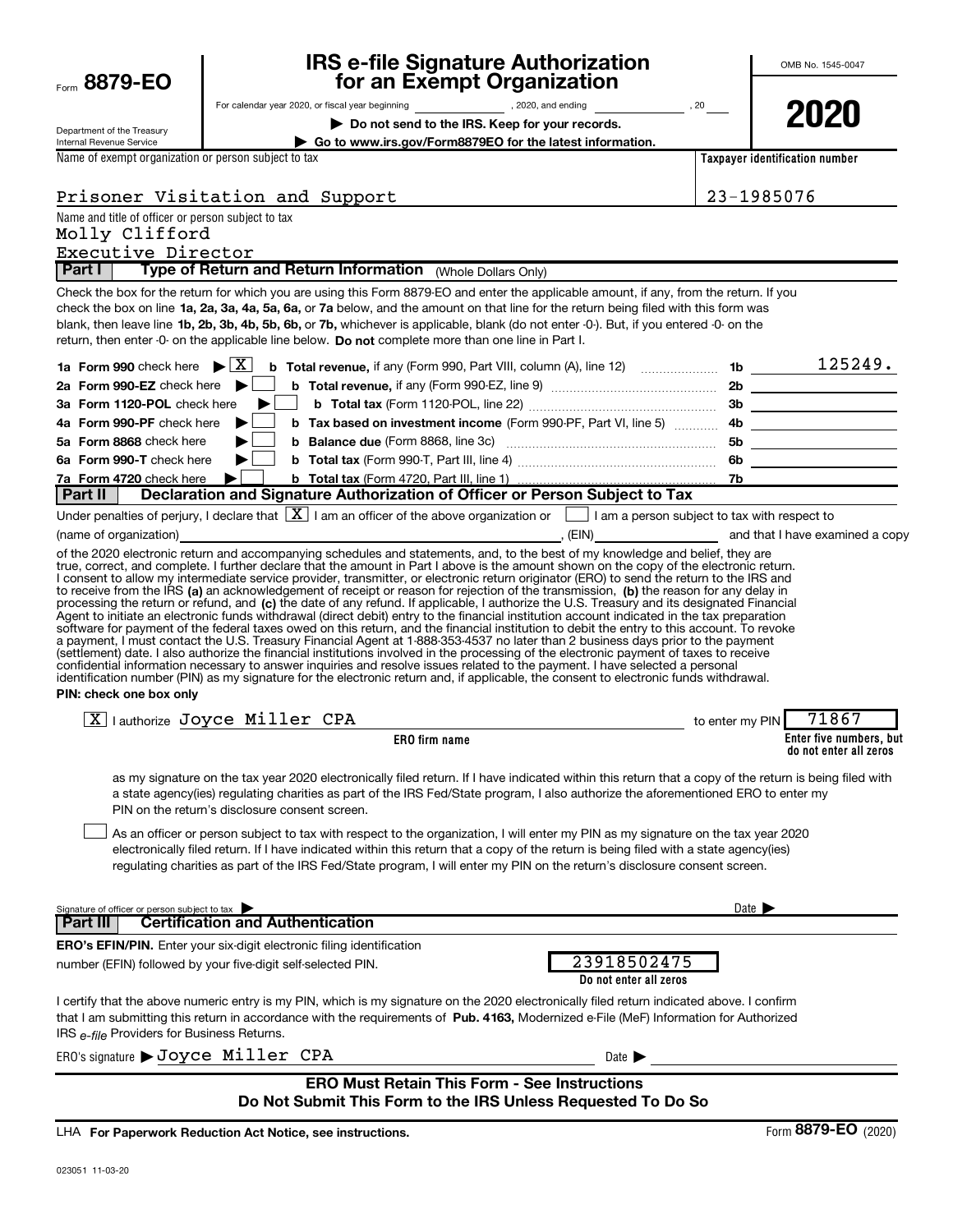# (Rev. January 2020) **Cxempt Organization Return** Manuary 2020) **Canadia Return 8868 Application for Automatic Extension of Time To File an**

Department of the Treasury Internal Revenue Service

- **| File a separate application for each return.**
- **| Go to www.irs.gov/Form8868 for the latest information.**

**Electronic filing (e-file).** You can electronically file Form 8868 to request a 6-month automatic extension of time to file any of the filing of this form, visit www.irs.gov/e-file-providers/e-file-for-charities-and-non-profits. forms listed below with the exception of Form 8870, Information Return for Transfers Associated With Certain Personal Benefit Contracts, for which an extension request must be sent to the IRS in paper format (see instructions). For more details on the electronic

#### **Automatic 6-Month Extension of Time.** Only submit original (no copies needed).

All corporations required to file an income tax return other than Form 990-T (including 1120-C filers), partnerships, REMICs, and trusts must use Form 7004 to request an extension of time to file income tax returns.

| Type or                                                                                              | Name of exempt organization or other filer, see instructions.                                                                                                                                                                                                                                                                                                                                                                                                                                                                                                                                                                                                         |            |                                                                                 |                |    | Taxpayer identification number (TIN) |
|------------------------------------------------------------------------------------------------------|-----------------------------------------------------------------------------------------------------------------------------------------------------------------------------------------------------------------------------------------------------------------------------------------------------------------------------------------------------------------------------------------------------------------------------------------------------------------------------------------------------------------------------------------------------------------------------------------------------------------------------------------------------------------------|------------|---------------------------------------------------------------------------------|----------------|----|--------------------------------------|
| print                                                                                                | Prisoner Visitation and Support                                                                                                                                                                                                                                                                                                                                                                                                                                                                                                                                                                                                                                       |            |                                                                                 |                |    | 23-1985076                           |
| filing your                                                                                          | File by the<br>Number, street, and room or suite no. If a P.O. box, see instructions.<br>due date for<br>1501 Cherry Street                                                                                                                                                                                                                                                                                                                                                                                                                                                                                                                                           |            |                                                                                 |                |    |                                      |
| return. See<br>instructions.                                                                         | City, town or post office, state, and ZIP code. For a foreign address, see instructions.<br>Philadelphia, PA 19102                                                                                                                                                                                                                                                                                                                                                                                                                                                                                                                                                    |            |                                                                                 |                |    |                                      |
|                                                                                                      | Enter the Return Code for the return that this application is for (file a separate application for each return)                                                                                                                                                                                                                                                                                                                                                                                                                                                                                                                                                       |            |                                                                                 |                |    | $\overline{0}$<br>1                  |
| <b>Application</b>                                                                                   |                                                                                                                                                                                                                                                                                                                                                                                                                                                                                                                                                                                                                                                                       | Return     | Application                                                                     |                |    | Return                               |
| Is For                                                                                               |                                                                                                                                                                                                                                                                                                                                                                                                                                                                                                                                                                                                                                                                       | Code       | Is For                                                                          |                |    | Code                                 |
|                                                                                                      | Form 990 or Form 990-EZ                                                                                                                                                                                                                                                                                                                                                                                                                                                                                                                                                                                                                                               | 01         | Form 990-T (corporation)                                                        |                |    | 07                                   |
| Form 990-BL                                                                                          |                                                                                                                                                                                                                                                                                                                                                                                                                                                                                                                                                                                                                                                                       | 02         | Form 1041-A                                                                     |                |    | 08                                   |
|                                                                                                      | Form 4720 (individual)                                                                                                                                                                                                                                                                                                                                                                                                                                                                                                                                                                                                                                                | 03         | Form 4720 (other than individual)                                               |                |    | 09                                   |
| Form 990-PF                                                                                          |                                                                                                                                                                                                                                                                                                                                                                                                                                                                                                                                                                                                                                                                       | 04         | Form 5227                                                                       |                |    | 10                                   |
|                                                                                                      | Form 990-T (sec. 401(a) or 408(a) trust)                                                                                                                                                                                                                                                                                                                                                                                                                                                                                                                                                                                                                              | 05         | Form 6069                                                                       |                |    | 11                                   |
|                                                                                                      | Form 990-T (trust other than above)<br>Molly Clifford                                                                                                                                                                                                                                                                                                                                                                                                                                                                                                                                                                                                                 | 06         | Form 8870                                                                       |                |    | 12                                   |
| $box \blacktriangleright$<br>1<br>$\mathbf{2}$                                                       | • If this is for a Group Return, enter the organization's four digit Group Exemption Number (GEN) _________. If this is for the whole group, check this<br>. If it is for part of the group, check this box $\blacktriangleright$ and attach a list with the names and TINs of all members the extension is for.<br>I request an automatic 6-month extension of time until<br>the organization named above. The extension is for the organization's return for:<br>$\blacktriangleright$ $\boxed{\text{X}}$ calendar year 2020 or<br>tax year beginning<br>If the tax year entered in line 1 is for less than 12 months, check reason:<br>Change in accounting period | and ending | November 15, 2021, to file the exempt organization return for<br>Initial return | Final return   |    |                                      |
| За                                                                                                   | If this application is for Forms 990-BL, 990-PF, 990-T, 4720, or 6069, enter the tentative tax, less<br>any nonrefundable credits. See instructions.                                                                                                                                                                                                                                                                                                                                                                                                                                                                                                                  |            |                                                                                 | За             | \$ | 0.                                   |
| If this application is for Forms 990-PF, 990-T, 4720, or 6069, enter any refundable credits and<br>b |                                                                                                                                                                                                                                                                                                                                                                                                                                                                                                                                                                                                                                                                       |            |                                                                                 |                |    |                                      |
|                                                                                                      | estimated tax payments made. Include any prior year overpayment allowed as a credit.                                                                                                                                                                                                                                                                                                                                                                                                                                                                                                                                                                                  |            |                                                                                 | 3 <sub>b</sub> | \$ | 0.                                   |
| c                                                                                                    | <b>Balance due.</b> Subtract line 3b from line 3a. Include your payment with this form, if required, by                                                                                                                                                                                                                                                                                                                                                                                                                                                                                                                                                               |            |                                                                                 |                |    |                                      |
|                                                                                                      | using EFTPS (Electronic Federal Tax Payment System). See instructions.<br>3c                                                                                                                                                                                                                                                                                                                                                                                                                                                                                                                                                                                          |            |                                                                                 |                |    | 0.                                   |
| instructions.                                                                                        | Caution: If you are going to make an electronic funds withdrawal (direct debit) with this Form 8868, see Form 8453-EO and Form 8879-EO for payment                                                                                                                                                                                                                                                                                                                                                                                                                                                                                                                    |            |                                                                                 |                |    |                                      |

LHA For Privacy Act and Paperwork Reduction Act Notice, see instructions. **8868** (Rev. 1-2020) Form 8868 (Rev. 1-2020)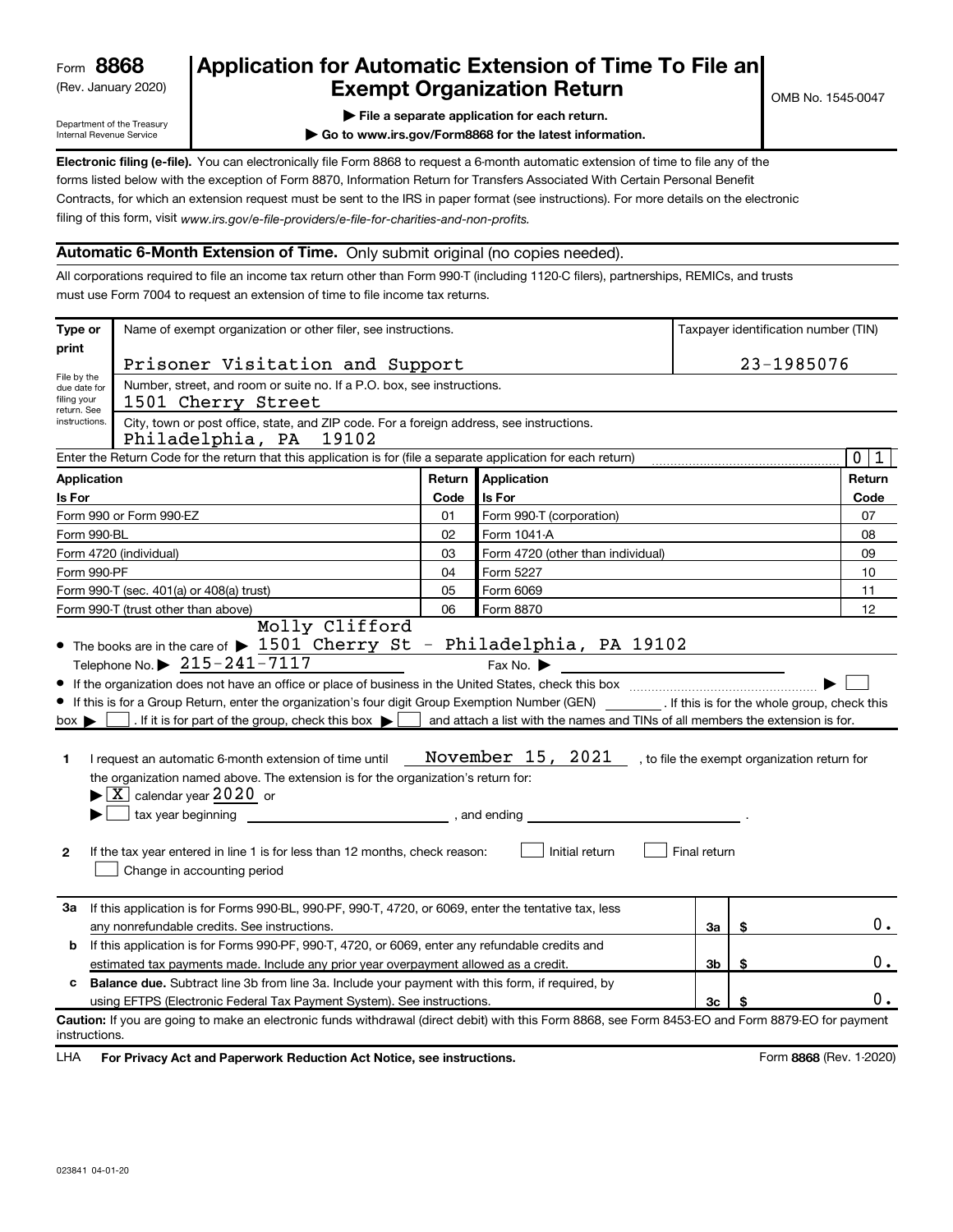| Form |  |
|------|--|

# **Return of Organization Exempt From Income Tax** Extended to November 15, 2021

**Under section 501(c), 527, or 4947(a)(1) of the Internal Revenue Code (except private foundations)**

**but the Do not enter social security numbers on this form as it may be made public. Open to Public**<br> **a** Go to www.irs.gov/Form990 for instructions and the latest information. Inspection

and ending

**| Go to www.irs.gov/Form990 for instructions and the latest information. Inspection**



**B C D Employer identification number**

| Department of the Treasury<br>Internal Revenue Service |                               |                   | $\triangleright$ Go to www.irs.go                   |                                                                     |  |
|--------------------------------------------------------|-------------------------------|-------------------|-----------------------------------------------------|---------------------------------------------------------------------|--|
|                                                        |                               |                   | A For the 2020 calendar year, or tax year beginning |                                                                     |  |
| R<br>Check if<br>applicable:                           | <b>C</b> Name of organization |                   |                                                     |                                                                     |  |
| Address<br>change                                      |                               |                   |                                                     | Prisoner Visitation a:                                              |  |
| Name<br>change                                         |                               | Doing business as |                                                     |                                                                     |  |
| Initial<br>return<br>Final<br>return.                  |                               |                   |                                                     | Number and street (or P.O. box if mail is not<br>1501 Cherry Street |  |
|                                                        |                               |                   |                                                     |                                                                     |  |

|                         | Address<br>change | Prisoner Visitation and Support                                                                                                                     |            |                                                     |                                                         |  |  |
|-------------------------|-------------------|-----------------------------------------------------------------------------------------------------------------------------------------------------|------------|-----------------------------------------------------|---------------------------------------------------------|--|--|
|                         | Name<br>change    | Doing business as                                                                                                                                   |            | 23-1985076                                          |                                                         |  |  |
|                         | Initial<br>return | Number and street (or P.O. box if mail is not delivered to street address)                                                                          | Room/suite | E Telephone number                                  |                                                         |  |  |
|                         | Final<br>return/  | 1501 Cherry Street                                                                                                                                  |            | $215 - 241 - 7117$                                  |                                                         |  |  |
|                         | termin-<br>ated   | City or town, state or province, country, and ZIP or foreign postal code                                                                            |            | G Gross receipts \$                                 | 125249.                                                 |  |  |
|                         | Amended<br>return | Philadelphia, PA<br>19102                                                                                                                           |            | H(a) Is this a group return                         |                                                         |  |  |
|                         | Applica-<br>tion  | F Name and address of principal officer: Molly Clifford                                                                                             |            | for subordinates?                                   | $\sqrt{}$ Yes $\sqrt{X}$ No                             |  |  |
|                         | pending           | P.O. Box 58068, Philadelphia, PA<br>19102                                                                                                           |            | $H(b)$ Are all subordinates included?               | ∣Yes<br><b>No</b>                                       |  |  |
|                         |                   | <b>I</b> Tax-exempt status: $\boxed{\mathbf{X}}$ 501(c)(3)<br>$501(c)$ $\left( \qquad \qquad \right)$ (insert no.)<br>$4947(a)(1)$ or               | 527        |                                                     | If "No," attach a list. See instructions                |  |  |
|                         |                   | J Website: > www.prisonervisitation.org                                                                                                             |            | $H(c)$ Group exemption number $\blacktriangleright$ |                                                         |  |  |
|                         |                   | <b>K</b> Form of organization: $\boxed{\mathbf{X}}$ Corporation<br>Other $\blacktriangleright$<br>Trust<br>Association                              |            |                                                     | L Year of formation: 1968 M State of legal domicile: PA |  |  |
|                         | Part I            | <b>Summary</b>                                                                                                                                      |            |                                                     |                                                         |  |  |
|                         | $\blacksquare$    | Briefly describe the organization's mission or most significant activities: Prisoner Visitation and Support                                         |            |                                                     |                                                         |  |  |
| Governance              |                   | (PVS) is a volunteer visitation program to federal and military                                                                                     |            |                                                     |                                                         |  |  |
|                         | $\mathbf{2}$      | Check this box $\blacktriangleright$ $\blacksquare$ if the organization discontinued its operations or disposed of more than 25% of its net assets. |            |                                                     |                                                         |  |  |
|                         | 3                 | Number of voting members of the governing body (Part VI, line 1a)                                                                                   |            | $\mathbf{3}$                                        |                                                         |  |  |
|                         | 4                 |                                                                                                                                                     |            | $\overline{\mathbf{4}}$                             | 7                                                       |  |  |
|                         | 5                 |                                                                                                                                                     |            | 5                                                   | 3<br>400                                                |  |  |
|                         | 6                 |                                                                                                                                                     |            |                                                     |                                                         |  |  |
| <b>Activities &amp;</b> |                   |                                                                                                                                                     |            | 7a                                                  | 0.                                                      |  |  |
|                         |                   |                                                                                                                                                     |            | 7b                                                  | $\overline{0}$ .                                        |  |  |
|                         |                   |                                                                                                                                                     |            | <b>Prior Year</b>                                   | <b>Current Year</b>                                     |  |  |
|                         | 8                 | Contributions and grants (Part VIII, line 1h)                                                                                                       |            | 172562.                                             | 125066.                                                 |  |  |
|                         | 9                 | Program service revenue (Part VIII, line 2g)                                                                                                        |            | 0.                                                  | $\mathfrak{o}$ .                                        |  |  |
| Revenue                 | 10                |                                                                                                                                                     |            | 2416.                                               | 183.                                                    |  |  |
|                         | 11                |                                                                                                                                                     |            | 25309.                                              | 0.                                                      |  |  |
|                         | 12                | Total revenue - add lines 8 through 11 (must equal Part VIII, column (A), line 12)                                                                  |            | 200287.                                             | 125249.                                                 |  |  |
|                         | 13                | Grants and similar amounts paid (Part IX, column (A), lines 1-3)                                                                                    |            | 0.                                                  | 0.                                                      |  |  |
|                         | 14                | Benefits paid to or for members (Part IX, column (A), line 4)                                                                                       |            | $\overline{0}$ .                                    | 0.                                                      |  |  |
|                         | 15                | Salaries, other compensation, employee benefits (Part IX, column (A), lines 5-10)                                                                   |            | 111477.                                             | 92717.                                                  |  |  |
| Expenses                |                   |                                                                                                                                                     |            | $\mathbf 0$ .                                       | 0.                                                      |  |  |
|                         |                   | 23513.<br><b>b</b> Total fundraising expenses (Part IX, column (D), line 25)<br>$\blacktriangleright$ and $\blacktriangleright$                     |            |                                                     |                                                         |  |  |
|                         |                   |                                                                                                                                                     |            | 89691.                                              | 31300.                                                  |  |  |
|                         | 18                | Total expenses. Add lines 13-17 (must equal Part IX, column (A), line 25) [Conception: Total expenses.                                              |            | 201168.                                             | 124017.                                                 |  |  |
|                         | 19                |                                                                                                                                                     |            | $-881.$                                             | 1232.                                                   |  |  |
| äğ                      |                   |                                                                                                                                                     |            | <b>Beginning of Current Year</b>                    | <b>End of Year</b>                                      |  |  |
| Assets<br>1 Balanc      | 20                | Total assets (Part X, line 16)                                                                                                                      |            | 80210.                                              | 87211.                                                  |  |  |
|                         |                   | 21 Total liabilities (Part X, line 26)                                                                                                              |            | 3625.                                               | Ω.                                                      |  |  |
| 호트<br>기                 |                   |                                                                                                                                                     |            | 76585.                                              | 87211.                                                  |  |  |

**Part II Signature Block**

Under penalties of perjury, I declare that I have examined this return, including accompanying schedules and statements, and to the best of my knowledge and belief, it is true, correct, and complete. Declaration of preparer (other than officer) is based on all information of which preparer has any knowledge.

| Sign            | Signature of officer                                                            |                      |      | Date                                   |
|-----------------|---------------------------------------------------------------------------------|----------------------|------|----------------------------------------|
| Here            | Molly Clifford, Executive Director                                              |                      |      |                                        |
|                 | Type or print name and title                                                    |                      |      |                                        |
|                 | Print/Type preparer's name                                                      | Preparer's signature | Date | <b>PTIN</b><br>Check                   |
| Paid            | Joyce Miller                                                                    |                      |      | P00047160<br>self-emploved             |
| Preparer        | Firm's name J. MILLER & ASSOCIATES                                              |                      |      | Firm's EIN $\triangleright$ 27-2001590 |
| Use Only        | Firm's address 1617 John F. Kennedy Blvd.                                       |                      |      |                                        |
|                 | Philadelphia, PA 19103                                                          |                      |      | Phone no. $215 - 600 - 1701$           |
|                 | May the IRS discuss this return with the preparer shown above? See instructions |                      |      | No<br><b>Yes</b>                       |
| 032001 12-23-20 | LHA For Paperwork Reduction Act Notice, see the separate instructions.          |                      |      | Form 990 (2020)                        |

See Schedule O for Organization Mission Statement Continuation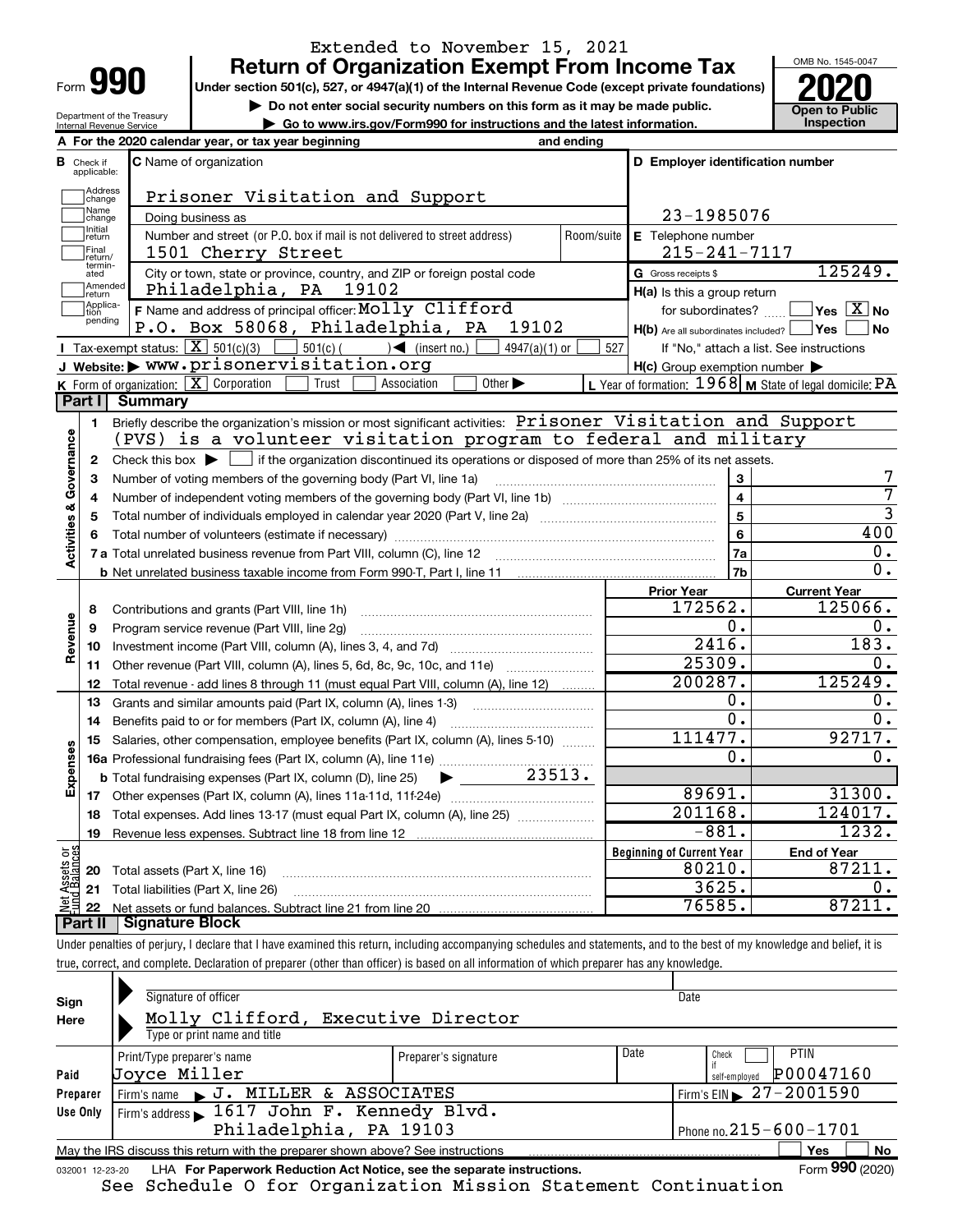|              | Prisoner Visitation and Support<br>Form 990 (2020)                                                                                           | 23-1985076    | Page $2$                                             |
|--------------|----------------------------------------------------------------------------------------------------------------------------------------------|---------------|------------------------------------------------------|
|              | <b>Part III   Statement of Program Service Accomplishments</b>                                                                               |               |                                                      |
|              |                                                                                                                                              |               | x                                                    |
| 1            | Briefly describe the organization's mission:<br>Prisoner Visitation and Support (PVS) is a nationwide network of                             |               |                                                      |
|              | volunteer visitors to prisoners in Federal and Military prisons                                                                              |               |                                                      |
|              | throughout the United States. Our priority is to visit those prisoners                                                                       |               |                                                      |
|              | who do not ordinarily receive visits from family and friends serving                                                                         |               |                                                      |
| $\mathbf{2}$ | Did the organization undertake any significant program services during the year which were not listed on the                                 |               |                                                      |
|              | prior Form 990 or 990-EZ?                                                                                                                    |               | $\sqrt{}$ Yes $\sqrt{}$ X $\sqrt{}$ No               |
|              | If "Yes," describe these new services on Schedule O.                                                                                         |               |                                                      |
| 3            | Did the organization cease conducting, or make significant changes in how it conducts, any program services?                                 |               | $\overline{\mathsf{Yes}}$ $\overline{\mathsf{X}}$ No |
|              | If "Yes," describe these changes on Schedule O.                                                                                              |               |                                                      |
| 4            | Describe the organization's program service accomplishments for each of its three largest program services, as measured by expenses.         |               |                                                      |
|              | Section 501(c)(3) and 501(c)(4) organizations are required to report the amount of grants and allocations to others, the total expenses, and |               |                                                      |
|              |                                                                                                                                              |               |                                                      |
|              | revenue, if any, for each program service reported.<br>$45731$ $\cdot$ including grants of \$                                                |               |                                                      |
| 4a l         |                                                                                                                                              |               |                                                      |
|              | from the world outside of prison to help them cope with prison life and                                                                      |               |                                                      |
|              | prepare for a successful re-entry into society.                                                                                              |               |                                                      |
|              |                                                                                                                                              |               |                                                      |
|              |                                                                                                                                              |               |                                                      |
|              |                                                                                                                                              |               |                                                      |
|              |                                                                                                                                              |               |                                                      |
|              |                                                                                                                                              |               |                                                      |
|              |                                                                                                                                              |               |                                                      |
|              |                                                                                                                                              |               |                                                      |
|              |                                                                                                                                              |               |                                                      |
|              |                                                                                                                                              |               |                                                      |
| 4b           | (Code: ) (Expenses \$ (a) and the contract of \$ (Revenue \$ ) (Revenue \$                                                                   |               |                                                      |
|              |                                                                                                                                              |               |                                                      |
|              |                                                                                                                                              |               |                                                      |
|              |                                                                                                                                              |               |                                                      |
|              |                                                                                                                                              |               |                                                      |
|              |                                                                                                                                              |               |                                                      |
|              |                                                                                                                                              |               |                                                      |
|              |                                                                                                                                              |               |                                                      |
|              |                                                                                                                                              |               |                                                      |
|              |                                                                                                                                              |               |                                                      |
|              |                                                                                                                                              |               |                                                      |
|              |                                                                                                                                              |               |                                                      |
|              |                                                                                                                                              |               |                                                      |
| 4с           | (Code: ) (Expenses \$<br>including grants of \$                                                                                              | ) (Revenue \$ |                                                      |
|              |                                                                                                                                              |               |                                                      |
|              |                                                                                                                                              |               |                                                      |
|              |                                                                                                                                              |               |                                                      |
|              |                                                                                                                                              |               |                                                      |
|              |                                                                                                                                              |               |                                                      |
|              |                                                                                                                                              |               |                                                      |
|              |                                                                                                                                              |               |                                                      |
|              |                                                                                                                                              |               |                                                      |
|              |                                                                                                                                              |               |                                                      |
|              |                                                                                                                                              |               |                                                      |
|              |                                                                                                                                              |               |                                                      |
|              |                                                                                                                                              |               |                                                      |
| 4d           | Other program services (Describe on Schedule O.)                                                                                             |               |                                                      |
| 4e           | (Expenses \$<br>(Revenue \$<br>including grants of \$<br>45731.                                                                              |               |                                                      |
|              | Total program service expenses                                                                                                               |               | Form 990 (2020)                                      |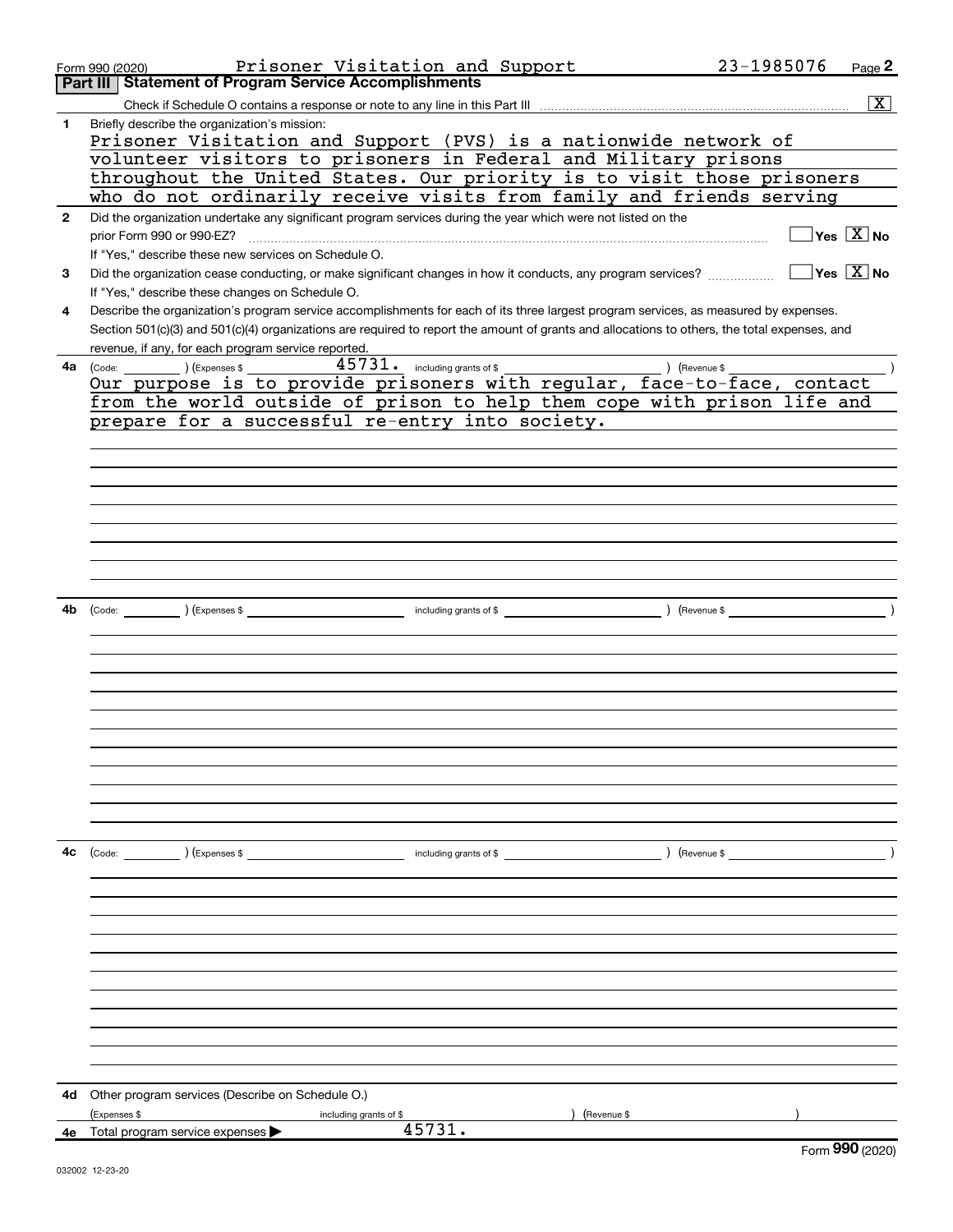|  | Form 990 (2020) |  |
|--|-----------------|--|

Part IV | Checklist of Required Schedules

Form 990 (2020) Page Prisoner Visitation and Support 23-1985076

|     |                                                                                                                                                                                                                                |                 | Yes | No      |
|-----|--------------------------------------------------------------------------------------------------------------------------------------------------------------------------------------------------------------------------------|-----------------|-----|---------|
| 1   | Is the organization described in section $501(c)(3)$ or $4947(a)(1)$ (other than a private foundation)?                                                                                                                        |                 |     |         |
|     | If "Yes," complete Schedule A measured and the complete schedule A measured and the complete Schedule A measured and the complete schedule A measured and the control of the control of the control of the control of the cont | 1               | х   |         |
| 2   |                                                                                                                                                                                                                                | $\overline{2}$  | X   |         |
| 3   | Did the organization engage in direct or indirect political campaign activities on behalf of or in opposition to candidates for                                                                                                |                 |     |         |
|     |                                                                                                                                                                                                                                | 3               |     | x       |
| 4   | Section 501(c)(3) organizations. Did the organization engage in lobbying activities, or have a section 501(h) election in effect                                                                                               |                 |     |         |
|     |                                                                                                                                                                                                                                | 4               |     | x       |
| 5   | Is the organization a section 501(c)(4), 501(c)(5), or 501(c)(6) organization that receives membership dues, assessments, or                                                                                                   |                 |     |         |
|     |                                                                                                                                                                                                                                | 5               |     | x       |
| 6   | Did the organization maintain any donor advised funds or any similar funds or accounts for which donors have the right to                                                                                                      |                 |     |         |
|     | provide advice on the distribution or investment of amounts in such funds or accounts? If "Yes," complete Schedule D, Part I                                                                                                   | 6               |     | x       |
| 7   | Did the organization receive or hold a conservation easement, including easements to preserve open space,                                                                                                                      |                 |     |         |
|     |                                                                                                                                                                                                                                | $\overline{7}$  |     | х       |
| 8   | Did the organization maintain collections of works of art, historical treasures, or other similar assets? If "Yes," complete                                                                                                   |                 |     |         |
|     |                                                                                                                                                                                                                                | 8               |     | х       |
| 9   | Did the organization report an amount in Part X, line 21, for escrow or custodial account liability, serve as a custodian for                                                                                                  |                 |     |         |
|     | amounts not listed in Part X; or provide credit counseling, debt management, credit repair, or debt negotiation services?                                                                                                      |                 |     |         |
|     |                                                                                                                                                                                                                                | 9               |     | х       |
| 10  | Did the organization, directly or through a related organization, hold assets in donor-restricted endowments                                                                                                                   |                 |     |         |
|     |                                                                                                                                                                                                                                | 10              |     | х       |
| 11  | If the organization's answer to any of the following questions is "Yes," then complete Schedule D, Parts VI, VII, VIII, IX, or X                                                                                               |                 |     |         |
|     | as applicable.                                                                                                                                                                                                                 |                 |     |         |
|     | a Did the organization report an amount for land, buildings, and equipment in Part X, line 10? If "Yes," complete Schedule D.                                                                                                  |                 |     |         |
|     |                                                                                                                                                                                                                                | 11a             |     | x       |
|     | Did the organization report an amount for investments - other securities in Part X, line 12, that is 5% or more of its total                                                                                                   |                 |     |         |
|     |                                                                                                                                                                                                                                | 11 <sub>b</sub> |     | x       |
|     | c Did the organization report an amount for investments - program related in Part X, line 13, that is 5% or more of its total                                                                                                  |                 |     |         |
|     |                                                                                                                                                                                                                                | 11c             |     | х       |
|     | d Did the organization report an amount for other assets in Part X, line 15, that is 5% or more of its total assets reported in                                                                                                |                 |     |         |
|     |                                                                                                                                                                                                                                | 11d             |     | X<br>X  |
|     |                                                                                                                                                                                                                                | <b>11e</b>      |     |         |
| f   | Did the organization's separate or consolidated financial statements for the tax year include a footnote that addresses                                                                                                        |                 | х   |         |
|     | the organization's liability for uncertain tax positions under FIN 48 (ASC 740)? If "Yes," complete Schedule D, Part X                                                                                                         | 11f             |     |         |
|     | 12a Did the organization obtain separate, independent audited financial statements for the tax year? If "Yes," complete                                                                                                        |                 | X   |         |
|     | <b>b</b> Was the organization included in consolidated, independent audited financial statements for the tax year?                                                                                                             | 12a             |     |         |
|     |                                                                                                                                                                                                                                | 12 <sub>b</sub> |     |         |
| 13  | If "Yes," and if the organization answered "No" to line 12a, then completing Schedule D, Parts XI and XII is optional                                                                                                          | 13              |     | ∡⊾<br>X |
| 14a | Did the organization maintain an office, employees, or agents outside of the United States?                                                                                                                                    | 14a             |     | X       |
| b   | Did the organization have aggregate revenues or expenses of more than \$10,000 from grantmaking, fundraising, business,                                                                                                        |                 |     |         |
|     | investment, and program service activities outside the United States, or aggregate foreign investments valued at \$100,000                                                                                                     |                 |     |         |
|     |                                                                                                                                                                                                                                | 14b             |     | x       |
| 15  | Did the organization report on Part IX, column (A), line 3, more than \$5,000 of grants or other assistance to or for any                                                                                                      |                 |     |         |
|     |                                                                                                                                                                                                                                | 15              |     | x       |
| 16  | Did the organization report on Part IX, column (A), line 3, more than \$5,000 of aggregate grants or other assistance to                                                                                                       |                 |     |         |
|     |                                                                                                                                                                                                                                | 16              |     | x       |
| 17  | Did the organization report a total of more than \$15,000 of expenses for professional fundraising services on Part IX,                                                                                                        |                 |     |         |
|     |                                                                                                                                                                                                                                | 17              |     | x       |
| 18  | Did the organization report more than \$15,000 total of fundraising event gross income and contributions on Part VIII, lines                                                                                                   |                 |     |         |
|     |                                                                                                                                                                                                                                | 18              |     | x       |
| 19  | Did the organization report more than \$15,000 of gross income from gaming activities on Part VIII, line 9a? If "Yes."                                                                                                         |                 |     |         |
|     |                                                                                                                                                                                                                                | 19              |     | x       |
| 20a |                                                                                                                                                                                                                                | 20a             |     | X       |
|     | b If "Yes" to line 20a, did the organization attach a copy of its audited financial statements to this return?                                                                                                                 | 20 <sub>b</sub> |     |         |
| 21  | Did the organization report more than \$5,000 of grants or other assistance to any domestic organization or                                                                                                                    |                 |     |         |
|     |                                                                                                                                                                                                                                | 21              |     | x       |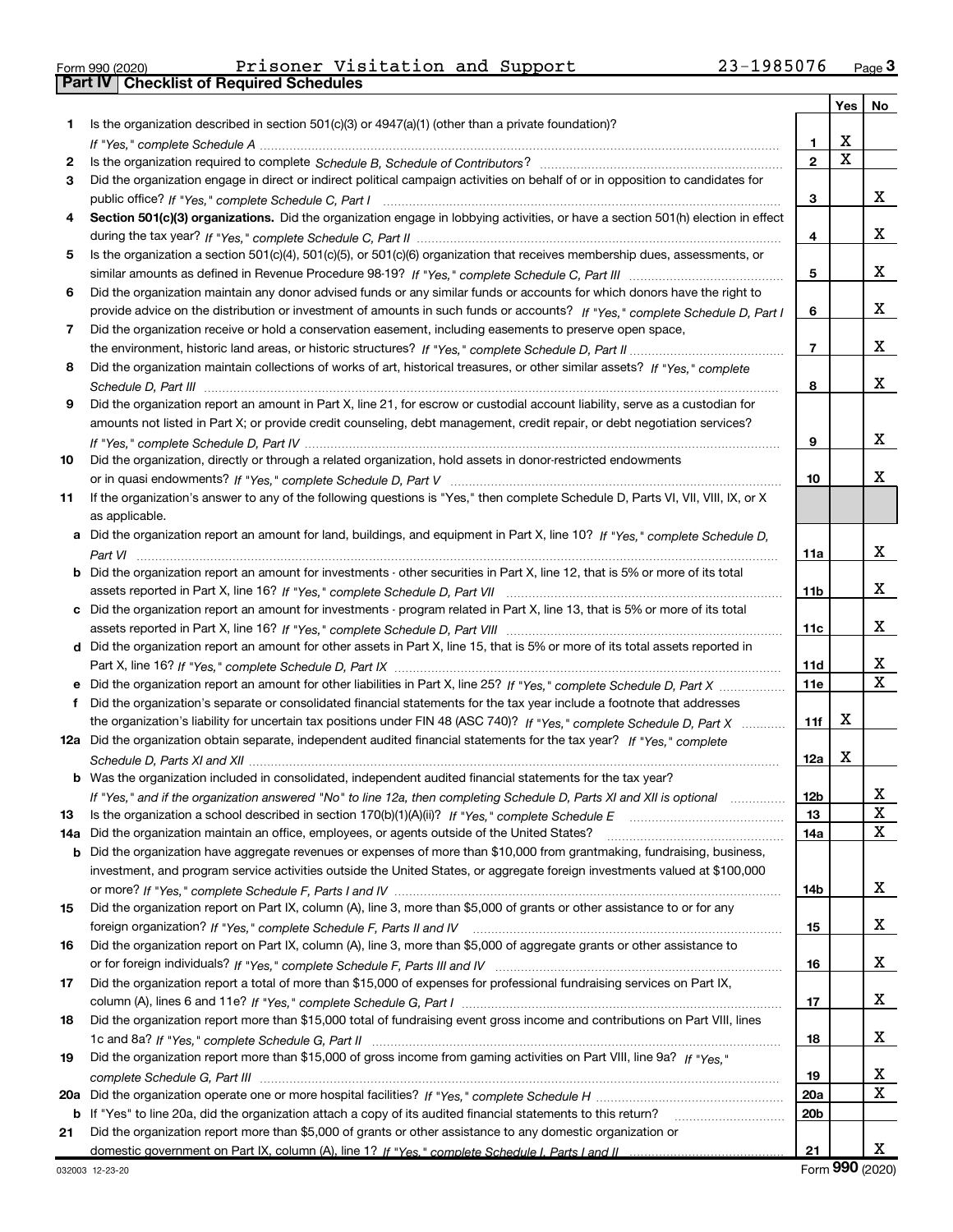Part IV | Checklist of Required Schedules

|               |                                                                                                                                    |                        | Yes | No |
|---------------|------------------------------------------------------------------------------------------------------------------------------------|------------------------|-----|----|
| 22            | Did the organization report more than \$5,000 of grants or other assistance to or for domestic individuals on                      |                        |     |    |
|               |                                                                                                                                    | 22                     |     | x  |
| 23            | Did the organization answer "Yes" to Part VII, Section A, line 3, 4, or 5 about compensation of the organization's current         |                        |     |    |
|               | and former officers, directors, trustees, key employees, and highest compensated employees? If "Yes," complete                     |                        |     |    |
|               |                                                                                                                                    | 23                     |     | x  |
|               | 24a Did the organization have a tax-exempt bond issue with an outstanding principal amount of more than \$100,000 as of the        |                        |     |    |
|               | last day of the year, that was issued after December 31, 2002? If "Yes," answer lines 24b through 24d and complete                 |                        |     |    |
|               |                                                                                                                                    | 24a                    |     | X. |
|               | <b>b</b> Did the organization invest any proceeds of tax-exempt bonds beyond a temporary period exception?                         | 24 <sub>b</sub>        |     |    |
|               | c Did the organization maintain an escrow account other than a refunding escrow at any time during the year to defease             | 24c                    |     |    |
|               |                                                                                                                                    | 24d                    |     |    |
|               | 25a Section 501(c)(3), 501(c)(4), and 501(c)(29) organizations. Did the organization engage in an excess benefit                   |                        |     |    |
|               |                                                                                                                                    | 25a                    |     | x  |
|               | b Is the organization aware that it engaged in an excess benefit transaction with a disqualified person in a prior year, and       |                        |     |    |
|               | that the transaction has not been reported on any of the organization's prior Forms 990 or 990-EZ? If "Yes," complete              |                        |     |    |
|               | Schedule L, Part I                                                                                                                 | 25 <sub>b</sub>        |     | х  |
| 26            | Did the organization report any amount on Part X, line 5 or 22, for receivables from or payables to any current                    |                        |     |    |
|               | or former officer, director, trustee, key employee, creator or founder, substantial contributor, or 35%                            |                        |     |    |
|               | controlled entity or family member of any of these persons? If "Yes," complete Schedule L, Part II                                 | 26                     |     | х  |
| 27            | Did the organization provide a grant or other assistance to any current or former officer, director, trustee, key employee,        |                        |     |    |
|               | creator or founder, substantial contributor or employee thereof, a grant selection committee member, or to a 35% controlled        |                        |     |    |
|               | entity (including an employee thereof) or family member of any of these persons? If "Yes," complete Schedule L, Part III           | 27                     |     | x  |
| 28            | Was the organization a party to a business transaction with one of the following parties (see Schedule L, Part IV                  |                        |     |    |
|               | instructions, for applicable filing thresholds, conditions, and exceptions):                                                       |                        |     |    |
|               | a A current or former officer, director, trustee, key employee, creator or founder, or substantial contributor? If                 |                        |     | х  |
|               |                                                                                                                                    | 28a<br>28 <sub>b</sub> |     | X  |
|               | c A 35% controlled entity of one or more individuals and/or organizations described in lines 28a or 28b? If                        |                        |     |    |
|               |                                                                                                                                    | 28c                    |     | х  |
| 29            |                                                                                                                                    | 29                     |     | X  |
| 30            | Did the organization receive contributions of art, historical treasures, or other similar assets, or qualified conservation        |                        |     |    |
|               |                                                                                                                                    | 30                     |     | X  |
| 31            | Did the organization liquidate, terminate, or dissolve and cease operations? If "Yes," complete Schedule N, Part I                 | 31                     |     | X  |
| 32            | Did the organization sell, exchange, dispose of, or transfer more than 25% of its net assets? If "Yes," complete                   |                        |     |    |
|               |                                                                                                                                    | 32                     |     | x  |
| 33            | Did the organization own 100% of an entity disregarded as separate from the organization under Regulations                         |                        |     |    |
|               |                                                                                                                                    | 33                     |     | x  |
| 34            | Was the organization related to any tax-exempt or taxable entity? If "Yes," complete Schedule R, Part II, III, or IV, and          |                        |     |    |
|               |                                                                                                                                    | 34                     |     | x  |
|               | 35a Did the organization have a controlled entity within the meaning of section 512(b)(13)?                                        | 35a                    |     | x  |
|               | <b>b</b> If "Yes" to line 35a, did the organization receive any payment from or engage in any transaction with a controlled entity |                        |     |    |
|               |                                                                                                                                    | 35 <sub>b</sub>        |     |    |
| 36            | Section 501(c)(3) organizations. Did the organization make any transfers to an exempt non-charitable related organization?         |                        |     |    |
|               |                                                                                                                                    | 36                     |     | x  |
| 37            | Did the organization conduct more than 5% of its activities through an entity that is not a related organization                   |                        |     |    |
|               |                                                                                                                                    | 37                     |     | x  |
| 38            | Did the organization complete Schedule O and provide explanations in Schedule O for Part VI, lines 11b and 19?                     |                        |     |    |
| <b>Part V</b> | Note: All Form 990 filers are required to complete Schedule O<br><b>Statements Regarding Other IRS Filings and Tax Compliance</b>  | 38                     | х   |    |
|               | Check if Schedule O contains a response or note to any line in this Part V                                                         |                        |     |    |
|               |                                                                                                                                    |                        | Yes | No |
|               | 1a                                                                                                                                 |                        |     |    |
| b             | 0<br>Enter the number of Forms W-2G included in line 1a. Enter -0- if not applicable<br>1b                                         |                        |     |    |
| c             | Did the organization comply with backup withholding rules for reportable payments to vendors and reportable gaming                 |                        |     |    |
|               | (gambling) winnings to prize winners?                                                                                              | 1c                     |     |    |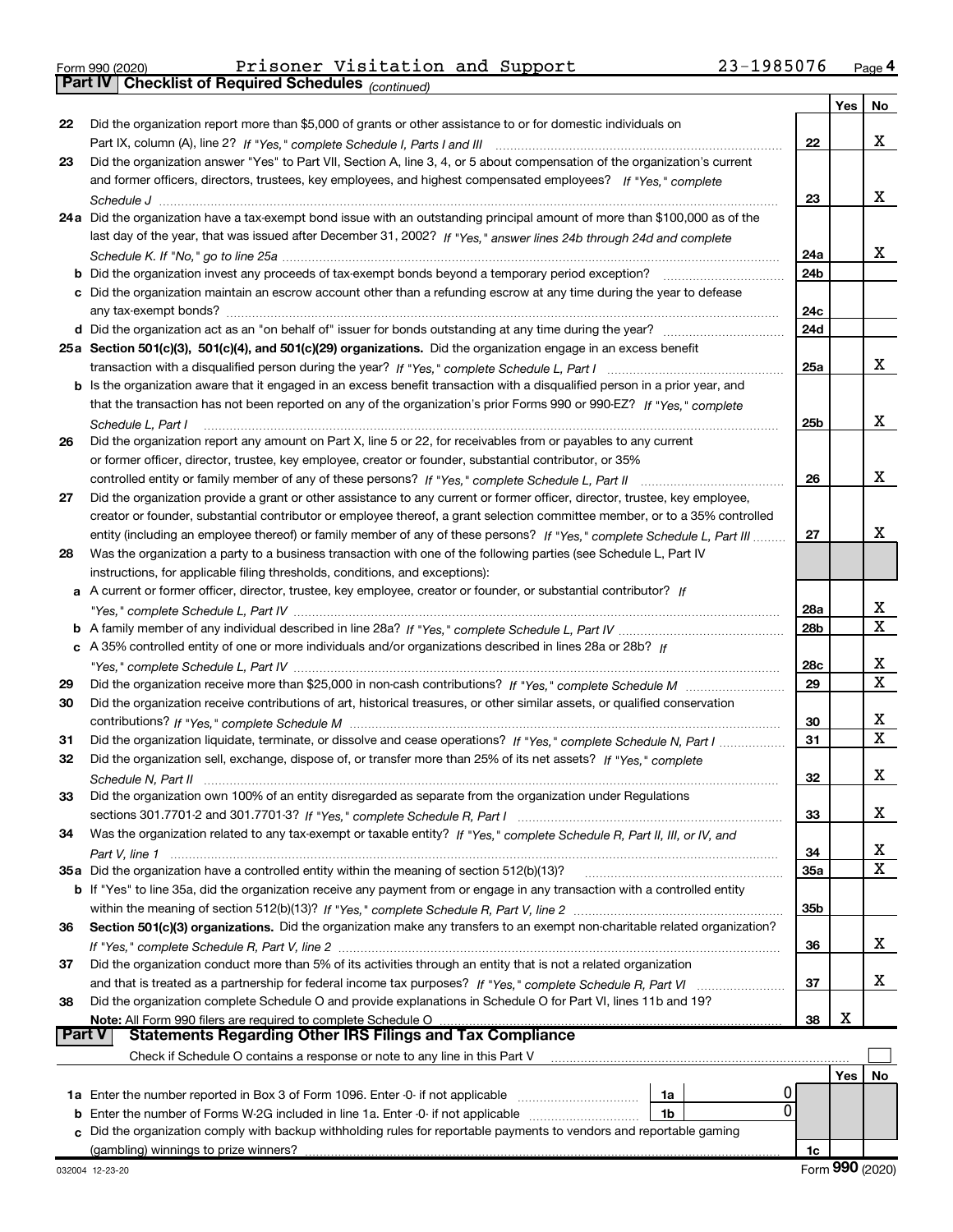| Form 990 (2020) | Prisoner Visitation and Support |  | 23-1985076 | Page |
|-----------------|---------------------------------|--|------------|------|

Part V | Statements Regarding Other IRS Filings and Tax Compliance

(continued)

|        |                                                                                                                                                                                                               |                 |  |                      |     | Yes | No     |  |  |  |
|--------|---------------------------------------------------------------------------------------------------------------------------------------------------------------------------------------------------------------|-----------------|--|----------------------|-----|-----|--------|--|--|--|
|        | 2a Enter the number of employees reported on Form W-3, Transmittal of Wage and Tax Statements,                                                                                                                |                 |  |                      |     |     |        |  |  |  |
|        | filed for the calendar year ending with or within the year covered by this return                                                                                                                             | 2a              |  | 3                    |     |     |        |  |  |  |
|        | <b>b</b> If at least one is reported on line 2a, did the organization file all required federal employment tax returns?                                                                                       |                 |  | 2 <sub>b</sub>       |     | X   |        |  |  |  |
|        |                                                                                                                                                                                                               |                 |  |                      |     |     |        |  |  |  |
| За     | Did the organization have unrelated business gross income of \$1,000 or more during the year?                                                                                                                 |                 |  | За                   |     |     | x      |  |  |  |
|        |                                                                                                                                                                                                               |                 |  | 3b                   |     |     |        |  |  |  |
|        | 4a At any time during the calendar year, did the organization have an interest in, or a signature or other authority over, a                                                                                  |                 |  |                      |     |     |        |  |  |  |
|        |                                                                                                                                                                                                               |                 |  | 4a                   |     |     | x      |  |  |  |
|        | <b>b</b> If "Yes," enter the name of the foreign country                                                                                                                                                      |                 |  |                      |     |     |        |  |  |  |
|        | See instructions for filing requirements for FinCEN Form 114, Report of Foreign Bank and Financial Accounts (FBAR).                                                                                           |                 |  |                      |     |     |        |  |  |  |
| 5a     | Was the organization a party to a prohibited tax shelter transaction at any time during the tax year?                                                                                                         |                 |  | 5a                   |     |     | х<br>x |  |  |  |
| b      |                                                                                                                                                                                                               |                 |  | 5 <sub>b</sub><br>5c |     |     |        |  |  |  |
|        |                                                                                                                                                                                                               |                 |  |                      |     |     |        |  |  |  |
|        | 6a Does the organization have annual gross receipts that are normally greater than \$100,000, and did the organization solicit<br>any contributions that were not tax deductible as charitable contributions? |                 |  | 6a                   |     |     | x      |  |  |  |
|        | b If "Yes," did the organization include with every solicitation an express statement that such contributions or gifts                                                                                        |                 |  |                      |     |     |        |  |  |  |
|        | were not tax deductible?                                                                                                                                                                                      |                 |  | 6b                   |     |     |        |  |  |  |
| 7      | Organizations that may receive deductible contributions under section 170(c).                                                                                                                                 |                 |  |                      |     |     |        |  |  |  |
|        | Did the organization receive a payment in excess of \$75 made partly as a contribution and partly for goods and services provided to the payor?                                                               |                 |  | 7a                   |     |     | х      |  |  |  |
|        | If "Yes," did the organization notify the donor of the value of the goods or services provided?                                                                                                               |                 |  | 7b                   |     |     |        |  |  |  |
|        | Did the organization sell, exchange, or otherwise dispose of tangible personal property for which it was required                                                                                             |                 |  |                      |     |     |        |  |  |  |
|        | to file Form 8282?                                                                                                                                                                                            |                 |  | 7c                   |     |     | х      |  |  |  |
|        |                                                                                                                                                                                                               | 7d              |  |                      |     |     |        |  |  |  |
|        | Did the organization receive any funds, directly or indirectly, to pay premiums on a personal benefit contract?                                                                                               |                 |  | 7e                   |     |     |        |  |  |  |
|        | Did the organization, during the year, pay premiums, directly or indirectly, on a personal benefit contract?                                                                                                  |                 |  |                      | 7f  |     |        |  |  |  |
| g      | If the organization received a contribution of qualified intellectual property, did the organization file Form 8899 as required?                                                                              |                 |  |                      |     |     |        |  |  |  |
| h      | If the organization received a contribution of cars, boats, airplanes, or other vehicles, did the organization file a Form 1098-C?                                                                            |                 |  | 7h                   |     |     |        |  |  |  |
| 8      | Sponsoring organizations maintaining donor advised funds. Did a donor advised fund maintained by the                                                                                                          |                 |  |                      |     |     |        |  |  |  |
|        | sponsoring organization have excess business holdings at any time during the year?                                                                                                                            |                 |  |                      | 8   |     |        |  |  |  |
| 9      | Sponsoring organizations maintaining donor advised funds.                                                                                                                                                     |                 |  |                      |     |     |        |  |  |  |
| а      | Did the sponsoring organization make any taxable distributions under section 4966?                                                                                                                            |                 |  | <b>9a</b>            |     |     |        |  |  |  |
| b      | Did the sponsoring organization make a distribution to a donor, donor advisor, or related person?                                                                                                             |                 |  | 9b                   |     |     |        |  |  |  |
| 10     | Section 501(c)(7) organizations. Enter:                                                                                                                                                                       | 10a             |  |                      |     |     |        |  |  |  |
| а<br>b | Gross receipts, included on Form 990, Part VIII, line 12, for public use of club facilities                                                                                                                   | 10 <sub>b</sub> |  |                      |     |     |        |  |  |  |
| 11     | Section 501(c)(12) organizations. Enter:                                                                                                                                                                      |                 |  |                      |     |     |        |  |  |  |
|        | Gross income from members or shareholders                                                                                                                                                                     | 11a             |  |                      |     |     |        |  |  |  |
|        | <b>b</b> Gross income from other sources (Do not net amounts due or paid to other sources against                                                                                                             |                 |  |                      |     |     |        |  |  |  |
|        | amounts due or received from them.)                                                                                                                                                                           | 11b             |  |                      |     |     |        |  |  |  |
|        | 12a Section 4947(a)(1) non-exempt charitable trusts. Is the organization filing Form 990 in lieu of Form 1041?                                                                                                |                 |  |                      | 12a |     |        |  |  |  |
|        | <b>b</b> If "Yes," enter the amount of tax-exempt interest received or accrued during the year                                                                                                                | 12b             |  |                      |     |     |        |  |  |  |
| 13     | Section 501(c)(29) qualified nonprofit health insurance issuers.                                                                                                                                              |                 |  |                      |     |     |        |  |  |  |
|        | a Is the organization licensed to issue qualified health plans in more than one state?                                                                                                                        |                 |  |                      | 13a |     |        |  |  |  |
|        | Note: See the instructions for additional information the organization must report on Schedule O.                                                                                                             |                 |  |                      |     |     |        |  |  |  |
|        | <b>b</b> Enter the amount of reserves the organization is required to maintain by the states in which the                                                                                                     |                 |  |                      |     |     |        |  |  |  |
|        |                                                                                                                                                                                                               | 13 <sub>b</sub> |  |                      |     |     |        |  |  |  |
|        |                                                                                                                                                                                                               | 13 <sub>c</sub> |  |                      |     |     |        |  |  |  |
|        | 14a Did the organization receive any payments for indoor tanning services during the tax year?                                                                                                                |                 |  |                      | 14a |     | х      |  |  |  |
|        | <b>b</b> If "Yes," has it filed a Form 720 to report these payments? If "No," provide an explanation on Schedule O                                                                                            |                 |  |                      | 14b |     |        |  |  |  |
| 15     | Is the organization subject to the section 4960 tax on payment(s) of more than \$1,000,000 in remuneration or                                                                                                 |                 |  |                      | 15  |     | х      |  |  |  |
|        | If "Yes," see instructions and file Form 4720, Schedule N.                                                                                                                                                    |                 |  |                      |     |     |        |  |  |  |
| 16     | Is the organization an educational institution subject to the section 4968 excise tax on net investment income?                                                                                               |                 |  |                      | 16  |     | х      |  |  |  |
|        | If "Yes," complete Form 4720, Schedule O.                                                                                                                                                                     |                 |  |                      |     |     |        |  |  |  |
|        |                                                                                                                                                                                                               |                 |  |                      |     |     |        |  |  |  |

Form 990 (2020)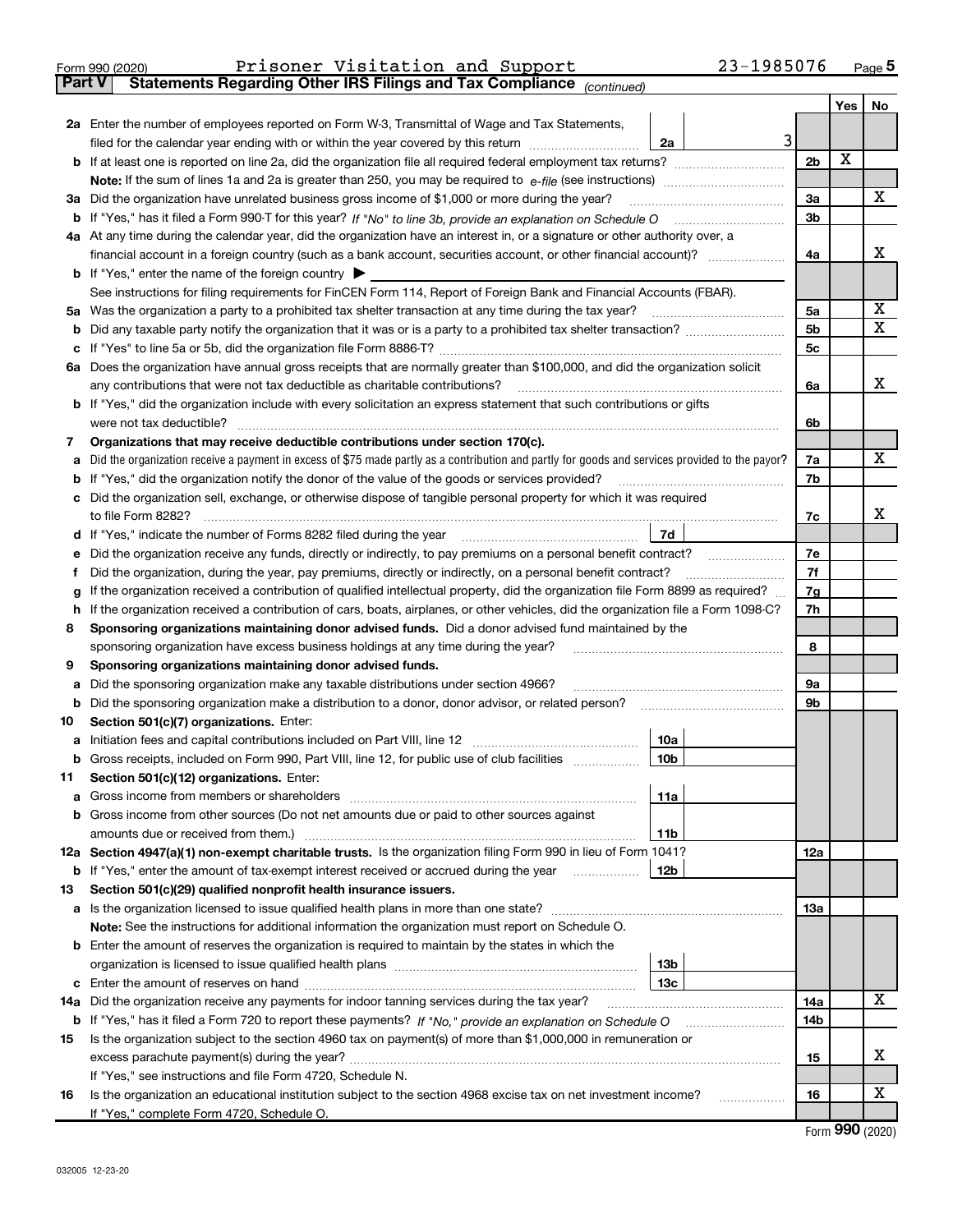|  | Form 990 (2020) |
|--|-----------------|
|  |                 |

#### Form 990 (2020) Prisoner Visitation and Support 23-1985076 Page

| Part VI Governance, Management, and Disclosure For each "Yes" response to lines 2 through 7b below, and for a "No" response |  |
|-----------------------------------------------------------------------------------------------------------------------------|--|
| to line 8a, 8b, or 10b below, describe the circumstances, processes, or changes on Schedule O. See instructions.            |  |
| Check if Schodule $\Omega$ contains a response or note to any line in this Part VI                                          |  |

|                                                                                                                 | Check if Schedule O contains a response or note to any line in this Part VI                                                                                           |    |  |  |                 |            | $\overline{\mathbf{x}}$ |  |  |  |  |
|-----------------------------------------------------------------------------------------------------------------|-----------------------------------------------------------------------------------------------------------------------------------------------------------------------|----|--|--|-----------------|------------|-------------------------|--|--|--|--|
|                                                                                                                 | <b>Section A. Governing Body and Management</b>                                                                                                                       |    |  |  |                 |            |                         |  |  |  |  |
|                                                                                                                 |                                                                                                                                                                       |    |  |  |                 | <b>Yes</b> | No.                     |  |  |  |  |
|                                                                                                                 | 1a Enter the number of voting members of the governing body at the end of the tax year                                                                                | 1a |  |  |                 |            |                         |  |  |  |  |
|                                                                                                                 | If there are material differences in voting rights among members of the governing body, or if the governing                                                           |    |  |  |                 |            |                         |  |  |  |  |
|                                                                                                                 | body delegated broad authority to an executive committee or similar committee, explain on Schedule O.                                                                 |    |  |  |                 |            |                         |  |  |  |  |
| b                                                                                                               | Enter the number of voting members included on line 1a, above, who are independent                                                                                    | 1b |  |  |                 |            |                         |  |  |  |  |
| 2                                                                                                               | Did any officer, director, trustee, or key employee have a family relationship or a business relationship with any other                                              |    |  |  |                 |            |                         |  |  |  |  |
|                                                                                                                 | officer, director, trustee, or key employee?                                                                                                                          |    |  |  | $\mathbf{2}$    |            | X                       |  |  |  |  |
| 3                                                                                                               | Did the organization delegate control over management duties customarily performed by or under the direct supervision                                                 |    |  |  |                 |            |                         |  |  |  |  |
|                                                                                                                 | of officers, directors, trustees, or key employees to a management company or other person?                                                                           |    |  |  | 3               |            | х                       |  |  |  |  |
| 4                                                                                                               | Did the organization make any significant changes to its governing documents since the prior Form 990 was filed?                                                      |    |  |  | 4               |            | X                       |  |  |  |  |
| Did the organization become aware during the year of a significant diversion of the organization's assets?<br>5 |                                                                                                                                                                       |    |  |  |                 |            |                         |  |  |  |  |
| 6                                                                                                               | Did the organization have members or stockholders?                                                                                                                    |    |  |  | 6               |            | X                       |  |  |  |  |
| 7а                                                                                                              | Did the organization have members, stockholders, or other persons who had the power to elect or appoint one or                                                        |    |  |  |                 |            |                         |  |  |  |  |
|                                                                                                                 | more members of the governing body?                                                                                                                                   |    |  |  | 7a              |            | х                       |  |  |  |  |
|                                                                                                                 | <b>b</b> Are any governance decisions of the organization reserved to (or subject to approval by) members, stockholders, or                                           |    |  |  |                 |            |                         |  |  |  |  |
|                                                                                                                 | persons other than the governing body?                                                                                                                                |    |  |  | 7b              |            | х                       |  |  |  |  |
| 8                                                                                                               | Did the organization contemporaneously document the meetings held or written actions undertaken during the year by the following:                                     |    |  |  |                 |            |                         |  |  |  |  |
| а                                                                                                               |                                                                                                                                                                       |    |  |  | 8а              | X          |                         |  |  |  |  |
| b                                                                                                               | Each committee with authority to act on behalf of the governing body?                                                                                                 |    |  |  | 8b              | X          |                         |  |  |  |  |
| 9                                                                                                               | Is there any officer, director, trustee, or key employee listed in Part VII, Section A, who cannot be reached at the                                                  |    |  |  |                 |            |                         |  |  |  |  |
|                                                                                                                 | organization's mailing address? If "Yes." provide the names and addresses on Schedule O                                                                               |    |  |  | 9               |            | x                       |  |  |  |  |
|                                                                                                                 | Section B. Policies <sub>(This Section B requests information about policies not required by the Internal Revenue Code.)</sub>                                        |    |  |  |                 |            |                         |  |  |  |  |
|                                                                                                                 |                                                                                                                                                                       |    |  |  |                 | <b>Yes</b> | No                      |  |  |  |  |
|                                                                                                                 |                                                                                                                                                                       |    |  |  | <b>10a</b>      |            | x                       |  |  |  |  |
|                                                                                                                 | <b>b</b> If "Yes," did the organization have written policies and procedures governing the activities of such chapters, affiliates,                                   |    |  |  |                 |            |                         |  |  |  |  |
|                                                                                                                 | and branches to ensure their operations are consistent with the organization's exempt purposes?                                                                       |    |  |  | 10 <sub>b</sub> |            |                         |  |  |  |  |
|                                                                                                                 | 11a Has the organization provided a complete copy of this Form 990 to all members of its governing body before filing the form?                                       |    |  |  | 11a             | X          |                         |  |  |  |  |
| b                                                                                                               | Describe in Schedule O the process, if any, used by the organization to review this Form 990.                                                                         |    |  |  |                 |            |                         |  |  |  |  |
| 12a                                                                                                             |                                                                                                                                                                       |    |  |  | 12a             | X          |                         |  |  |  |  |
| b                                                                                                               | Were officers, directors, or trustees, and key employees required to disclose annually interests that could give rise to conflicts?                                   |    |  |  | 12 <sub>b</sub> | X          |                         |  |  |  |  |
| с                                                                                                               | Did the organization regularly and consistently monitor and enforce compliance with the policy? If "Yes." describe                                                    |    |  |  |                 |            |                         |  |  |  |  |
|                                                                                                                 | in Schedule O how this was done measured and the control of the control of the state of the control of the cont                                                       |    |  |  | 12c             | X          |                         |  |  |  |  |
| 13                                                                                                              | Did the organization have a written whistleblower policy?                                                                                                             |    |  |  | 13              |            | X                       |  |  |  |  |
| 14                                                                                                              | Did the organization have a written document retention and destruction policy?                                                                                        |    |  |  | 14              |            | $\mathbf X$             |  |  |  |  |
| 15                                                                                                              | Did the process for determining compensation of the following persons include a review and approval by independent                                                    |    |  |  |                 |            |                         |  |  |  |  |
|                                                                                                                 | persons, comparability data, and contemporaneous substantiation of the deliberation and decision?                                                                     |    |  |  |                 |            |                         |  |  |  |  |
| a                                                                                                               | The organization's CEO, Executive Director, or top management official manufactured content of the organization's CEO, Executive Director, or top management official |    |  |  | <b>15a</b>      |            | X                       |  |  |  |  |
|                                                                                                                 |                                                                                                                                                                       |    |  |  | 15b             |            | х                       |  |  |  |  |
|                                                                                                                 | If "Yes" to line 15a or 15b, describe the process in Schedule O (see instructions).                                                                                   |    |  |  |                 |            |                         |  |  |  |  |
|                                                                                                                 | 16a Did the organization invest in, contribute assets to, or participate in a joint venture or similar arrangement with a                                             |    |  |  |                 |            |                         |  |  |  |  |
|                                                                                                                 | taxable entity during the year?                                                                                                                                       |    |  |  | 16a             |            | X                       |  |  |  |  |
|                                                                                                                 | b If "Yes," did the organization follow a written policy or procedure requiring the organization to evaluate its participation                                        |    |  |  |                 |            |                         |  |  |  |  |
|                                                                                                                 | in joint venture arrangements under applicable federal tax law, and take steps to safeguard the organization's                                                        |    |  |  |                 |            |                         |  |  |  |  |
|                                                                                                                 | exempt status with respect to such arrangements?                                                                                                                      |    |  |  | 16 <sub>b</sub> |            |                         |  |  |  |  |
|                                                                                                                 | <b>Section C. Disclosure</b>                                                                                                                                          |    |  |  |                 |            |                         |  |  |  |  |
| 17                                                                                                              | List the states with which a copy of this Form 990 is required to be filed $\blacktriangleright$ PA                                                                   |    |  |  |                 |            |                         |  |  |  |  |
| 18                                                                                                              | Section 6104 requires an organization to make its Forms 1023 (1024 or 1024-A, if applicable), 990, and 990-T (Section 501(c)(3)s only) available                      |    |  |  |                 |            |                         |  |  |  |  |
|                                                                                                                 | for public inspection. Indicate how you made these available. Check all that apply.                                                                                   |    |  |  |                 |            |                         |  |  |  |  |
|                                                                                                                 | $\lfloor x \rfloor$ Upon request<br>Another's website<br>Own website<br>Other (explain on Schedule O)                                                                 |    |  |  |                 |            |                         |  |  |  |  |
| 19                                                                                                              | Describe on Schedule O whether (and if so, how) the organization made its governing documents, conflict of interest policy, and financial                             |    |  |  |                 |            |                         |  |  |  |  |
|                                                                                                                 | statements available to the public during the tax year.                                                                                                               |    |  |  |                 |            |                         |  |  |  |  |
| 20                                                                                                              | State the name, address, and telephone number of the person who possesses the organization's books and records                                                        |    |  |  |                 |            |                         |  |  |  |  |
|                                                                                                                 | Molly Clifford - 215-241-7117                                                                                                                                         |    |  |  |                 |            |                         |  |  |  |  |
|                                                                                                                 | 1501 Cherry St, Philadelphia, PA<br>19102                                                                                                                             |    |  |  |                 |            |                         |  |  |  |  |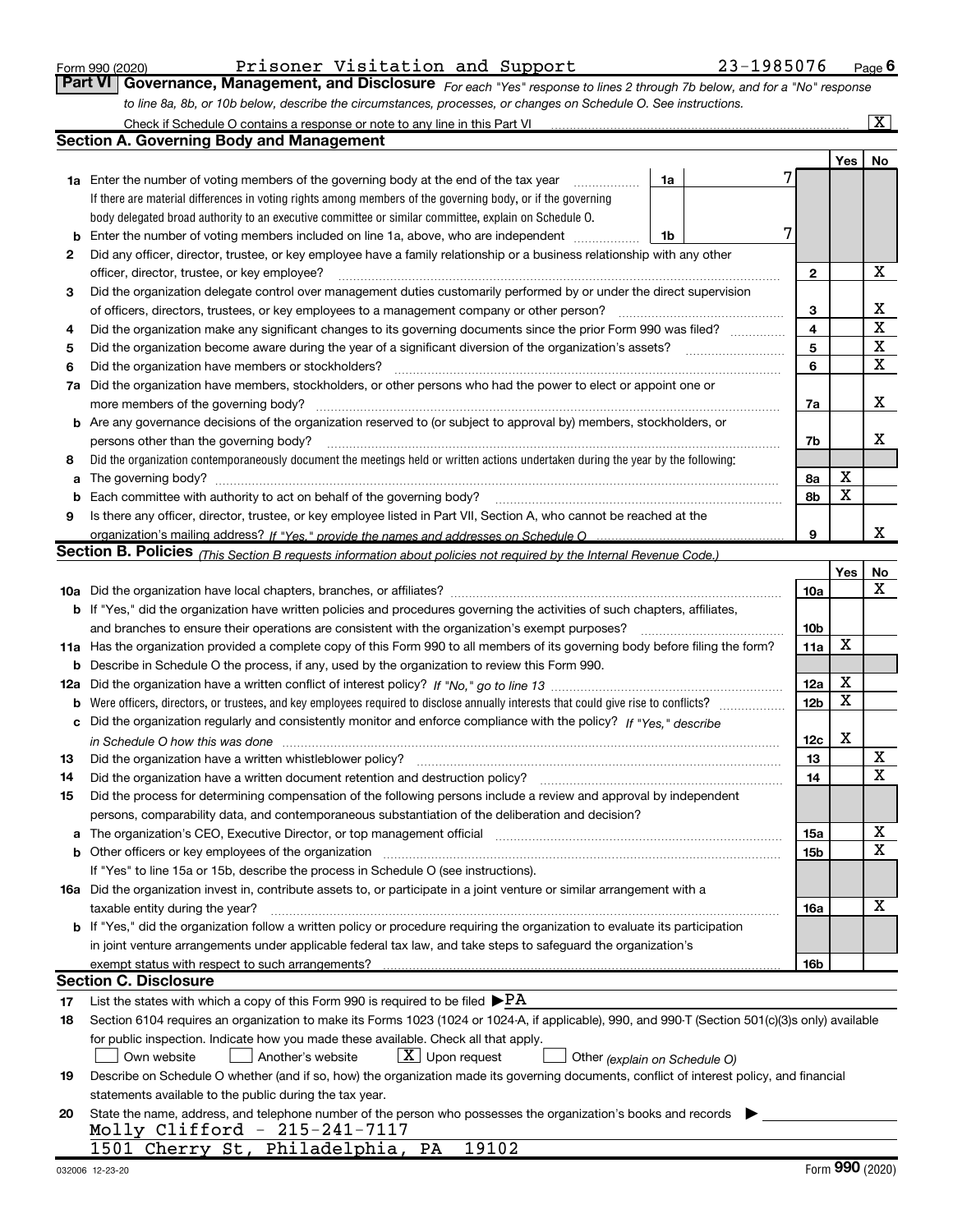$\Box$ 

#### Part VII Compensation of Officers, Directors, Trustees, Key Employees, Highest Compensated Employees, and Independent Contractors

Check if Schedule O contains a response or note to any line in this Part VII

Section A. Officers, Directors, Trustees, Key Employees, and Highest Compensated Employees

1a Complete this table for all persons required to be listed. Report compensation for the calendar year ending with or within the organization's tax year. Ist all of the organization's current officers, directors, trustees (whether individuals or organizations), regardless of amount of compensation.

Enter -0- in columns (D), (E), and (F) if no compensation was paid.

**•** List all of the organization's current key employees, if any. See instructions for definition of "key employee."

● List the organization's five current highest compensated employees (other than an officer, director, trustee, or key employee) who received reportable compensation (Box 5 of Form W-2 and/or Box 7 of Form 1099-MISC) of more than \$100,000 from the organization and any related organizations.

List all of the organization's former officers, key employees, and highest compensated employees who received more than \$100,000 of reportable compensation from the organization and any related organizations.

• List all of the organization's former directors or trustees that received, in the capacity as a former director or trustee of the organization, more than \$10,000 of reportable compensation from the organization and any related organizations.

See instructions for the order in which to list the persons above.

Check this box if neither the organization nor any related organization compensated any current officer, director, or trustee.  $\Box$ 

| (A)                  | (B)               | (C)                            |                       |             |              |                                                                  |        | (D)                  | (E)                          | (F)                |
|----------------------|-------------------|--------------------------------|-----------------------|-------------|--------------|------------------------------------------------------------------|--------|----------------------|------------------------------|--------------------|
| Name and title       | Average           |                                |                       | Position    |              | (do not check more than one                                      |        | Reportable           | Reportable                   | Estimated          |
|                      | hours per<br>week |                                |                       |             |              | box, unless person is both an<br>officer and a director/trustee) |        | compensation<br>from | compensation<br>from related | amount of<br>other |
|                      | (list any         |                                |                       |             |              |                                                                  |        | the                  | organizations                | compensation       |
|                      | hours for         |                                |                       |             |              |                                                                  |        | organization         | (W-2/1099-MISC)              | from the           |
|                      | related           |                                |                       |             |              |                                                                  |        | (W-2/1099-MISC)      |                              | organization       |
|                      | organizations     |                                |                       |             |              |                                                                  |        |                      |                              | and related        |
|                      | below<br>line)    | Individual trustee or director | Institutional trustee | Officer     | Key employee | Highest compensated<br>employee                                  | Former |                      |                              | organizations      |
| (1) Ellen M Clifford | 40.00             |                                |                       |             |              |                                                                  |        |                      |                              |                    |
| Executive Director   |                   |                                |                       | $\mathbf X$ |              |                                                                  |        | 12000.               | 0.                           | 1050.              |
| (2) Rachel Osborn    | 1.00              |                                |                       |             |              |                                                                  |        |                      |                              |                    |
| Board Chair          |                   | $\mathbf X$                    |                       | $\mathbf X$ |              |                                                                  |        | $\mathbf 0$ .        | 0.                           | 0.                 |
| (3) Marc Levin       | 1.00              |                                |                       |             |              |                                                                  |        |                      |                              |                    |
| Secretary            |                   | $\mathbf X$                    |                       | $\mathbf X$ |              |                                                                  |        | 0.                   | $\mathbf 0$ .                | $0_{.}$            |
| (4) Virgina Rinella  | 1.00              |                                |                       |             |              |                                                                  |        |                      |                              |                    |
| Board Member         |                   | $\mathbf X$                    |                       |             |              |                                                                  |        | $0$ .                | 0.                           | $\mathbf 0$ .      |
| (5) Susannah Rose    | 1.00              |                                |                       |             |              |                                                                  |        |                      |                              |                    |
| Board Member         |                   | $\mathbf X$                    |                       |             |              |                                                                  |        | 0.                   | $\mathbf 0$ .                | $0_{.}$            |
| (6) David Poundstone | 1.00              |                                |                       |             |              |                                                                  |        |                      |                              |                    |
| Treasurer            |                   | $\mathbf X$                    |                       | $\mathbf X$ |              |                                                                  |        | 0.                   | $\mathbf 0$ .                | $\mathbf 0$ .      |
| (7) Tom Slick        | 1.00              |                                |                       |             |              |                                                                  |        |                      |                              |                    |
| Board Member         |                   | $\mathbf X$                    |                       |             |              |                                                                  |        | 0.                   | $\mathbf 0$ .                | 0.                 |
| (8) Dan Struble      | 1.00              |                                |                       |             |              |                                                                  |        |                      |                              |                    |
| Board Member         |                   | $\mathbf x$                    |                       |             |              |                                                                  |        | 0.                   | $\mathbf 0$ .                | $0$ .              |
|                      |                   |                                |                       |             |              |                                                                  |        |                      |                              |                    |
|                      |                   |                                |                       |             |              |                                                                  |        |                      |                              |                    |
|                      |                   |                                |                       |             |              |                                                                  |        |                      |                              |                    |
|                      |                   |                                |                       |             |              |                                                                  |        |                      |                              |                    |
|                      |                   |                                |                       |             |              |                                                                  |        |                      |                              |                    |
|                      |                   |                                |                       |             |              |                                                                  |        |                      |                              |                    |
|                      |                   |                                |                       |             |              |                                                                  |        |                      |                              |                    |
|                      |                   |                                |                       |             |              |                                                                  |        |                      |                              |                    |
|                      |                   |                                |                       |             |              |                                                                  |        |                      |                              |                    |
|                      |                   |                                |                       |             |              |                                                                  |        |                      |                              |                    |
|                      |                   |                                |                       |             |              |                                                                  |        |                      |                              |                    |
|                      |                   |                                |                       |             |              |                                                                  |        |                      |                              |                    |
|                      |                   |                                |                       |             |              |                                                                  |        |                      |                              |                    |
|                      |                   |                                |                       |             |              |                                                                  |        |                      |                              |                    |
|                      |                   |                                |                       |             |              |                                                                  |        |                      |                              |                    |
|                      |                   |                                |                       |             |              |                                                                  |        |                      |                              |                    |
|                      |                   |                                |                       |             |              |                                                                  |        |                      |                              |                    |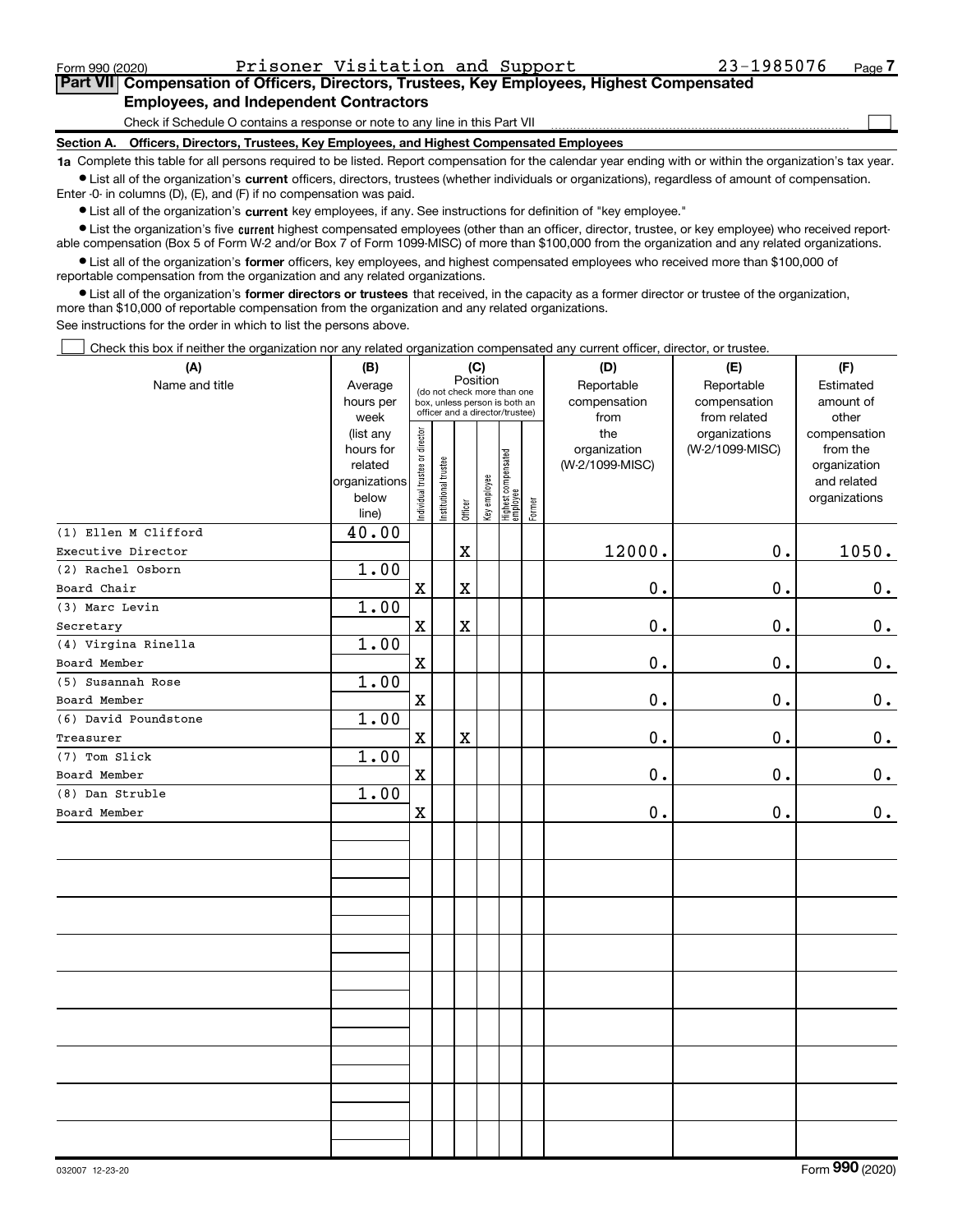| Prisoner Visitation and Support<br>Form 990 (2020)                                                                                                                                                                                                          |                                                                      |                                |                       |                 |              |                                                                                                 |        |                                           | 23-1985076                                        |          |     | Page $8$                                                                 |
|-------------------------------------------------------------------------------------------------------------------------------------------------------------------------------------------------------------------------------------------------------------|----------------------------------------------------------------------|--------------------------------|-----------------------|-----------------|--------------|-------------------------------------------------------------------------------------------------|--------|-------------------------------------------|---------------------------------------------------|----------|-----|--------------------------------------------------------------------------|
| <b>Part VII</b><br>Section A. Officers, Directors, Trustees, Key Employees, and Highest Compensated Employees (continued)                                                                                                                                   |                                                                      |                                |                       |                 |              |                                                                                                 |        |                                           |                                                   |          |     |                                                                          |
| (A)<br>Name and title                                                                                                                                                                                                                                       | (B)<br>Average<br>hours per<br>week                                  |                                |                       | (C)<br>Position |              | (do not check more than one<br>box, unless person is both an<br>officer and a director/trustee) |        | (D)<br>Reportable<br>compensation<br>from | (E)<br>Reportable<br>compensation<br>from related |          |     | (F)<br>Estimated<br>amount of<br>other                                   |
|                                                                                                                                                                                                                                                             | (list any<br>hours for<br>related<br>organizations<br>below<br>line) | Individual trustee or director | Institutional trustee | Officer         | Key employee | Highest compensated<br>employee                                                                 | Former | the<br>organization<br>(W-2/1099-MISC)    | organizations<br>(W-2/1099-MISC)                  |          |     | compensation<br>from the<br>organization<br>and related<br>organizations |
|                                                                                                                                                                                                                                                             |                                                                      |                                |                       |                 |              |                                                                                                 |        |                                           |                                                   |          |     |                                                                          |
|                                                                                                                                                                                                                                                             |                                                                      |                                |                       |                 |              |                                                                                                 |        |                                           |                                                   |          |     |                                                                          |
|                                                                                                                                                                                                                                                             |                                                                      |                                |                       |                 |              |                                                                                                 |        |                                           |                                                   |          |     |                                                                          |
|                                                                                                                                                                                                                                                             |                                                                      |                                |                       |                 |              |                                                                                                 |        |                                           |                                                   |          |     |                                                                          |
|                                                                                                                                                                                                                                                             |                                                                      |                                |                       |                 |              |                                                                                                 |        |                                           |                                                   |          |     |                                                                          |
|                                                                                                                                                                                                                                                             |                                                                      |                                |                       |                 |              |                                                                                                 |        |                                           |                                                   |          |     |                                                                          |
|                                                                                                                                                                                                                                                             |                                                                      |                                |                       |                 |              |                                                                                                 |        |                                           |                                                   |          |     |                                                                          |
|                                                                                                                                                                                                                                                             |                                                                      |                                |                       |                 |              |                                                                                                 |        |                                           |                                                   |          |     |                                                                          |
|                                                                                                                                                                                                                                                             |                                                                      |                                |                       |                 |              |                                                                                                 |        | 12000.                                    |                                                   | 0.       |     | 1050.                                                                    |
| 1b Subtotal<br>c Total from continuation sheets to Part VII, Section A [111] [120] [20]                                                                                                                                                                     |                                                                      |                                |                       |                 |              |                                                                                                 |        | 0.<br>12000.                              |                                                   | 0.<br>0. |     | $0$ .<br>1050.                                                           |
| Total number of individuals (including but not limited to those listed above) who received more than \$100,000 of reportable<br>2<br>compensation from the organization $\blacktriangleright$                                                               |                                                                      |                                |                       |                 |              |                                                                                                 |        |                                           |                                                   |          |     | 0                                                                        |
|                                                                                                                                                                                                                                                             |                                                                      |                                |                       |                 |              |                                                                                                 |        |                                           |                                                   |          |     | Yes<br>No                                                                |
| з<br>Did the organization list any former officer, director, trustee, key employee, or highest compensated employee on                                                                                                                                      |                                                                      |                                |                       |                 |              |                                                                                                 |        |                                           |                                                   |          |     |                                                                          |
|                                                                                                                                                                                                                                                             |                                                                      |                                |                       |                 |              |                                                                                                 |        |                                           |                                                   |          | 3   | Х                                                                        |
| For any individual listed on line 1a, is the sum of reportable compensation and other compensation from the organization<br>4                                                                                                                               |                                                                      |                                |                       |                 |              |                                                                                                 |        |                                           |                                                   |          | 4   | X                                                                        |
| Did any person listed on line 1a receive or accrue compensation from any unrelated organization or individual for services<br>5                                                                                                                             |                                                                      |                                |                       |                 |              |                                                                                                 |        |                                           |                                                   |          |     |                                                                          |
| rendered to the organization? If "Yes." complete Schedule J for such person.                                                                                                                                                                                |                                                                      |                                |                       |                 |              |                                                                                                 |        |                                           |                                                   |          | 5   | X                                                                        |
| <b>Section B. Independent Contractors</b>                                                                                                                                                                                                                   |                                                                      |                                |                       |                 |              |                                                                                                 |        |                                           |                                                   |          |     |                                                                          |
| Complete this table for your five highest compensated independent contractors that received more than \$100,000 of compensation from<br>1<br>the organization. Report compensation for the calendar year ending with or within the organization's tax year. |                                                                      |                                |                       |                 |              |                                                                                                 |        |                                           |                                                   |          |     |                                                                          |
| (A)<br>Name and business address                                                                                                                                                                                                                            |                                                                      |                                | <b>NONE</b>           |                 |              |                                                                                                 |        | (B)<br>Description of services            |                                                   |          | (C) | Compensation                                                             |
|                                                                                                                                                                                                                                                             |                                                                      |                                |                       |                 |              |                                                                                                 |        |                                           |                                                   |          |     |                                                                          |
|                                                                                                                                                                                                                                                             |                                                                      |                                |                       |                 |              |                                                                                                 |        |                                           |                                                   |          |     |                                                                          |
|                                                                                                                                                                                                                                                             |                                                                      |                                |                       |                 |              |                                                                                                 |        |                                           |                                                   |          |     |                                                                          |
|                                                                                                                                                                                                                                                             |                                                                      |                                |                       |                 |              |                                                                                                 |        |                                           |                                                   |          |     |                                                                          |
| Total number of independent contractors (including but not limited to those listed above) who received more than<br>2                                                                                                                                       |                                                                      |                                |                       |                 |              |                                                                                                 |        |                                           |                                                   |          |     |                                                                          |
| \$100,000 of compensation from the organization                                                                                                                                                                                                             |                                                                      |                                |                       |                 | 0            |                                                                                                 |        |                                           |                                                   |          |     |                                                                          |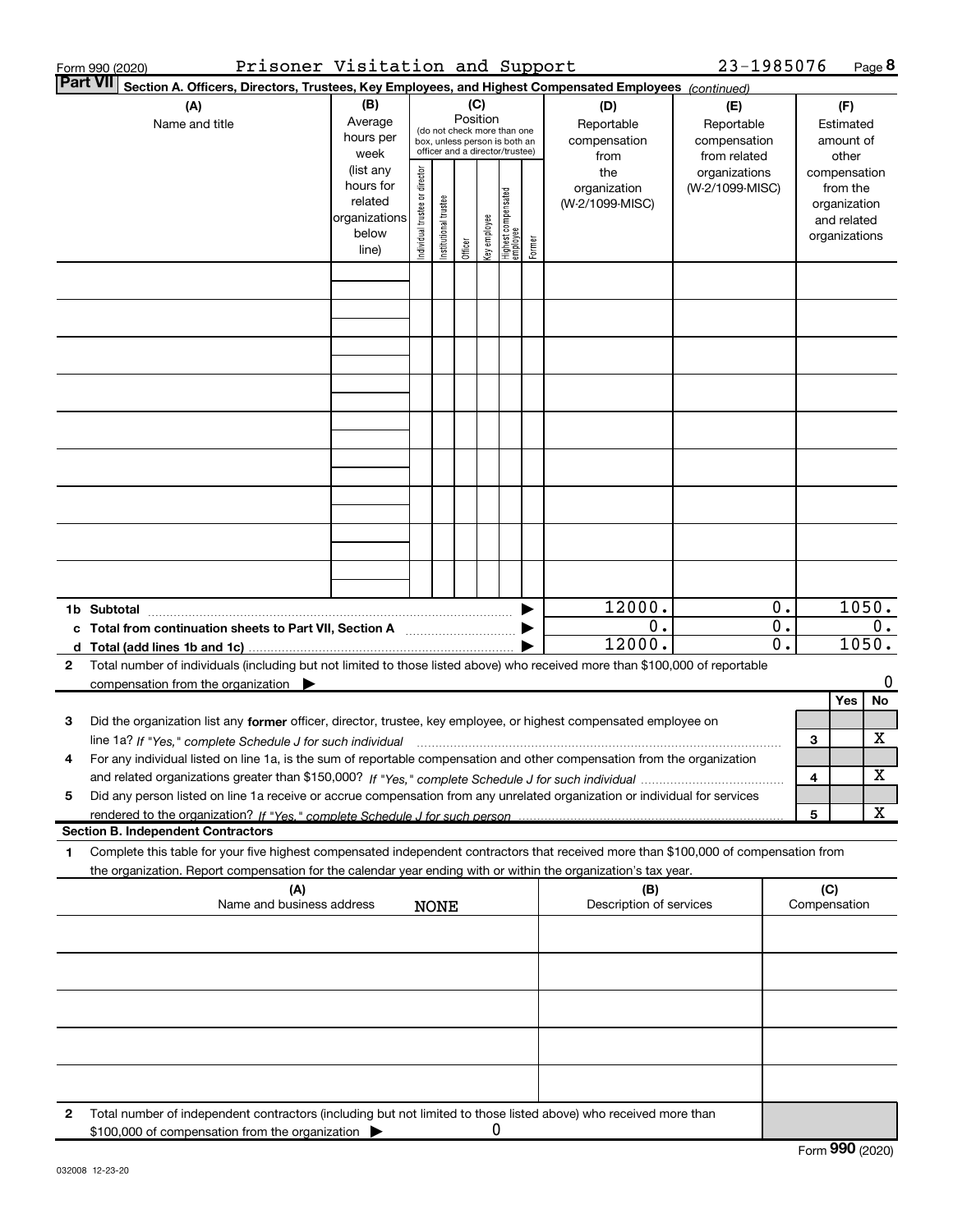|                                                                  | <b>Part VIII</b> |   | Form 990 (2020)<br><b>Statement of Revenue</b>                                                                        |    |                    |                        |                       | Prisoner Visitation and Support |                                              | 23-1985076                                         |                                                                 | Page 9 |
|------------------------------------------------------------------|------------------|---|-----------------------------------------------------------------------------------------------------------------------|----|--------------------|------------------------|-----------------------|---------------------------------|----------------------------------------------|----------------------------------------------------|-----------------------------------------------------------------|--------|
|                                                                  |                  |   | Check if Schedule O contains a response or note to any line in this Part VIII                                         |    |                    |                        |                       |                                 |                                              |                                                    |                                                                 |        |
|                                                                  |                  |   |                                                                                                                       |    |                    |                        |                       | (A)<br>Total revenue            | (B)<br>Related or exempt<br>function revenue | $\overline{(C)}$<br>Unrelated<br>Ibusiness revenue | (D)<br>Revenue excluded<br>from tax under<br>sections 512 - 514 |        |
|                                                                  |                  |   | <b>1 a</b> Federated campaigns                                                                                        |    | 1a                 |                        |                       |                                 |                                              |                                                    |                                                                 |        |
| <b>Contributions, Gifts, Grants</b><br>and Other Similar Amounts |                  |   | <b>b</b> Membership dues                                                                                              |    | 1 <sub>b</sub>     |                        |                       |                                 |                                              |                                                    |                                                                 |        |
|                                                                  |                  |   | c Fundraising events                                                                                                  |    | 1 <sub>c</sub>     |                        |                       |                                 |                                              |                                                    |                                                                 |        |
|                                                                  |                  |   | d Related organizations                                                                                               |    | 1 <sub>d</sub>     |                        |                       |                                 |                                              |                                                    |                                                                 |        |
|                                                                  |                  |   | e Government grants (contributions)                                                                                   |    | 1e                 |                        |                       |                                 |                                              |                                                    |                                                                 |        |
|                                                                  |                  |   | f All other contributions, gifts, grants, and<br>similar amounts not included above                                   |    | 1f                 |                        | 125066.               |                                 |                                              |                                                    |                                                                 |        |
|                                                                  |                  | g | Noncash contributions included in lines 1a-1f                                                                         |    | $1g$ $\frac{1}{3}$ |                        |                       |                                 |                                              |                                                    |                                                                 |        |
|                                                                  |                  |   | h Total. Add lines 1a-1f                                                                                              |    |                    |                        |                       | 125066.                         |                                              |                                                    |                                                                 |        |
|                                                                  |                  |   |                                                                                                                       |    |                    |                        | <b>Business Code</b>  |                                 |                                              |                                                    |                                                                 |        |
|                                                                  | 2a               |   | <u> 1989 - Johann Barbara, martin amerikan basar dan berasal dalam basa dalam basar dalam basar dalam basa dalam</u>  |    |                    |                        |                       |                                 |                                              |                                                    |                                                                 |        |
|                                                                  |                  | b | <u> 1989 - Jan Samuel Barbara, martin da shekara 1980 - An tsa na shekara 1980 - An tsa na shekara 1980 - An tsa</u>  |    |                    |                        |                       |                                 |                                              |                                                    |                                                                 |        |
|                                                                  |                  | c | <u> 1989 - Johann Barbara, martxa alemaniar a</u>                                                                     |    |                    |                        |                       |                                 |                                              |                                                    |                                                                 |        |
|                                                                  |                  | d | <u> 1989 - Johann Barbara, martin amerikan basar dan berasal dalam basa dalam basar dalam basar dalam basar dala</u>  |    |                    |                        |                       |                                 |                                              |                                                    |                                                                 |        |
| Program Service<br>Revenue                                       |                  |   |                                                                                                                       |    |                    |                        |                       |                                 |                                              |                                                    |                                                                 |        |
|                                                                  |                  | f | All other program service revenue                                                                                     |    |                    |                        | $\blacktriangleright$ |                                 |                                              |                                                    |                                                                 |        |
|                                                                  | 3                |   | Investment income (including dividends, interest, and                                                                 |    |                    |                        |                       |                                 |                                              |                                                    |                                                                 |        |
|                                                                  |                  |   |                                                                                                                       |    |                    |                        | ▶                     | 183.                            |                                              |                                                    |                                                                 | 183.   |
|                                                                  | 4                |   | Income from investment of tax-exempt bond proceeds                                                                    |    |                    |                        |                       |                                 |                                              |                                                    |                                                                 |        |
|                                                                  | 5                |   |                                                                                                                       |    |                    |                        |                       |                                 |                                              |                                                    |                                                                 |        |
|                                                                  |                  |   |                                                                                                                       |    | (i) Real           |                        | (ii) Personal         |                                 |                                              |                                                    |                                                                 |        |
|                                                                  | 6а               |   | Gross rents                                                                                                           | 6a |                    |                        |                       |                                 |                                              |                                                    |                                                                 |        |
|                                                                  |                  | b | Less: rental expenses                                                                                                 | 6b |                    |                        |                       |                                 |                                              |                                                    |                                                                 |        |
|                                                                  |                  | c | Rental income or (loss)                                                                                               | 6с |                    |                        |                       |                                 |                                              |                                                    |                                                                 |        |
|                                                                  |                  |   | d Net rental income or (loss)<br>7 a Gross amount from sales of                                                       |    | (i) Securities     |                        | (ii) Other            |                                 |                                              |                                                    |                                                                 |        |
|                                                                  |                  |   | assets other than inventory                                                                                           | 7a |                    |                        |                       |                                 |                                              |                                                    |                                                                 |        |
|                                                                  |                  |   | <b>b</b> Less: cost or other basis                                                                                    |    |                    |                        |                       |                                 |                                              |                                                    |                                                                 |        |
|                                                                  |                  |   | and sales expenses                                                                                                    | 7b |                    |                        |                       |                                 |                                              |                                                    |                                                                 |        |
| venue                                                            |                  |   | c Gain or (loss)                                                                                                      | 7c |                    |                        |                       |                                 |                                              |                                                    |                                                                 |        |
|                                                                  |                  |   |                                                                                                                       |    |                    |                        |                       |                                 |                                              |                                                    |                                                                 |        |
| Other Re                                                         |                  |   | 8 a Gross income from fundraising events (not                                                                         |    |                    |                        |                       |                                 |                                              |                                                    |                                                                 |        |
|                                                                  |                  |   |                                                                                                                       |    |                    |                        |                       |                                 |                                              |                                                    |                                                                 |        |
|                                                                  |                  |   | contributions reported on line 1c). See                                                                               |    |                    |                        |                       |                                 |                                              |                                                    |                                                                 |        |
|                                                                  |                  |   | <b>b</b> Less: direct expenses                                                                                        |    |                    | 8a<br>l 8b             |                       |                                 |                                              |                                                    |                                                                 |        |
|                                                                  |                  |   | c Net income or (loss) from fundraising events                                                                        |    |                    |                        |                       |                                 |                                              |                                                    |                                                                 |        |
|                                                                  |                  |   | 9 a Gross income from gaming activities. See                                                                          |    |                    |                        |                       |                                 |                                              |                                                    |                                                                 |        |
|                                                                  |                  |   |                                                                                                                       |    |                    | 9a                     |                       |                                 |                                              |                                                    |                                                                 |        |
|                                                                  |                  |   | <b>b</b> Less: direct expenses <b>manually</b>                                                                        |    |                    | l 9b                   |                       |                                 |                                              |                                                    |                                                                 |        |
|                                                                  |                  |   | c Net income or (loss) from gaming activities                                                                         |    |                    |                        |                       |                                 |                                              |                                                    |                                                                 |        |
|                                                                  |                  |   | 10 a Gross sales of inventory, less returns                                                                           |    |                    |                        |                       |                                 |                                              |                                                    |                                                                 |        |
|                                                                  |                  |   |                                                                                                                       |    |                    | 10a<br>10 <sub>b</sub> |                       |                                 |                                              |                                                    |                                                                 |        |
|                                                                  |                  |   | <b>b</b> Less: cost of goods sold<br>c Net income or (loss) from sales of inventory.                                  |    |                    |                        |                       |                                 |                                              |                                                    |                                                                 |        |
|                                                                  |                  |   |                                                                                                                       |    |                    |                        | <b>Business Code</b>  |                                 |                                              |                                                    |                                                                 |        |
|                                                                  | 11 a             |   | <u> 1980 - Jan Sterling, mars and de la provincia de la provincia de la provincia de la provincia de la provincia</u> |    |                    |                        |                       |                                 |                                              |                                                    |                                                                 |        |
|                                                                  |                  | b |                                                                                                                       |    |                    |                        |                       |                                 |                                              |                                                    |                                                                 |        |
| Revenue                                                          |                  | c |                                                                                                                       |    |                    |                        |                       |                                 |                                              |                                                    |                                                                 |        |
| Miscellaneous                                                    |                  |   |                                                                                                                       |    |                    |                        |                       |                                 |                                              |                                                    |                                                                 |        |
|                                                                  |                  |   |                                                                                                                       |    |                    |                        |                       |                                 |                                              |                                                    |                                                                 |        |
|                                                                  | 12               |   |                                                                                                                       |    |                    |                        |                       | 125249.                         | 0.                                           | Ο.                                                 |                                                                 | 183.   |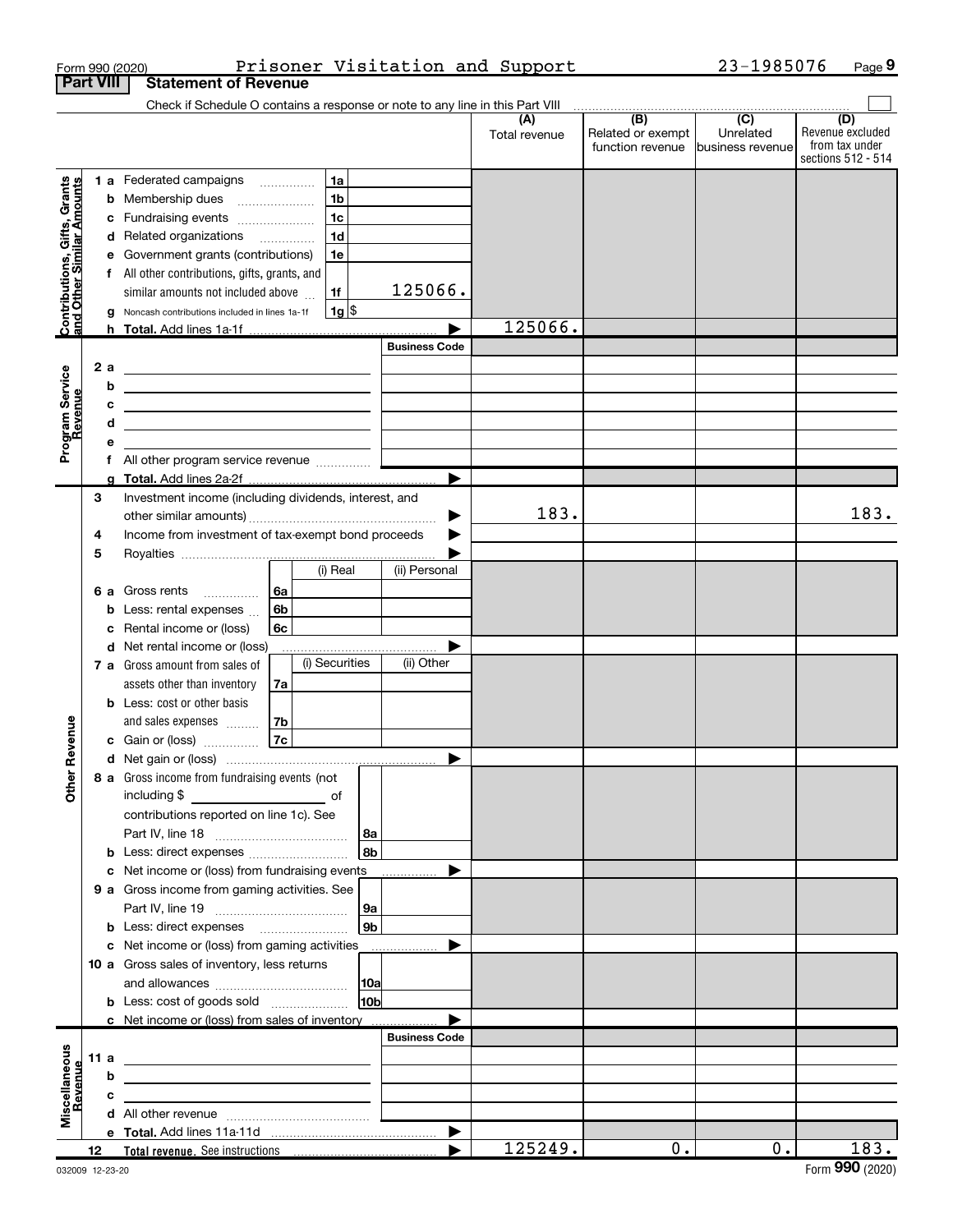Form 990 (2020) Prisoner Visitation and Support 23-1985076 Page <br>| **Part IX | Statement of Functional Expenses** Prisoner Visitation and Support 23-1985076

|                                                                             | Section 501(c)(3) and 501(c)(4) organizations must complete all columns. All other organizations must complete column (A).                                                                                 |                       |                                    |                                           |                                |  |  |  |  |
|-----------------------------------------------------------------------------|------------------------------------------------------------------------------------------------------------------------------------------------------------------------------------------------------------|-----------------------|------------------------------------|-------------------------------------------|--------------------------------|--|--|--|--|
| Check if Schedule O contains a response or note to any line in this Part IX |                                                                                                                                                                                                            |                       |                                    |                                           |                                |  |  |  |  |
|                                                                             | Do not include amounts reported on lines 6b,<br>7b, 8b, 9b, and 10b of Part VIII.                                                                                                                          | (A)<br>Total expenses | (B)<br>Program service<br>expenses | (C)<br>Management and<br>general expenses | (D)<br>Fundraising<br>expenses |  |  |  |  |
| $\mathbf 1$                                                                 | Grants and other assistance to domestic organizations                                                                                                                                                      |                       |                                    |                                           |                                |  |  |  |  |
|                                                                             | and domestic governments. See Part IV, line 21                                                                                                                                                             |                       |                                    |                                           |                                |  |  |  |  |
| $\mathbf{2}$                                                                | Grants and other assistance to domestic                                                                                                                                                                    |                       |                                    |                                           |                                |  |  |  |  |
|                                                                             | individuals. See Part IV, line 22                                                                                                                                                                          |                       |                                    |                                           |                                |  |  |  |  |
| 3                                                                           | Grants and other assistance to foreign                                                                                                                                                                     |                       |                                    |                                           |                                |  |  |  |  |
|                                                                             | organizations, foreign governments, and foreign                                                                                                                                                            |                       |                                    |                                           |                                |  |  |  |  |
|                                                                             | individuals. See Part IV, lines 15 and 16                                                                                                                                                                  |                       |                                    |                                           |                                |  |  |  |  |
| 4                                                                           | Benefits paid to or for members                                                                                                                                                                            |                       |                                    |                                           |                                |  |  |  |  |
| 5                                                                           | Compensation of current officers, directors,                                                                                                                                                               |                       |                                    |                                           |                                |  |  |  |  |
|                                                                             |                                                                                                                                                                                                            | 13050.                | 5220.                              | 5220.                                     | 2610.                          |  |  |  |  |
| 6                                                                           | Compensation not included above to disqualified                                                                                                                                                            |                       |                                    |                                           |                                |  |  |  |  |
|                                                                             | persons (as defined under section 4958(f)(1)) and                                                                                                                                                          |                       |                                    |                                           |                                |  |  |  |  |
|                                                                             | persons described in section 4958(c)(3)(B)                                                                                                                                                                 |                       |                                    |                                           |                                |  |  |  |  |
| 7                                                                           |                                                                                                                                                                                                            | 62500.                | 25000.                             | 25000.                                    | 12500.                         |  |  |  |  |
| 8                                                                           | Pension plan accruals and contributions (include                                                                                                                                                           |                       |                                    |                                           |                                |  |  |  |  |
|                                                                             | section 401(k) and 403(b) employer contributions)                                                                                                                                                          |                       |                                    |                                           |                                |  |  |  |  |
| 9                                                                           |                                                                                                                                                                                                            | 9500.<br>7667.        | 3800.<br>3067.                     | 3800.<br>3067.                            | 1900.<br>1533.                 |  |  |  |  |
| 10                                                                          |                                                                                                                                                                                                            |                       |                                    |                                           |                                |  |  |  |  |
| 11                                                                          | Fees for services (nonemployees):                                                                                                                                                                          |                       |                                    |                                           |                                |  |  |  |  |
|                                                                             |                                                                                                                                                                                                            |                       |                                    |                                           |                                |  |  |  |  |
| b                                                                           |                                                                                                                                                                                                            |                       |                                    |                                           |                                |  |  |  |  |
|                                                                             |                                                                                                                                                                                                            |                       |                                    |                                           |                                |  |  |  |  |
|                                                                             |                                                                                                                                                                                                            |                       |                                    |                                           |                                |  |  |  |  |
|                                                                             | Professional fundraising services. See Part IV, line 17                                                                                                                                                    |                       |                                    |                                           |                                |  |  |  |  |
|                                                                             | Investment management fees<br>g Other. (If line 11g amount exceeds 10% of line 25,                                                                                                                         |                       |                                    |                                           |                                |  |  |  |  |
|                                                                             | column (A) amount, list line 11g expenses on Sch O.)                                                                                                                                                       | 2288.                 |                                    | 2288.                                     |                                |  |  |  |  |
| 12                                                                          |                                                                                                                                                                                                            |                       |                                    |                                           |                                |  |  |  |  |
| 13                                                                          |                                                                                                                                                                                                            | 388.                  |                                    | 388.                                      |                                |  |  |  |  |
| 14                                                                          |                                                                                                                                                                                                            |                       |                                    |                                           |                                |  |  |  |  |
| 15                                                                          |                                                                                                                                                                                                            |                       |                                    |                                           |                                |  |  |  |  |
| 16                                                                          |                                                                                                                                                                                                            | 15588.                | 6235.                              | 6235.                                     | 3118.                          |  |  |  |  |
| 17                                                                          |                                                                                                                                                                                                            | 389.                  | $\overline{240}$ .                 | 149.                                      |                                |  |  |  |  |
| 18                                                                          | Payments of travel or entertainment expenses                                                                                                                                                               |                       |                                    |                                           |                                |  |  |  |  |
|                                                                             | for any federal, state, or local public officials                                                                                                                                                          |                       |                                    |                                           |                                |  |  |  |  |
| 19                                                                          | Conferences, conventions, and meetings                                                                                                                                                                     | 1361.                 | 1361.                              |                                           |                                |  |  |  |  |
| 20                                                                          | Interest                                                                                                                                                                                                   |                       |                                    |                                           |                                |  |  |  |  |
| 21                                                                          |                                                                                                                                                                                                            |                       |                                    |                                           |                                |  |  |  |  |
| 22                                                                          | Depreciation, depletion, and amortization                                                                                                                                                                  |                       |                                    |                                           |                                |  |  |  |  |
| 23                                                                          | Insurance                                                                                                                                                                                                  | 5937.                 |                                    | 5937.                                     |                                |  |  |  |  |
| 24                                                                          | Other expenses. Itemize expenses not covered<br>above (List miscellaneous expenses on line 24e. If<br>line 24e amount exceeds 10% of line 25, column (A)<br>amount, list line 24e expenses on Schedule O.) |                       |                                    |                                           |                                |  |  |  |  |
|                                                                             | a Printing                                                                                                                                                                                                 | 1977.                 |                                    | 125.                                      | 1852.                          |  |  |  |  |
|                                                                             | Information Technology                                                                                                                                                                                     | 1650.                 | 65.                                | 1585.                                     |                                |  |  |  |  |
|                                                                             | Subscriptions                                                                                                                                                                                              | $\overline{743}$ .    | 743.                               | $\overline{0}$ .                          |                                |  |  |  |  |
| d                                                                           | Equipment                                                                                                                                                                                                  | $\overline{736}$ .    |                                    | 736.                                      |                                |  |  |  |  |
|                                                                             | e All other expenses                                                                                                                                                                                       | 243.                  |                                    | 243.                                      |                                |  |  |  |  |
| 25                                                                          | Total functional expenses. Add lines 1 through 24e                                                                                                                                                         | 124017.               | 45731.                             | 54773.                                    | 23513.                         |  |  |  |  |
| 26                                                                          | Joint costs. Complete this line only if the organization                                                                                                                                                   |                       |                                    |                                           |                                |  |  |  |  |
|                                                                             | reported in column (B) joint costs from a combined                                                                                                                                                         |                       |                                    |                                           |                                |  |  |  |  |
|                                                                             | educational campaign and fundraising solicitation.                                                                                                                                                         |                       |                                    |                                           |                                |  |  |  |  |
|                                                                             | Check here $\blacktriangleright$<br>if following SOP 98-2 (ASC 958-720)                                                                                                                                    |                       |                                    |                                           |                                |  |  |  |  |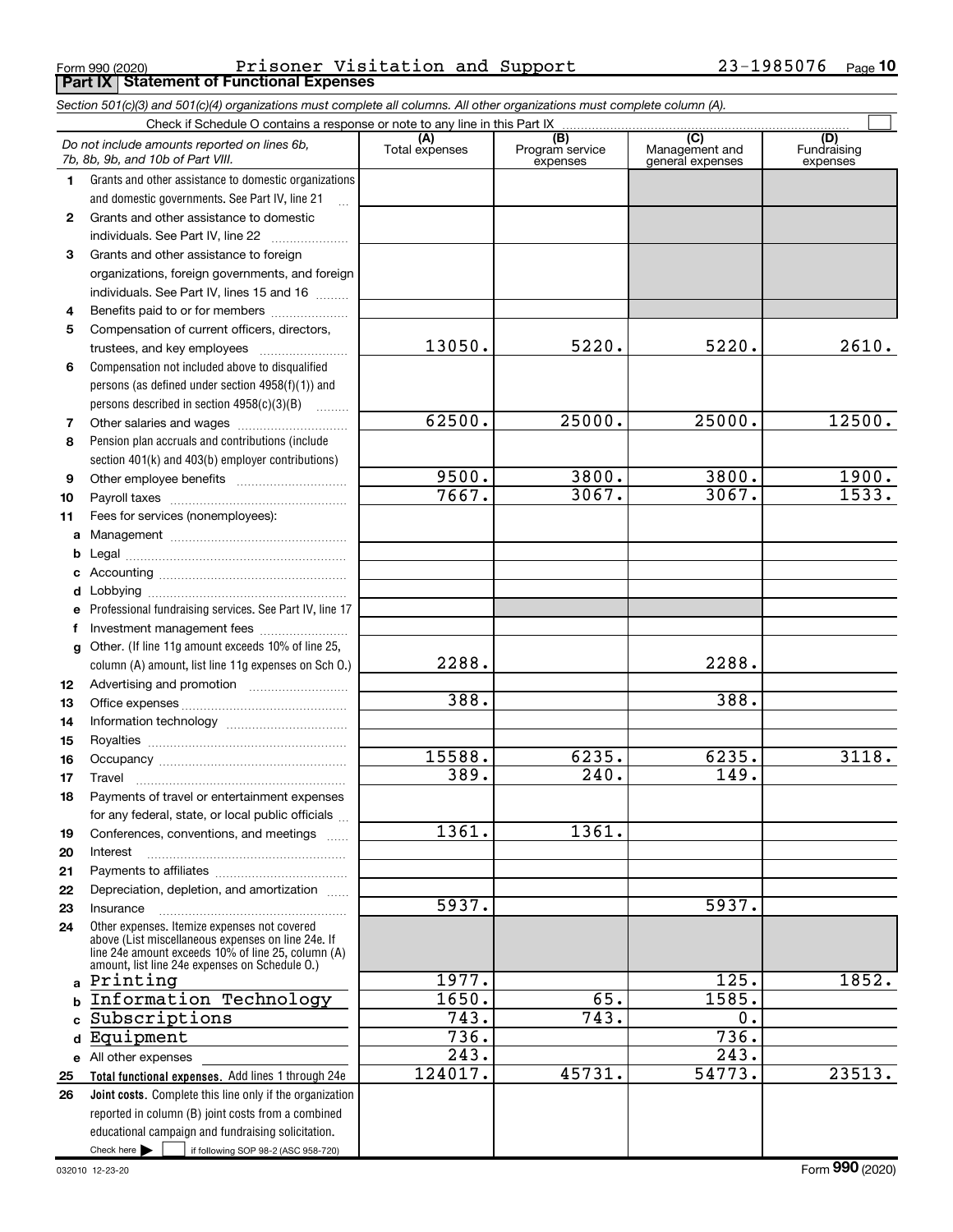33

Total liabilities and net assets/fund balances

| Form 990 (2020) | Prisoner | Visitation and Support |  | 1985076<br>າ ຊ _<br>ر ہے | Page |
|-----------------|----------|------------------------|--|--------------------------|------|
|-----------------|----------|------------------------|--|--------------------------|------|

|                             |              |                                                                                                                                                                                                                                | (A)<br>Beginning of year |                 | (B)<br>End of year |
|-----------------------------|--------------|--------------------------------------------------------------------------------------------------------------------------------------------------------------------------------------------------------------------------------|--------------------------|-----------------|--------------------|
|                             | 1            | Cash - non-interest-bearing                                                                                                                                                                                                    | 13464.                   | 1               | 19387.             |
|                             | $\mathbf{2}$ |                                                                                                                                                                                                                                | 65453.                   | $\mathbf{2}$    | 67824.             |
|                             | з            |                                                                                                                                                                                                                                |                          | 3               |                    |
|                             | 4            |                                                                                                                                                                                                                                |                          | 4               |                    |
|                             | 5            | Loans and other receivables from any current or former officer, director,                                                                                                                                                      |                          |                 |                    |
|                             |              | trustee, key employee, creator or founder, substantial contributor, or 35%                                                                                                                                                     |                          |                 |                    |
|                             |              | controlled entity or family member of any of these persons                                                                                                                                                                     |                          | 5               |                    |
|                             | 6            | Loans and other receivables from other disqualified persons (as defined                                                                                                                                                        |                          |                 |                    |
|                             |              | under section 4958(f)(1)), and persons described in section 4958(c)(3)(B)<br>1.1.1.1.1                                                                                                                                         |                          | 6               |                    |
|                             | 7            |                                                                                                                                                                                                                                |                          | $\overline{7}$  |                    |
| Assets                      | 8            |                                                                                                                                                                                                                                |                          | 8               |                    |
|                             | 9            |                                                                                                                                                                                                                                | 1293.                    | 9               |                    |
|                             | 10a          | Land, buildings, and equipment: cost or other                                                                                                                                                                                  |                          |                 |                    |
|                             |              | basis. Complete Part VI of Schedule D  10a                                                                                                                                                                                     |                          |                 |                    |
|                             |              | 10 <sub>b</sub><br><b>b</b> Less: accumulated depreciation<br>$\ldots \ldots \ldots \ldots$                                                                                                                                    |                          | 10 <sub>c</sub> |                    |
|                             | 11           |                                                                                                                                                                                                                                |                          | 11              |                    |
|                             | 12           |                                                                                                                                                                                                                                |                          | 12              |                    |
|                             | 13           | Investments - program-related. See Part IV, line 11                                                                                                                                                                            |                          | 13              |                    |
|                             | 14           |                                                                                                                                                                                                                                |                          | 14              |                    |
|                             | 15           |                                                                                                                                                                                                                                |                          | 15              |                    |
|                             | 16           |                                                                                                                                                                                                                                | 80210.                   | 16              | 87211.             |
|                             | 17           |                                                                                                                                                                                                                                | 3625.                    | 17              | 0.                 |
|                             | 18           |                                                                                                                                                                                                                                |                          | 18              |                    |
|                             | 19           | Deferred revenue manual contracts and contracts are contracted and contract and contract are contracted and contract are contracted and contract are contracted and contract are contracted and contract are contracted and co |                          | 19              |                    |
|                             | 20           |                                                                                                                                                                                                                                |                          | 20              |                    |
|                             | 21           | Escrow or custodial account liability. Complete Part IV of Schedule D<br>$\ldots \ldots \ldots$                                                                                                                                |                          | 21              |                    |
|                             | 22           | Loans and other payables to any current or former officer, director,                                                                                                                                                           |                          |                 |                    |
|                             |              | trustee, key employee, creator or founder, substantial contributor, or 35%                                                                                                                                                     |                          |                 |                    |
| Liabilities                 |              | controlled entity or family member of any of these persons                                                                                                                                                                     |                          | 22              |                    |
|                             | 23           | Secured mortgages and notes payable to unrelated third parties<br>.                                                                                                                                                            |                          | 23              |                    |
|                             | 24           |                                                                                                                                                                                                                                |                          | 24              |                    |
|                             | 25           | Other liabilities (including federal income tax, payables to related third                                                                                                                                                     |                          |                 |                    |
|                             |              | parties, and other liabilities not included on lines 17-24). Complete Part X                                                                                                                                                   |                          |                 |                    |
|                             |              | of Schedule D                                                                                                                                                                                                                  |                          | 25              |                    |
|                             | 26           | Total liabilities. Add lines 17 through 25                                                                                                                                                                                     | <u>3625.</u>             | 26              | 0.                 |
|                             |              | Organizations that follow FASB ASC 958, check here $\blacktriangleright \boxed{X}$                                                                                                                                             |                          |                 |                    |
|                             |              | and complete lines 27, 28, 32, and 33.                                                                                                                                                                                         |                          |                 |                    |
|                             | 27           | Net assets without donor restrictions                                                                                                                                                                                          | 76585.                   | 27              | 87211.             |
|                             | 28           |                                                                                                                                                                                                                                | 0.                       | 28              | 0.                 |
|                             |              | Organizations that do not follow FASB ASC 958, check here $\blacktriangleright$                                                                                                                                                |                          |                 |                    |
| Net Assets or Fund Balances |              | and complete lines 29 through 33.                                                                                                                                                                                              |                          |                 |                    |
|                             | 29           |                                                                                                                                                                                                                                |                          | 29              |                    |
|                             | 30           | Paid-in or capital surplus, or land, building, or equipment fund                                                                                                                                                               |                          | 30              |                    |
|                             | 31           | Retained earnings, endowment, accumulated income, or other funds                                                                                                                                                               |                          | 31              |                    |
|                             | 32           |                                                                                                                                                                                                                                | 76585.                   | 32              | 87211.             |

Form 990 (2020)

80210. 33

# **Part X | Balance Sheet**

| Form 990 (2020 |  |
|----------------|--|
|                |  |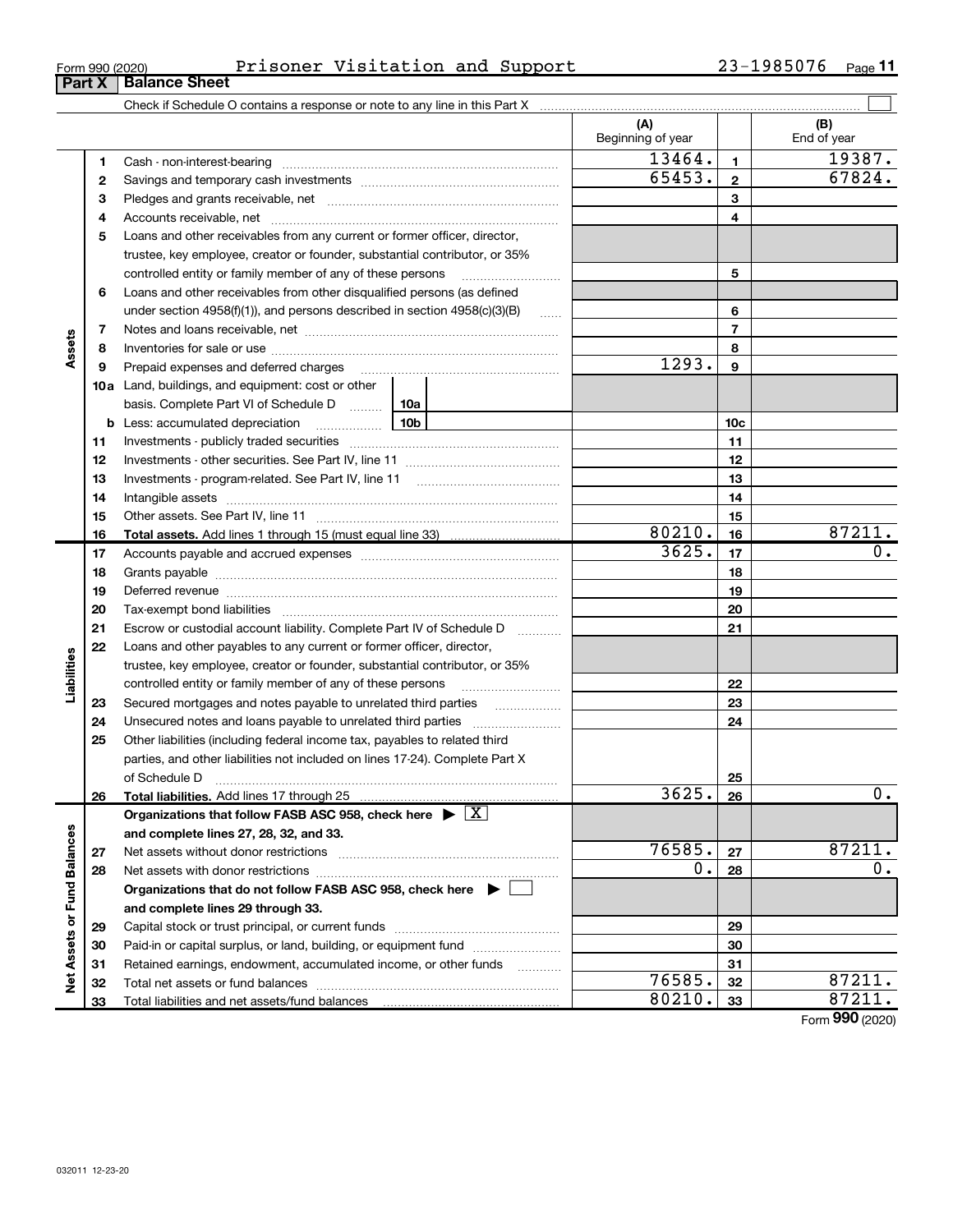| <b>Part XI</b><br><b>Reconciliation of Net Assets</b><br>125249.<br>1<br>1<br>124017.<br>$\mathbf{2}$<br>2<br>1232.<br>$\mathbf{3}$<br>Revenue less expenses. Subtract line 2 from line 1<br>з<br>76585.<br>$\overline{\mathbf{4}}$<br>4<br>9394.<br>5<br>5<br>6<br>6<br>$\overline{7}$<br>Investment expenses www.communication.com/www.communication.com/www.communication.com/www.com<br>7<br>8<br>8<br>9<br>Other changes in net assets or fund balances (explain on Schedule O)<br>9<br>Net assets or fund balances at end of year. Combine lines 3 through 9 (must equal Part X, line 32,<br>10<br>87211.<br>10<br>Part XII Financial Statements and Reporting<br><b>Yes</b><br>$\overline{X}$ Accrual<br>Accounting method used to prepare the Form 990: [139] Cash<br>Other<br>1 | Prisoner Visitation and Support<br>Form 990 (2020)                                                                | 23-1985076 |  |  | $P_{\text{aqe}}$ 12 |  |
|------------------------------------------------------------------------------------------------------------------------------------------------------------------------------------------------------------------------------------------------------------------------------------------------------------------------------------------------------------------------------------------------------------------------------------------------------------------------------------------------------------------------------------------------------------------------------------------------------------------------------------------------------------------------------------------------------------------------------------------------------------------------------------------|-------------------------------------------------------------------------------------------------------------------|------------|--|--|---------------------|--|
|                                                                                                                                                                                                                                                                                                                                                                                                                                                                                                                                                                                                                                                                                                                                                                                          |                                                                                                                   |            |  |  |                     |  |
|                                                                                                                                                                                                                                                                                                                                                                                                                                                                                                                                                                                                                                                                                                                                                                                          |                                                                                                                   |            |  |  |                     |  |
|                                                                                                                                                                                                                                                                                                                                                                                                                                                                                                                                                                                                                                                                                                                                                                                          |                                                                                                                   |            |  |  |                     |  |
|                                                                                                                                                                                                                                                                                                                                                                                                                                                                                                                                                                                                                                                                                                                                                                                          |                                                                                                                   |            |  |  |                     |  |
|                                                                                                                                                                                                                                                                                                                                                                                                                                                                                                                                                                                                                                                                                                                                                                                          |                                                                                                                   |            |  |  |                     |  |
|                                                                                                                                                                                                                                                                                                                                                                                                                                                                                                                                                                                                                                                                                                                                                                                          |                                                                                                                   |            |  |  |                     |  |
|                                                                                                                                                                                                                                                                                                                                                                                                                                                                                                                                                                                                                                                                                                                                                                                          |                                                                                                                   |            |  |  |                     |  |
|                                                                                                                                                                                                                                                                                                                                                                                                                                                                                                                                                                                                                                                                                                                                                                                          |                                                                                                                   |            |  |  |                     |  |
|                                                                                                                                                                                                                                                                                                                                                                                                                                                                                                                                                                                                                                                                                                                                                                                          |                                                                                                                   |            |  |  |                     |  |
|                                                                                                                                                                                                                                                                                                                                                                                                                                                                                                                                                                                                                                                                                                                                                                                          |                                                                                                                   |            |  |  |                     |  |
|                                                                                                                                                                                                                                                                                                                                                                                                                                                                                                                                                                                                                                                                                                                                                                                          |                                                                                                                   |            |  |  |                     |  |
|                                                                                                                                                                                                                                                                                                                                                                                                                                                                                                                                                                                                                                                                                                                                                                                          |                                                                                                                   |            |  |  | 0.                  |  |
|                                                                                                                                                                                                                                                                                                                                                                                                                                                                                                                                                                                                                                                                                                                                                                                          |                                                                                                                   |            |  |  |                     |  |
|                                                                                                                                                                                                                                                                                                                                                                                                                                                                                                                                                                                                                                                                                                                                                                                          |                                                                                                                   |            |  |  |                     |  |
|                                                                                                                                                                                                                                                                                                                                                                                                                                                                                                                                                                                                                                                                                                                                                                                          |                                                                                                                   |            |  |  |                     |  |
|                                                                                                                                                                                                                                                                                                                                                                                                                                                                                                                                                                                                                                                                                                                                                                                          |                                                                                                                   |            |  |  |                     |  |
|                                                                                                                                                                                                                                                                                                                                                                                                                                                                                                                                                                                                                                                                                                                                                                                          |                                                                                                                   |            |  |  | <b>No</b>           |  |
|                                                                                                                                                                                                                                                                                                                                                                                                                                                                                                                                                                                                                                                                                                                                                                                          |                                                                                                                   |            |  |  |                     |  |
|                                                                                                                                                                                                                                                                                                                                                                                                                                                                                                                                                                                                                                                                                                                                                                                          | If the organization changed its method of accounting from a prior year or checked "Other," explain in Schedule O. |            |  |  |                     |  |
| X<br>2a Were the organization's financial statements compiled or reviewed by an independent accountant?<br>2a                                                                                                                                                                                                                                                                                                                                                                                                                                                                                                                                                                                                                                                                            |                                                                                                                   |            |  |  |                     |  |
| If "Yes," check a box below to indicate whether the financial statements for the year were compiled or reviewed on a                                                                                                                                                                                                                                                                                                                                                                                                                                                                                                                                                                                                                                                                     |                                                                                                                   |            |  |  |                     |  |
| separate basis, consolidated basis, or both:                                                                                                                                                                                                                                                                                                                                                                                                                                                                                                                                                                                                                                                                                                                                             |                                                                                                                   |            |  |  |                     |  |
| Separate basis<br>Consolidated basis<br>Both consolidated and separate basis                                                                                                                                                                                                                                                                                                                                                                                                                                                                                                                                                                                                                                                                                                             |                                                                                                                   |            |  |  |                     |  |
| X<br><b>b</b> Were the organization's financial statements audited by an independent accountant?<br>2 <sub>b</sub>                                                                                                                                                                                                                                                                                                                                                                                                                                                                                                                                                                                                                                                                       |                                                                                                                   |            |  |  |                     |  |
| If "Yes," check a box below to indicate whether the financial statements for the year were audited on a separate basis,                                                                                                                                                                                                                                                                                                                                                                                                                                                                                                                                                                                                                                                                  |                                                                                                                   |            |  |  |                     |  |
| consolidated basis, or both:                                                                                                                                                                                                                                                                                                                                                                                                                                                                                                                                                                                                                                                                                                                                                             |                                                                                                                   |            |  |  |                     |  |
| $\lfloor x \rfloor$ Separate basis<br>Consolidated basis<br>Both consolidated and separate basis                                                                                                                                                                                                                                                                                                                                                                                                                                                                                                                                                                                                                                                                                         |                                                                                                                   |            |  |  |                     |  |
| c If "Yes" to line 2a or 2b, does the organization have a committee that assumes responsibility for oversight of the audit,                                                                                                                                                                                                                                                                                                                                                                                                                                                                                                                                                                                                                                                              |                                                                                                                   |            |  |  |                     |  |
| X<br>2c                                                                                                                                                                                                                                                                                                                                                                                                                                                                                                                                                                                                                                                                                                                                                                                  |                                                                                                                   |            |  |  |                     |  |
| If the organization changed either its oversight process or selection process during the tax year, explain on Schedule O.                                                                                                                                                                                                                                                                                                                                                                                                                                                                                                                                                                                                                                                                |                                                                                                                   |            |  |  |                     |  |
| 3a As a result of a federal award, was the organization required to undergo an audit or audits as set forth in the Single Audit                                                                                                                                                                                                                                                                                                                                                                                                                                                                                                                                                                                                                                                          |                                                                                                                   |            |  |  |                     |  |
| За                                                                                                                                                                                                                                                                                                                                                                                                                                                                                                                                                                                                                                                                                                                                                                                       |                                                                                                                   |            |  |  | x                   |  |
| b If "Yes," did the organization undergo the required audit or audits? If the organization did not undergo the required audit                                                                                                                                                                                                                                                                                                                                                                                                                                                                                                                                                                                                                                                            |                                                                                                                   |            |  |  |                     |  |
| or audits, explain why on Schedule O and describe any steps taken to undergo such audits [11] currecommunications of<br>3b<br>$\Omega$                                                                                                                                                                                                                                                                                                                                                                                                                                                                                                                                                                                                                                                   |                                                                                                                   |            |  |  |                     |  |

Form 990 (2020)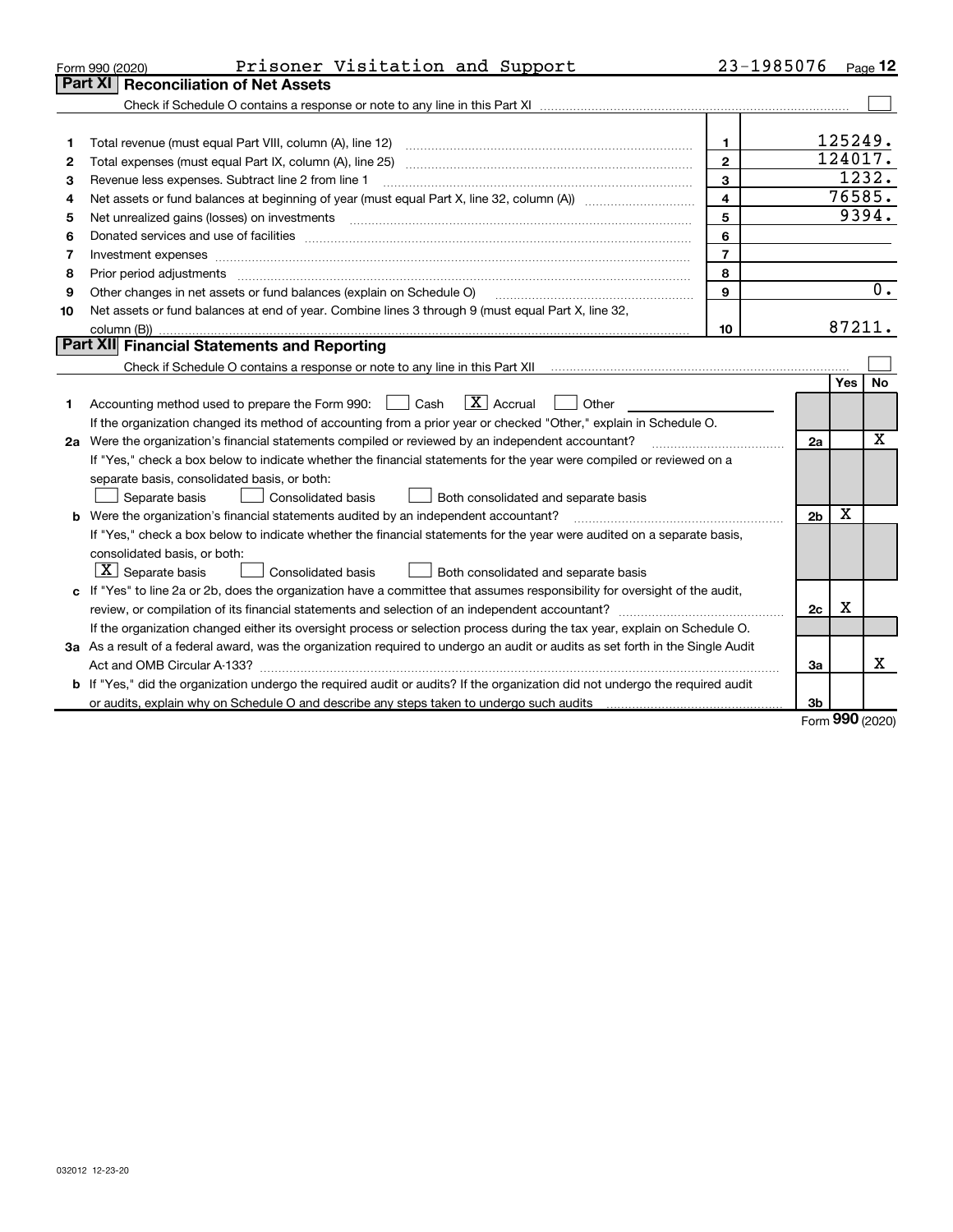|  |  |  | <b>SCHEDULE A</b> |  |  |  |
|--|--|--|-------------------|--|--|--|
|--|--|--|-------------------|--|--|--|

Department of the Treasury Internal Revenue Service

| (Form 990 or 990-EZ) |  |  |  |  |
|----------------------|--|--|--|--|
|----------------------|--|--|--|--|

# Public Charity Status and Public Support

Complete if the organization is a section 501(c)(3) organization or a section 4947(a)(1) nonexempt charitable trust.  $\blacktriangleright$  Attach to Form 990 or Form 990-EZ.

| <b>P</b> Allach to Form you of Form you LE.                              |
|--------------------------------------------------------------------------|
| ▶ Go to www.irs.gov/Form990 for instructions and the latest information. |

| OMB No 1545-0047                    |
|-------------------------------------|
| 2020                                |
| <b>Open to Public</b><br>Inspection |

|  | March 2014, March 2015, and the state |
|--|---------------------------------------|
|  |                                       |
|  |                                       |

|        |                                                                                                                                                                                               | Name of the organization                                                                                                                                                                                                                             |            |                                                        |                             |                                 |                            |  | <b>Employer identification number</b> |  |  |  |
|--------|-----------------------------------------------------------------------------------------------------------------------------------------------------------------------------------------------|------------------------------------------------------------------------------------------------------------------------------------------------------------------------------------------------------------------------------------------------------|------------|--------------------------------------------------------|-----------------------------|---------------------------------|----------------------------|--|---------------------------------------|--|--|--|
| Part I |                                                                                                                                                                                               |                                                                                                                                                                                                                                                      |            | Prisoner Visitation and Support                        |                             |                                 |                            |  | 23-1985076                            |  |  |  |
|        |                                                                                                                                                                                               | Reason for Public Charity Status. (All organizations must complete this part.) See instructions.                                                                                                                                                     |            |                                                        |                             |                                 |                            |  |                                       |  |  |  |
|        |                                                                                                                                                                                               | The organization is not a private foundation because it is: (For lines 1 through 12, check only one box.)                                                                                                                                            |            |                                                        |                             |                                 |                            |  |                                       |  |  |  |
| 1.     |                                                                                                                                                                                               | A church, convention of churches, or association of churches described in section $170(b)(1)(A)(i)$ .                                                                                                                                                |            |                                                        |                             |                                 |                            |  |                                       |  |  |  |
| 2      |                                                                                                                                                                                               | A school described in section 170(b)(1)(A)(ii). (Attach Schedule E (Form 990 or 990-EZ).)                                                                                                                                                            |            |                                                        |                             |                                 |                            |  |                                       |  |  |  |
| з      |                                                                                                                                                                                               | A hospital or a cooperative hospital service organization described in section 170(b)(1)(A)(iii).                                                                                                                                                    |            |                                                        |                             |                                 |                            |  |                                       |  |  |  |
| 4      |                                                                                                                                                                                               | A medical research organization operated in conjunction with a hospital described in section 170(b)(1)(A)(iii). Enter the hospital's name,                                                                                                           |            |                                                        |                             |                                 |                            |  |                                       |  |  |  |
|        |                                                                                                                                                                                               | city, and state:                                                                                                                                                                                                                                     |            |                                                        |                             |                                 |                            |  |                                       |  |  |  |
| 5.     |                                                                                                                                                                                               | An organization operated for the benefit of a college or university owned or operated by a governmental unit described in                                                                                                                            |            |                                                        |                             |                                 |                            |  |                                       |  |  |  |
|        |                                                                                                                                                                                               | section 170(b)(1)(A)(iv). (Complete Part II.)                                                                                                                                                                                                        |            |                                                        |                             |                                 |                            |  |                                       |  |  |  |
| 6      |                                                                                                                                                                                               | A federal, state, or local government or governmental unit described in section 170(b)(1)(A)(v).                                                                                                                                                     |            |                                                        |                             |                                 |                            |  |                                       |  |  |  |
|        | 7 $\lfloor x \rfloor$                                                                                                                                                                         | An organization that normally receives a substantial part of its support from a governmental unit or from the general public described in                                                                                                            |            |                                                        |                             |                                 |                            |  |                                       |  |  |  |
|        |                                                                                                                                                                                               | section 170(b)(1)(A)(vi). (Complete Part II.)                                                                                                                                                                                                        |            |                                                        |                             |                                 |                            |  |                                       |  |  |  |
| 8      |                                                                                                                                                                                               | A community trust described in section 170(b)(1)(A)(vi). (Complete Part II.)                                                                                                                                                                         |            |                                                        |                             |                                 |                            |  |                                       |  |  |  |
| 9      |                                                                                                                                                                                               | An agricultural research organization described in section 170(b)(1)(A)(ix) operated in conjunction with a land-grant college                                                                                                                        |            |                                                        |                             |                                 |                            |  |                                       |  |  |  |
|        |                                                                                                                                                                                               | or university or a non-land-grant college of agriculture (see instructions). Enter the name, city, and state of the college or                                                                                                                       |            |                                                        |                             |                                 |                            |  |                                       |  |  |  |
|        |                                                                                                                                                                                               | university:                                                                                                                                                                                                                                          |            |                                                        |                             |                                 |                            |  |                                       |  |  |  |
| 10     |                                                                                                                                                                                               | An organization that normally receives (1) more than 33 1/3% of its support from contributions, membership fees, and gross receipts from                                                                                                             |            |                                                        |                             |                                 |                            |  |                                       |  |  |  |
|        |                                                                                                                                                                                               | activities related to its exempt functions, subject to certain exceptions; and (2) no more than 33 1/3% of its support from gross investment                                                                                                         |            |                                                        |                             |                                 |                            |  |                                       |  |  |  |
|        |                                                                                                                                                                                               | income and unrelated business taxable income (less section 511 tax) from businesses acquired by the organization after June 30, 1975.                                                                                                                |            |                                                        |                             |                                 |                            |  |                                       |  |  |  |
|        |                                                                                                                                                                                               | See section 509(a)(2). (Complete Part III.)                                                                                                                                                                                                          |            |                                                        |                             |                                 |                            |  |                                       |  |  |  |
| 11     |                                                                                                                                                                                               | An organization organized and operated exclusively to test for public safety. See section 509(a)(4).                                                                                                                                                 |            |                                                        |                             |                                 |                            |  |                                       |  |  |  |
| 12     |                                                                                                                                                                                               | An organization organized and operated exclusively for the benefit of, to perform the functions of, or to carry out the purposes of one or                                                                                                           |            |                                                        |                             |                                 |                            |  |                                       |  |  |  |
|        |                                                                                                                                                                                               | more publicly supported organizations described in section 509(a)(1) or section 509(a)(2). See section 509(a)(3). Check the box in<br>lines 12a through 12d that describes the type of supporting organization and complete lines 12e, 12f, and 12g. |            |                                                        |                             |                                 |                            |  |                                       |  |  |  |
| а      |                                                                                                                                                                                               | Type I. A supporting organization operated, supervised, or controlled by its supported organization(s), typically by giving                                                                                                                          |            |                                                        |                             |                                 |                            |  |                                       |  |  |  |
|        |                                                                                                                                                                                               |                                                                                                                                                                                                                                                      |            |                                                        |                             |                                 |                            |  |                                       |  |  |  |
|        | the supported organization(s) the power to regularly appoint or elect a majority of the directors or trustees of the supporting<br>organization. You must complete Part IV, Sections A and B. |                                                                                                                                                                                                                                                      |            |                                                        |                             |                                 |                            |  |                                       |  |  |  |
| b      |                                                                                                                                                                                               | Type II. A supporting organization supervised or controlled in connection with its supported organization(s), by having                                                                                                                              |            |                                                        |                             |                                 |                            |  |                                       |  |  |  |
|        |                                                                                                                                                                                               | control or management of the supporting organization vested in the same persons that control or manage the supported                                                                                                                                 |            |                                                        |                             |                                 |                            |  |                                       |  |  |  |
|        |                                                                                                                                                                                               | organization(s). You must complete Part IV, Sections A and C.                                                                                                                                                                                        |            |                                                        |                             |                                 |                            |  |                                       |  |  |  |
| с      |                                                                                                                                                                                               | Type III functionally integrated. A supporting organization operated in connection with, and functionally integrated with,                                                                                                                           |            |                                                        |                             |                                 |                            |  |                                       |  |  |  |
|        |                                                                                                                                                                                               | its supported organization(s) (see instructions). You must complete Part IV, Sections A, D, and E.                                                                                                                                                   |            |                                                        |                             |                                 |                            |  |                                       |  |  |  |
| d      |                                                                                                                                                                                               | Type III non-functionally integrated. A supporting organization operated in connection with its supported organization(s)                                                                                                                            |            |                                                        |                             |                                 |                            |  |                                       |  |  |  |
|        |                                                                                                                                                                                               | that is not functionally integrated. The organization generally must satisfy a distribution requirement and an attentiveness                                                                                                                         |            |                                                        |                             |                                 |                            |  |                                       |  |  |  |
|        |                                                                                                                                                                                               | requirement (see instructions). You must complete Part IV, Sections A and D, and Part V.                                                                                                                                                             |            |                                                        |                             |                                 |                            |  |                                       |  |  |  |
|        |                                                                                                                                                                                               | Check this box if the organization received a written determination from the IRS that it is a Type I, Type II, Type III                                                                                                                              |            |                                                        |                             |                                 |                            |  |                                       |  |  |  |
|        |                                                                                                                                                                                               | functionally integrated, or Type III non-functionally integrated supporting organization.                                                                                                                                                            |            |                                                        |                             |                                 |                            |  |                                       |  |  |  |
|        |                                                                                                                                                                                               | f Enter the number of supported organizations                                                                                                                                                                                                        |            |                                                        |                             |                                 |                            |  |                                       |  |  |  |
| a      |                                                                                                                                                                                               | Provide the following information about the supported organization(s).                                                                                                                                                                               |            |                                                        |                             |                                 |                            |  |                                       |  |  |  |
|        |                                                                                                                                                                                               | (i) Name of supported                                                                                                                                                                                                                                | $(ii)$ EIN | (iii) Type of organization<br>(described on lines 1-10 | in your governing document? | (iv) Is the organization listed | (v) Amount of monetary     |  | (vi) Amount of other                  |  |  |  |
|        |                                                                                                                                                                                               | organization                                                                                                                                                                                                                                         |            | above (see instructions))                              | Yes                         | No                              | support (see instructions) |  | support (see instructions)            |  |  |  |
|        |                                                                                                                                                                                               |                                                                                                                                                                                                                                                      |            |                                                        |                             |                                 |                            |  |                                       |  |  |  |
|        |                                                                                                                                                                                               |                                                                                                                                                                                                                                                      |            |                                                        |                             |                                 |                            |  |                                       |  |  |  |
|        |                                                                                                                                                                                               |                                                                                                                                                                                                                                                      |            |                                                        |                             |                                 |                            |  |                                       |  |  |  |
|        |                                                                                                                                                                                               |                                                                                                                                                                                                                                                      |            |                                                        |                             |                                 |                            |  |                                       |  |  |  |
|        |                                                                                                                                                                                               |                                                                                                                                                                                                                                                      |            |                                                        |                             |                                 |                            |  |                                       |  |  |  |
|        |                                                                                                                                                                                               |                                                                                                                                                                                                                                                      |            |                                                        |                             |                                 |                            |  |                                       |  |  |  |
|        |                                                                                                                                                                                               |                                                                                                                                                                                                                                                      |            |                                                        |                             |                                 |                            |  |                                       |  |  |  |
|        |                                                                                                                                                                                               |                                                                                                                                                                                                                                                      |            |                                                        |                             |                                 |                            |  |                                       |  |  |  |
|        |                                                                                                                                                                                               |                                                                                                                                                                                                                                                      |            |                                                        |                             |                                 |                            |  |                                       |  |  |  |
| Total  |                                                                                                                                                                                               |                                                                                                                                                                                                                                                      |            |                                                        |                             |                                 |                            |  |                                       |  |  |  |
|        |                                                                                                                                                                                               |                                                                                                                                                                                                                                                      |            |                                                        |                             |                                 |                            |  |                                       |  |  |  |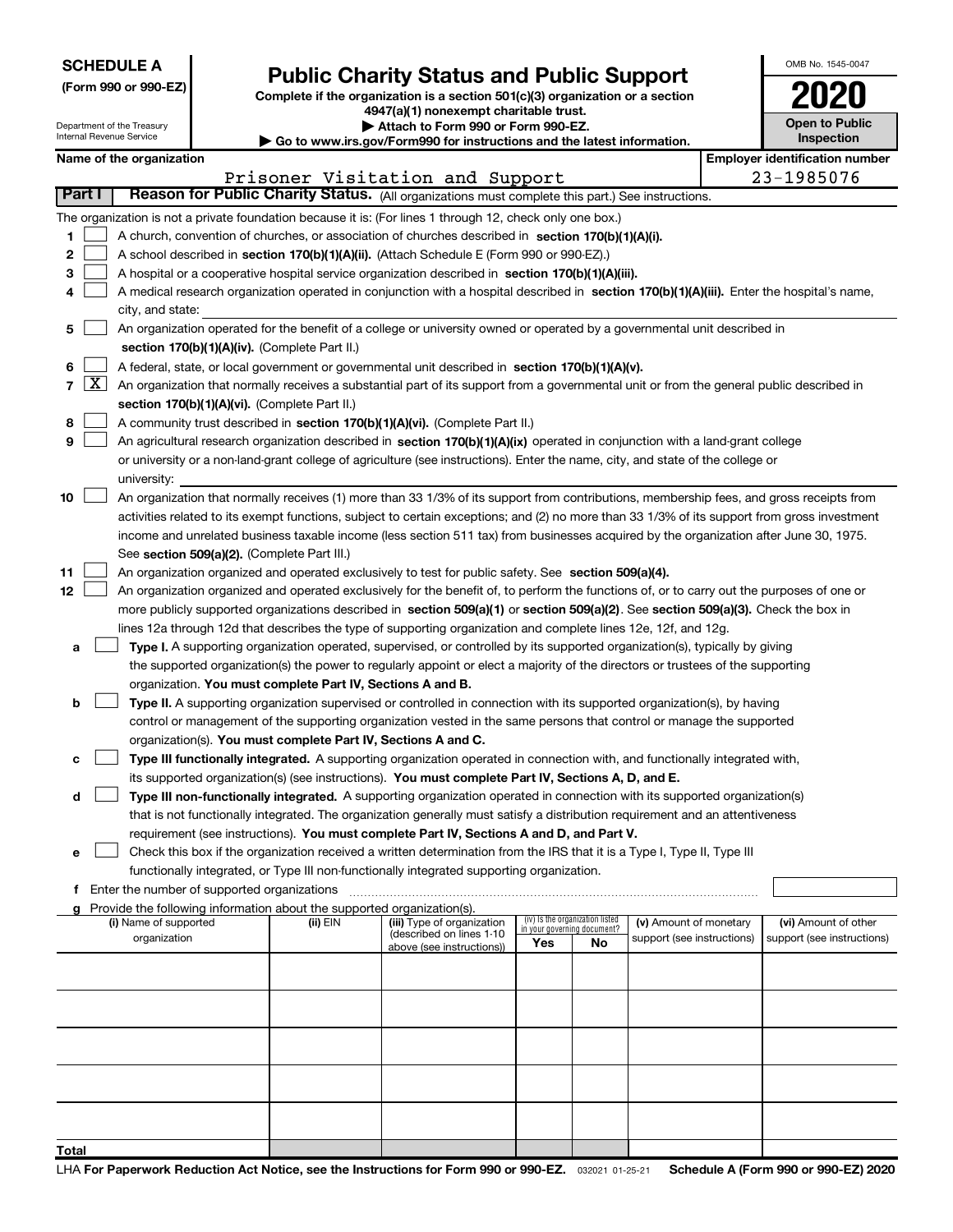#### Schedule A (Form 990 or 990-EZ) 2020 Prisoner Visitation and Support  $23-1985076$  Page

(Complete only if you checked the box on line 5, 7, or 8 of Part I or if the organization failed to qualify under Part III. If the organization Part II Support Schedule for Organizations Described in Sections 170(b)(1)(A)(iv) and 170(b)(1)(A)(vi)

fails to qualify under the tests listed below, please complete Part III.)

|    | <b>Section A. Public Support</b>                                                                                                                                                                                               |          |          |            |            |          |                                          |
|----|--------------------------------------------------------------------------------------------------------------------------------------------------------------------------------------------------------------------------------|----------|----------|------------|------------|----------|------------------------------------------|
|    | Calendar year (or fiscal year beginning in) $\blacktriangleright$                                                                                                                                                              | (a) 2016 | (b) 2017 | $(c)$ 2018 | $(d)$ 2019 | (e) 2020 | (f) Total                                |
|    | 1 Gifts, grants, contributions, and                                                                                                                                                                                            |          |          |            |            |          |                                          |
|    | membership fees received. (Do not                                                                                                                                                                                              |          |          |            |            |          |                                          |
|    | include any "unusual grants.")                                                                                                                                                                                                 | 317113.  | 192917.  | 121061.    | 172562.    | 125066.  | 928719.                                  |
|    | 2 Tax revenues levied for the organ-                                                                                                                                                                                           |          |          |            |            |          |                                          |
|    | ization's benefit and either paid to                                                                                                                                                                                           |          |          |            |            |          |                                          |
|    | or expended on its behalf                                                                                                                                                                                                      |          |          |            |            |          |                                          |
|    | 3 The value of services or facilities                                                                                                                                                                                          |          |          |            |            |          |                                          |
|    | furnished by a governmental unit to                                                                                                                                                                                            |          |          |            |            |          |                                          |
|    | the organization without charge                                                                                                                                                                                                |          |          |            |            |          |                                          |
| 4  | Total. Add lines 1 through 3                                                                                                                                                                                                   | 317113.  | 192917.  | 121061.    | 172562.    | 125066.  | 928719.                                  |
| 5  | The portion of total contributions                                                                                                                                                                                             |          |          |            |            |          |                                          |
|    | by each person (other than a                                                                                                                                                                                                   |          |          |            |            |          |                                          |
|    | governmental unit or publicly                                                                                                                                                                                                  |          |          |            |            |          |                                          |
|    | supported organization) included                                                                                                                                                                                               |          |          |            |            |          |                                          |
|    | on line 1 that exceeds 2% of the                                                                                                                                                                                               |          |          |            |            |          |                                          |
|    | amount shown on line 11,                                                                                                                                                                                                       |          |          |            |            |          |                                          |
|    | column (f)                                                                                                                                                                                                                     |          |          |            |            |          |                                          |
|    | 6 Public support. Subtract line 5 from line 4.                                                                                                                                                                                 |          |          |            |            |          | 928719.                                  |
|    | <b>Section B. Total Support</b>                                                                                                                                                                                                |          |          |            |            |          |                                          |
|    | Calendar year (or fiscal year beginning in) $\blacktriangleright$                                                                                                                                                              | (a) 2016 | (b) 2017 | $(c)$ 2018 | $(d)$ 2019 | (e) 2020 | (f) Total                                |
|    | <b>7</b> Amounts from line 4                                                                                                                                                                                                   | 317113.  | 192917.  | 121061.    | 172562.    | 125066.  | 928719.                                  |
| 8  | Gross income from interest,                                                                                                                                                                                                    |          |          |            |            |          |                                          |
|    | dividends, payments received on                                                                                                                                                                                                |          |          |            |            |          |                                          |
|    | securities loans, rents, royalties,                                                                                                                                                                                            |          |          |            |            |          |                                          |
|    | and income from similar sources                                                                                                                                                                                                | 1959.    | 2140.    | 3577.      | 2416.      | 183.     | 10275.                                   |
| 9  | Net income from unrelated business                                                                                                                                                                                             |          |          |            |            |          |                                          |
|    | activities, whether or not the                                                                                                                                                                                                 |          |          |            |            |          |                                          |
|    | business is regularly carried on                                                                                                                                                                                               |          |          |            |            |          |                                          |
|    | 10 Other income. Do not include gain                                                                                                                                                                                           |          |          |            |            |          |                                          |
|    | or loss from the sale of capital                                                                                                                                                                                               |          |          |            |            |          |                                          |
|    | assets (Explain in Part VI.)                                                                                                                                                                                                   |          |          |            |            |          |                                          |
|    | 11 Total support. Add lines 7 through 10                                                                                                                                                                                       |          |          |            |            |          | 938994.                                  |
| 12 | Gross receipts from related activities, etc. (see instructions)                                                                                                                                                                |          |          |            |            | 12       |                                          |
|    | 13 First 5 years. If the Form 990 is for the organization's first, second, third, fourth, or fifth tax year as a section 501(c)(3)                                                                                             |          |          |            |            |          |                                          |
|    | organization, check this box and stop here manufactured and and the content of the content of the content of the content of the content of the content of the content of the content of the content of the content of the cont |          |          |            |            |          |                                          |
|    | <b>Section C. Computation of Public Support Percentage</b>                                                                                                                                                                     |          |          |            |            |          |                                          |
|    |                                                                                                                                                                                                                                |          |          |            |            | 14       | 98.91<br>$\frac{9}{6}$                   |
|    |                                                                                                                                                                                                                                |          |          |            |            | 15       | 98.84<br>$\frac{9}{6}$                   |
|    | 16a 33 1/3% support test - 2020. If the organization did not check the box on line 13, and line 14 is 33 1/3% or more, check this box and                                                                                      |          |          |            |            |          |                                          |
|    | stop here. The organization qualifies as a publicly supported organization                                                                                                                                                     |          |          |            |            |          | $\blacktriangleright$ $\boxed{\text{X}}$ |
|    | b 33 1/3% support test - 2019. If the organization did not check a box on line 13 or 16a, and line 15 is 33 1/3% or more, check this box                                                                                       |          |          |            |            |          |                                          |
|    | and stop here. The organization qualifies as a publicly supported organization                                                                                                                                                 |          |          |            |            |          |                                          |
|    | 17a 10% -facts-and-circumstances test - 2020. If the organization did not check a box on line 13, 16a, or 16b, and line 14 is 10% or more,                                                                                     |          |          |            |            |          |                                          |
|    | and if the organization meets the facts-and-circumstances test, check this box and stop here. Explain in Part VI how the organization                                                                                          |          |          |            |            |          |                                          |
|    | meets the facts-and-circumstances test. The organization qualifies as a publicly supported organization                                                                                                                        |          |          |            |            |          |                                          |
|    | b 10% -facts-and-circumstances test - 2019. If the organization did not check a box on line 13, 16a, 16b, or 17a, and line 15 is 10% or                                                                                        |          |          |            |            |          |                                          |
|    | more, and if the organization meets the facts-and-circumstances test, check this box and stop here. Explain in Part VI how the                                                                                                 |          |          |            |            |          |                                          |
|    | organization meets the facts and circumstances test. The organization qualifies as a publicly supported organization                                                                                                           |          |          |            |            |          |                                          |
| 18 | Private foundation. If the organization did not check a box on line 13, 16a, 16b, 17a, or 17b, check this box and see instructions                                                                                             |          |          |            |            |          |                                          |
|    |                                                                                                                                                                                                                                |          |          |            |            |          |                                          |

Schedule A (Form 990 or 990-EZ) 2020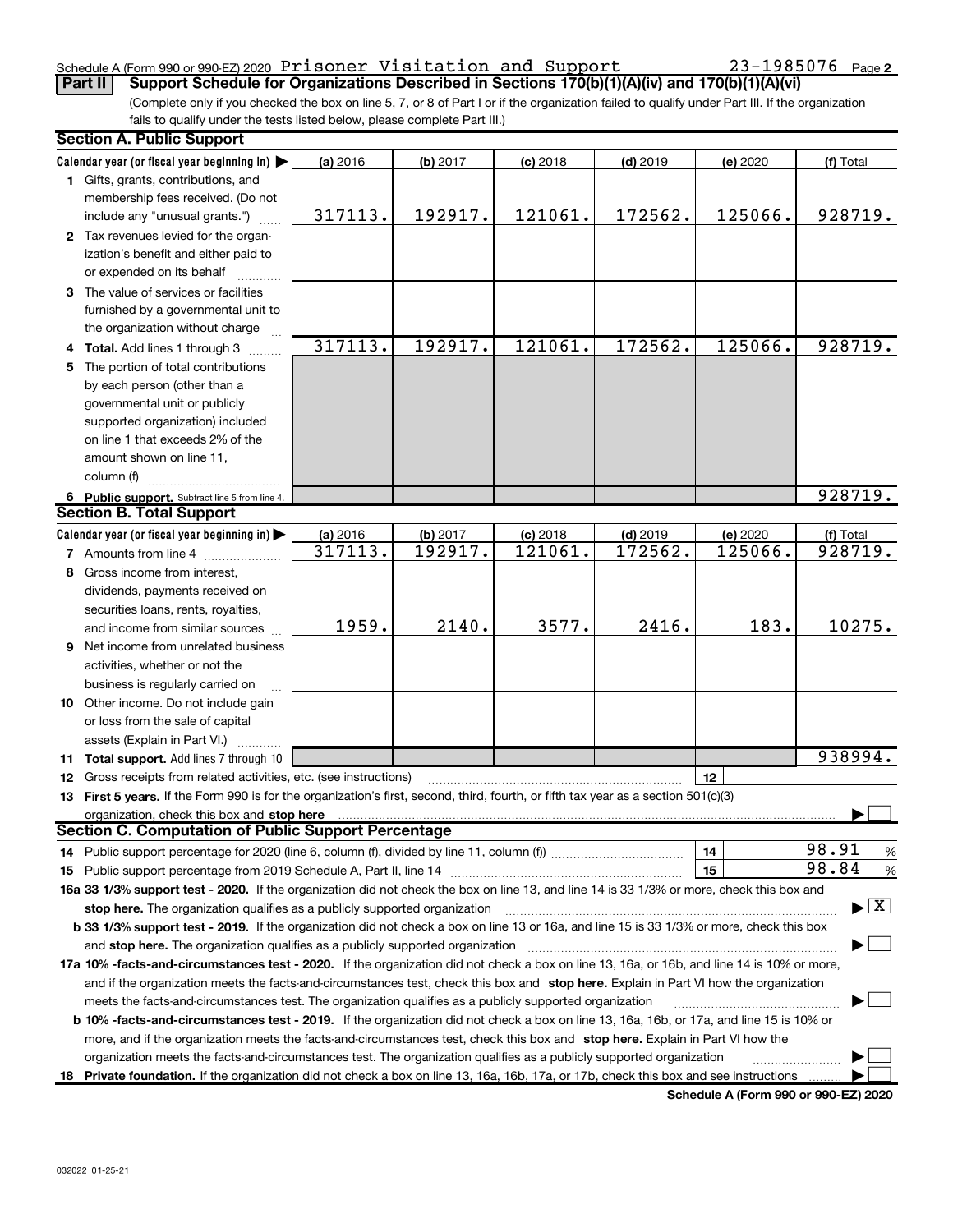#### Schedule A (Form 990 or 990-EZ) 2020 Prisoner Visitation and Support  $23-1985076$  Page **Part III | Support Schedule for Organizations Described in Section 509(a)(2)**

(Complete only if you checked the box on line 10 of Part I or if the organization failed to qualify under Part II. If the organization fails to qualify under the tests listed below, please complete Part II.)

| <b>Section A. Public Support</b>                                                                                                                                                                                                                          |          |          |            |            |          |           |
|-----------------------------------------------------------------------------------------------------------------------------------------------------------------------------------------------------------------------------------------------------------|----------|----------|------------|------------|----------|-----------|
| Calendar year (or fiscal year beginning in) $\blacktriangleright$                                                                                                                                                                                         | (a) 2016 | (b) 2017 | $(c)$ 2018 | $(d)$ 2019 | (e) 2020 | (f) Total |
| 1 Gifts, grants, contributions, and                                                                                                                                                                                                                       |          |          |            |            |          |           |
| membership fees received. (Do not                                                                                                                                                                                                                         |          |          |            |            |          |           |
| include any "unusual grants.")                                                                                                                                                                                                                            |          |          |            |            |          |           |
| 2 Gross receipts from admissions,<br>merchandise sold or services per-<br>formed, or facilities furnished in<br>any activity that is related to the                                                                                                       |          |          |            |            |          |           |
| organization's tax-exempt purpose                                                                                                                                                                                                                         |          |          |            |            |          |           |
| 3 Gross receipts from activities that<br>are not an unrelated trade or bus-                                                                                                                                                                               |          |          |            |            |          |           |
| iness under section 513                                                                                                                                                                                                                                   |          |          |            |            |          |           |
| 4 Tax revenues levied for the organ-<br>ization's benefit and either paid to                                                                                                                                                                              |          |          |            |            |          |           |
| or expended on its behalf                                                                                                                                                                                                                                 |          |          |            |            |          |           |
| 5 The value of services or facilities                                                                                                                                                                                                                     |          |          |            |            |          |           |
| furnished by a governmental unit to<br>the organization without charge                                                                                                                                                                                    |          |          |            |            |          |           |
| <b>6 Total.</b> Add lines 1 through 5 $\dots$                                                                                                                                                                                                             |          |          |            |            |          |           |
| 7a Amounts included on lines 1, 2, and                                                                                                                                                                                                                    |          |          |            |            |          |           |
| 3 received from disqualified persons<br><b>b</b> Amounts included on lines 2 and 3 received                                                                                                                                                               |          |          |            |            |          |           |
| from other than disqualified persons that<br>exceed the greater of \$5,000 or 1% of the<br>amount on line 13 for the year                                                                                                                                 |          |          |            |            |          |           |
| c Add lines 7a and 7b                                                                                                                                                                                                                                     |          |          |            |            |          |           |
| 8 Public support. (Subtract line 7c from line 6.)                                                                                                                                                                                                         |          |          |            |            |          |           |
| <b>Section B. Total Support</b>                                                                                                                                                                                                                           |          |          |            |            |          |           |
| Calendar year (or fiscal year beginning in) $\blacktriangleright$                                                                                                                                                                                         | (a) 2016 | (b) 2017 | $(c)$ 2018 | $(d)$ 2019 | (e) 2020 | (f) Total |
| 9 Amounts from line 6                                                                                                                                                                                                                                     |          |          |            |            |          |           |
| 10a Gross income from interest,<br>dividends, payments received on<br>securities loans, rents, royalties,<br>and income from similar sources                                                                                                              |          |          |            |            |          |           |
| <b>b</b> Unrelated business taxable income                                                                                                                                                                                                                |          |          |            |            |          |           |
| (less section 511 taxes) from businesses                                                                                                                                                                                                                  |          |          |            |            |          |           |
| acquired after June 30, 1975                                                                                                                                                                                                                              |          |          |            |            |          |           |
| c Add lines 10a and 10b                                                                                                                                                                                                                                   |          |          |            |            |          |           |
| <b>11</b> Net income from unrelated business<br>activities not included in line 10b.<br>whether or not the business is<br>regularly carried on                                                                                                            |          |          |            |            |          |           |
| <b>12</b> Other income. Do not include gain<br>or loss from the sale of capital<br>assets (Explain in Part VI.)                                                                                                                                           |          |          |            |            |          |           |
| <b>13</b> Total support. (Add lines 9, 10c, 11, and 12.)                                                                                                                                                                                                  |          |          |            |            |          |           |
| 14 First 5 years. If the Form 990 is for the organization's first, second, third, fourth, or fifth tax year as a section 501(c)(3) organization,                                                                                                          |          |          |            |            |          |           |
| check this box and stop here                                                                                                                                                                                                                              |          |          |            |            |          |           |
| <b>Section C. Computation of Public Support Percentage</b>                                                                                                                                                                                                |          |          |            |            |          |           |
| 15 Public support percentage for 2020 (line 8, column (f), divided by line 13, column (f))                                                                                                                                                                |          |          |            |            | 15       | %         |
| 16 Public support percentage from 2019 Schedule A, Part III, line 15                                                                                                                                                                                      |          |          |            |            | 16       | %         |
| <b>Section D. Computation of Investment Income Percentage</b>                                                                                                                                                                                             |          |          |            |            |          |           |
|                                                                                                                                                                                                                                                           |          |          |            |            | 17       | %         |
| 18 Investment income percentage from 2019 Schedule A, Part III, line 17                                                                                                                                                                                   |          |          |            |            | 18       | %         |
| 19a 33 1/3% support tests - 2020. If the organization did not check the box on line 14, and line 15 is more than 33 1/3%, and line 17 is not                                                                                                              |          |          |            |            |          |           |
| more than 33 1/3%, check this box and stop here. The organization qualifies as a publicly supported organization<br>b 33 1/3% support tests - 2019. If the organization did not check a box on line 14 or line 19a, and line 16 is more than 33 1/3%, and |          |          |            |            |          |           |
| line 18 is not more than 33 1/3%, check this box and stop here. The organization qualifies as a publicly supported organization                                                                                                                           |          |          |            |            |          |           |
| 20 Private foundation. If the organization did not check a box on line 14, 19a, or 19b, check this box and see instructions                                                                                                                               |          |          |            |            |          |           |
|                                                                                                                                                                                                                                                           |          |          |            |            |          |           |

Schedule A (Form 990 or 990-EZ) 2020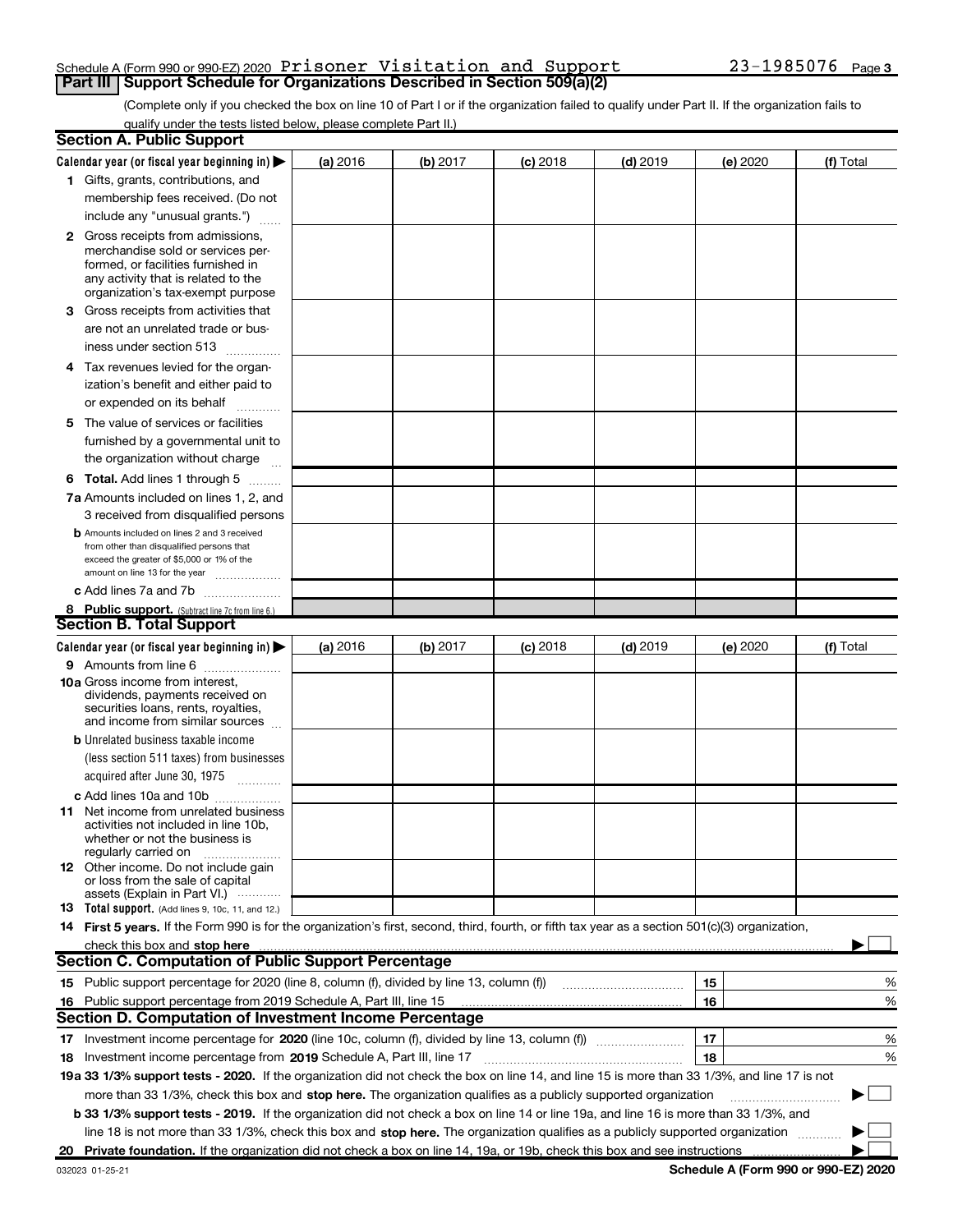### Schedule A (Form 990 or 990-EZ) 2020 Prisoner Visitation and Support  $23-1985076$  Page

### **Part IV | Supporting Organizations**

(Complete only if you checked a box in line 12 on Part I. If you checked box 12a, Part I, complete Sections A and B. If you checked box 12b, Part I, complete Sections A and C. If you checked box 12c, Part I, complete Sections A, D, and E. If you checked box 12d, Part I, complete Sections A and D, and complete Part V.)

#### Section A. All Supporting Organizations

- 1 Are all of the organization's supported organizations listed by name in the organization's governing documents? If "No," describe in Part VI how the supported organizations are designated. If designated by class or purpose, describe the designation. If historic and continuing relationship, explain.
- 2 Did the organization have any supported organization that does not have an IRS determination of status under section 509(a)(1) or (2)? If "Yes," explain in Part VI how the organization determined that the supported organization was described in section 509(a)(1) or (2).
- 3a Did the organization have a supported organization described in section 501(c)(4), (5), or (6)? If "Yes," answer lines 3b and 3c below.
- b Did the organization confirm that each supported organization qualified under section 501(c)(4), (5), or (6) and satisfied the public support tests under section 509(a)(2)? If "Yes," describe in Part VI when and how the organization made the determination.
- c Did the organization ensure that all support to such organizations was used exclusively for section 170(c)(2)(B) purposes? If "Yes," explain in Part VI what controls the organization put in place to ensure such use.
- 4a Was any supported organization not organized in the United States ("foreign supported organization")? If "Yes," and if you checked box 12a or 12b in Part I, answer lines 4b and 4c below.
- b Did the organization have ultimate control and discretion in deciding whether to make grants to the foreign supported organization? If "Yes," describe in Part VI how the organization had such control and discretion despite being controlled or supervised by or in connection with its supported organizations.
- c Did the organization support any foreign supported organization that does not have an IRS determination under sections 501(c)(3) and 509(a)(1) or (2)? If "Yes," explain in Part VI what controls the organization used to ensure that all support to the foreign supported organization was used exclusively for section 170(c)(2)(B) purposes.
- 5a Did the organization add, substitute, or remove any supported organizations during the tax year? If "Yes," answer lines 5b and 5c below (if applicable). Also, provide detail in **Part VI,** including (i) the names and EIN numbers of the supported organizations added, substituted, or removed; (ii) the reasons for each such action; (iii) the authority under the organization's organizing document authorizing such action; and (iv) how the action was accomplished (such as by amendment to the organizing document).
- **b Type I or Type II only.** Was any added or substituted supported organization part of a class already designated in the organization's organizing document?
- c Substitutions only. Was the substitution the result of an event beyond the organization's control?
- 6 Did the organization provide support (whether in the form of grants or the provision of services or facilities) to Part VI. support or benefit one or more of the filing organization's supported organizations? If "Yes," provide detail in anyone other than (i) its supported organizations, (ii) individuals that are part of the charitable class benefited by one or more of its supported organizations, or (iii) other supporting organizations that also
- 7 Did the organization provide a grant, loan, compensation, or other similar payment to a substantial contributor regard to a substantial contributor? If "Yes," complete Part I of Schedule L (Form 990 or 990-EZ). (as defined in section 4958(c)(3)(C)), a family member of a substantial contributor, or a 35% controlled entity with
- 8 Did the organization make a loan to a disqualified person (as defined in section 4958) not described in line 7? If "Yes," complete Part I of Schedule L (Form 990 or 990-EZ).
- **9a** Was the organization controlled directly or indirectly at any time during the tax year by one or more in section 509(a)(1) or (2))? If "Yes," provide detail in Part VI. disqualified persons, as defined in section 4946 (other than foundation managers and organizations described
- b Did one or more disqualified persons (as defined in line 9a) hold a controlling interest in any entity in which the supporting organization had an interest? If "Yes," provide detail in Part VI.
- c Did a disqualified person (as defined in line 9a) have an ownership interest in, or derive any personal benefit from, assets in which the supporting organization also had an interest? If "Yes," provide detail in Part VI.
- 10a Was the organization subject to the excess business holdings rules of section 4943 because of section supporting organizations)? If "Yes," answer line 10b below. 4943(f) (regarding certain Type II supporting organizations, and all Type III non-functionally integrated
	- **b** Did the organization have any excess business holdings in the tax year? (Use Schedule C, Form 4720, to determine whether the organization had excess business holdings.)

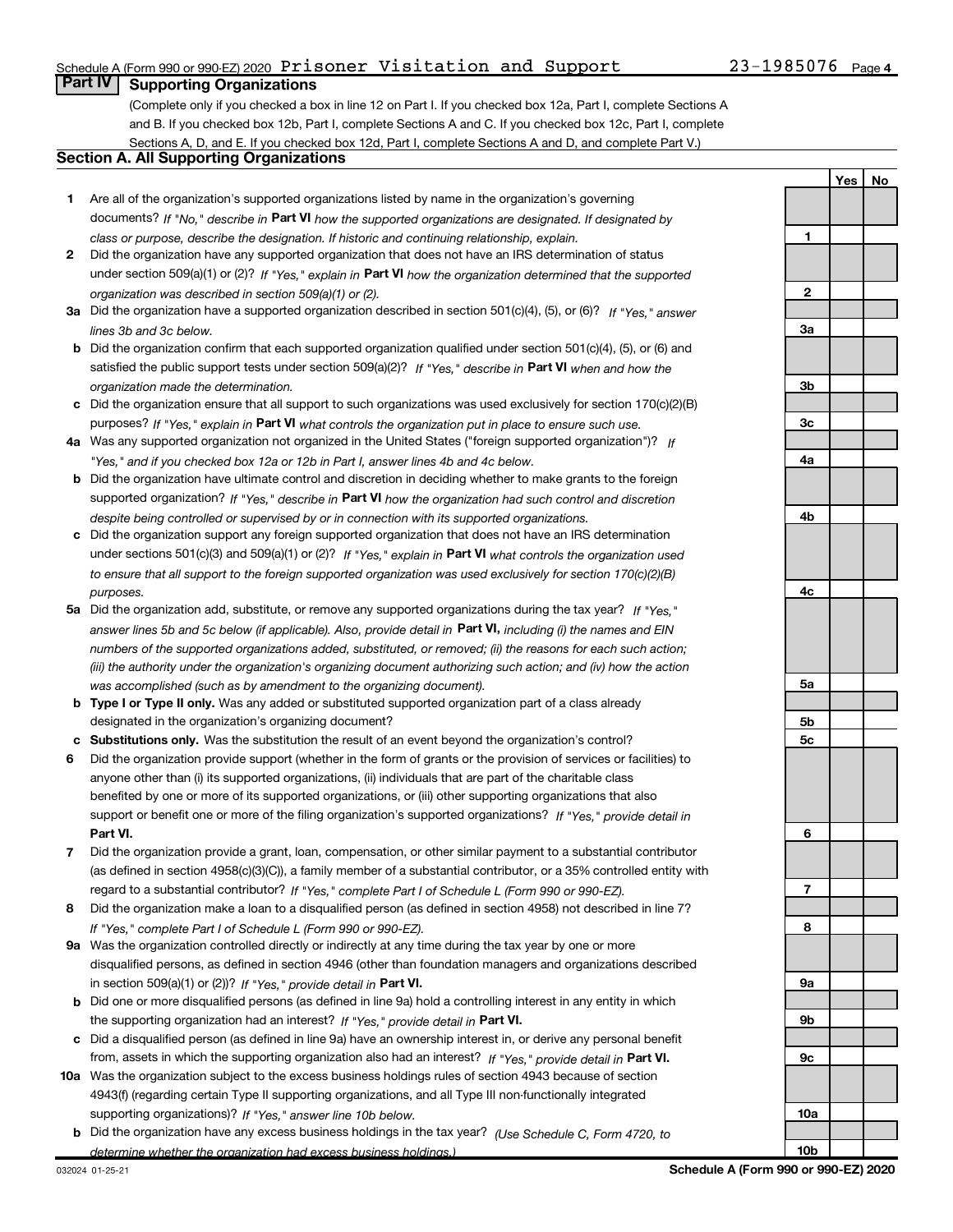### Schedule A (Form 990 or 990-EZ) 2020 Prisoner Visitation and Support  $23-1985076$  Page

|              | <b>Supporting Organizations (continued)</b><br>Part IV                                                                                                                                                                                                      |                 |     |    |
|--------------|-------------------------------------------------------------------------------------------------------------------------------------------------------------------------------------------------------------------------------------------------------------|-----------------|-----|----|
|              |                                                                                                                                                                                                                                                             |                 | Yes | No |
| 11           | Has the organization accepted a gift or contribution from any of the following persons?                                                                                                                                                                     |                 |     |    |
|              | a A person who directly or indirectly controls, either alone or together with persons described in lines 11b and                                                                                                                                            |                 |     |    |
|              | 11c below, the governing body of a supported organization?                                                                                                                                                                                                  | 11a             |     |    |
|              | <b>b</b> A family member of a person described in line 11a above?                                                                                                                                                                                           | 11 <sub>b</sub> |     |    |
|              | c A 35% controlled entity of a person described in line 11a or 11b above? If "Yes" to line 11a, 11b, or 11c, provide                                                                                                                                        |                 |     |    |
|              | detail in Part VI.                                                                                                                                                                                                                                          | 11c             |     |    |
|              | <b>Section B. Type I Supporting Organizations</b>                                                                                                                                                                                                           |                 |     |    |
|              |                                                                                                                                                                                                                                                             |                 | Yes | No |
| 1            | Did the governing body, members of the governing body, officers acting in their official capacity, or membership of one or<br>more supported organizations have the power to regularly appoint or elect at least a majority of the organization's officers, |                 |     |    |
|              | directors, or trustees at all times during the tax year? If "No," describe in Part VI how the supported organization(s)                                                                                                                                     |                 |     |    |
|              | effectively operated, supervised, or controlled the organization's activities. If the organization had more than one supported<br>organization, describe how the powers to appoint and/or remove officers, directors, or trustees were allocated among the  |                 |     |    |
| $\mathbf{2}$ | supported organizations and what conditions or restrictions, if any, applied to such powers during the tax year.<br>Did the organization operate for the benefit of any supported organization other than the supported                                     | 1               |     |    |
|              | organization(s) that operated, supervised, or controlled the supporting organization? If "Yes," explain in                                                                                                                                                  |                 |     |    |
|              | Part VI how providing such benefit carried out the purposes of the supported organization(s) that operated,                                                                                                                                                 |                 |     |    |
|              | supervised, or controlled the supporting organization.                                                                                                                                                                                                      | $\overline{2}$  |     |    |
|              | Section C. Type II Supporting Organizations                                                                                                                                                                                                                 |                 |     |    |
|              |                                                                                                                                                                                                                                                             |                 | Yes | No |
| 1            | Were a majority of the organization's directors or trustees during the tax year also a majority of the directors                                                                                                                                            |                 |     |    |
|              | or trustees of each of the organization's supported organization(s)? If "No," describe in Part VI how control                                                                                                                                               |                 |     |    |
|              | or management of the supporting organization was vested in the same persons that controlled or managed                                                                                                                                                      |                 |     |    |
|              | the supported organization(s).                                                                                                                                                                                                                              | 1               |     |    |
|              | <b>Section D. All Type III Supporting Organizations</b>                                                                                                                                                                                                     |                 |     |    |
|              |                                                                                                                                                                                                                                                             |                 | Yes | No |
| 1            | Did the organization provide to each of its supported organizations, by the last day of the fifth month of the                                                                                                                                              |                 |     |    |
|              | organization's tax year, (i) a written notice describing the type and amount of support provided during the prior tax                                                                                                                                       |                 |     |    |
|              | year, (ii) a copy of the Form 990 that was most recently filed as of the date of notification, and (iii) copies of the                                                                                                                                      |                 |     |    |
|              | organization's governing documents in effect on the date of notification, to the extent not previously provided?                                                                                                                                            | 1               |     |    |
| 2            | Were any of the organization's officers, directors, or trustees either (i) appointed or elected by the supported                                                                                                                                            |                 |     |    |
|              | organization(s) or (ii) serving on the governing body of a supported organization? If "No," explain in Part VI how                                                                                                                                          |                 |     |    |
|              | the organization maintained a close and continuous working relationship with the supported organization(s).                                                                                                                                                 | $\mathbf{2}$    |     |    |
| 3            | By reason of the relationship described in line 2, above, did the organization's supported organizations have a                                                                                                                                             |                 |     |    |
|              | significant voice in the organization's investment policies and in directing the use of the organization's                                                                                                                                                  |                 |     |    |
|              | income or assets at all times during the tax year? If "Yes," describe in Part VI the role the organization's                                                                                                                                                |                 |     |    |
|              | supported organizations played in this regard.<br>Section E. Type III Functionally Integrated Supporting Organizations                                                                                                                                      | 3               |     |    |
| 1            | Check the box next to the method that the organization used to satisfy the Integral Part Test during the year (see instructions).                                                                                                                           |                 |     |    |
| a            | The organization satisfied the Activities Test. Complete line 2 below.                                                                                                                                                                                      |                 |     |    |
| b            | The organization is the parent of each of its supported organizations. Complete line 3 below.                                                                                                                                                               |                 |     |    |
| c            | The organization supported a governmental entity. Describe in Part VI how you supported a governmental entity (see instructions).                                                                                                                           |                 |     |    |
| 2            | Activities Test. Answer lines 2a and 2b below.                                                                                                                                                                                                              |                 | Yes | No |
| а            | Did substantially all of the organization's activities during the tax year directly further the exempt purposes of                                                                                                                                          |                 |     |    |
|              | the supported organization(s) to which the organization was responsive? If "Yes," then in Part VI identify                                                                                                                                                  |                 |     |    |
|              | those supported organizations and explain how these activities directly furthered their exempt purposes,                                                                                                                                                    |                 |     |    |
|              | how the organization was responsive to those supported organizations, and how the organization determined                                                                                                                                                   |                 |     |    |
|              | that these activities constituted substantially all of its activities.                                                                                                                                                                                      | 2a              |     |    |

- b Did the activities described in line 2a, above, constitute activities that, but for the organization's involvement, Part VI the reasons for the organization's position that its supported organization(s) would have engaged in one or more of the organization's supported organization(s) would have been engaged in? If "Yes," explain in these activities but for the organization's involvement.
- 3 Parent of Supported Organizations. Answer lines 3a and 3b below.

a Did the organization have the power to regularly appoint or elect a majority of the officers, directors, or trustees of each of the supported organizations? If "Yes" or "No" provide details in Part VI.

b Did the organization exercise a substantial degree of direction over the policies, programs, and activities of each of its supported organizations? If "Yes," describe in Part VI the role played by the organization in this regard.

2b

3a

3b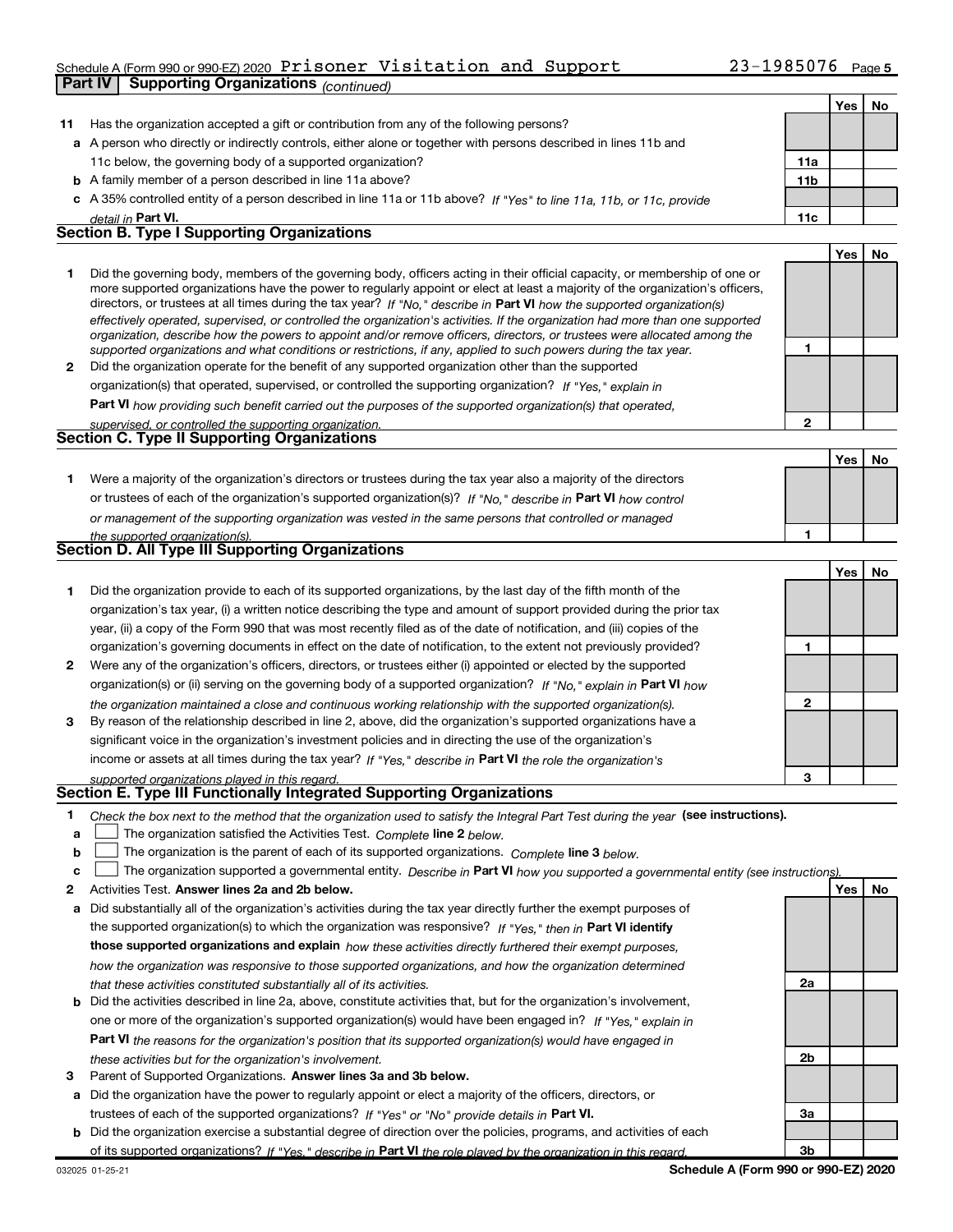| <b>Part V</b> Type III Non-Functionally Integrated 509(a)(3) Supporting Organizations |  |  |                       |  |
|---------------------------------------------------------------------------------------|--|--|-----------------------|--|
| Schedule A (Form 990 or 990-EZ) 2020 Prisoner Visitation and Support                  |  |  | $23 - 1985076$ Page 6 |  |

The Check here if the organization satisfied the Integral Part Test as a qualifying trust on Nov. 20, 1970 ( explain in Part VI). See instructions. All other Type III non-functionally integrated supporting organizations must complete Sections A through E.

|    | Section A - Adjusted Net Income                                             |                | (A) Prior Year | (B) Current Year<br>(optional) |
|----|-----------------------------------------------------------------------------|----------------|----------------|--------------------------------|
| 1. | Net short term capital gain                                                 | 1              |                |                                |
| 2  | Recoveries of prior-year distributions                                      | $\mathbf{2}$   |                |                                |
| 3  | Other gross income (see instructions)                                       | 3              |                |                                |
| 4  | Add lines 1 through 3.                                                      | 4              |                |                                |
| 5  | Depreciation and depletion                                                  | 5              |                |                                |
| 6  | Portion of operating expenses paid or incurred for production or            |                |                |                                |
|    | collection of gross income or for management, conservation, or              |                |                |                                |
|    | maintenance of property held for production of income (see instructions)    | 6              |                |                                |
| 7  | Other expenses (see instructions)                                           | $\overline{7}$ |                |                                |
| 8  | <b>Adjusted Net Income</b> (subtract lines 5, 6, and 7 from line 4)         | 8              |                |                                |
|    | <b>Section B - Minimum Asset Amount</b>                                     |                | (A) Prior Year | (B) Current Year<br>(optional) |
| 1  | Aggregate fair market value of all non-exempt-use assets (see               |                |                |                                |
|    | instructions for short tax year or assets held for part of year):           |                |                |                                |
|    | a Average monthly value of securities                                       | 1a             |                |                                |
|    | <b>b</b> Average monthly cash balances                                      | 1 <sub>b</sub> |                |                                |
|    | c Fair market value of other non-exempt-use assets                          | 1c             |                |                                |
|    | <b>d</b> Total (add lines 1a, 1b, and 1c)                                   | 1d             |                |                                |
|    | e Discount claimed for blockage or other factors                            |                |                |                                |
|    | (explain in detail in Part VI):                                             |                |                |                                |
| 2  | Acquisition indebtedness applicable to non-exempt-use assets                | $\mathbf{2}$   |                |                                |
| 3  | Subtract line 2 from line 1d.                                               | 3              |                |                                |
| 4  | Cash deemed held for exempt use. Enter 0.015 of line 3 (for greater amount, |                |                |                                |
|    | see instructions).                                                          | 4              |                |                                |
| 5  | Net value of non-exempt-use assets (subtract line 4 from line 3)            | 5              |                |                                |
| 6  | Multiply line 5 by 0.035.                                                   | 6              |                |                                |
| 7  | Recoveries of prior-year distributions                                      | $\overline{7}$ |                |                                |
| 8  | Minimum Asset Amount (add line 7 to line 6)                                 | 8              |                |                                |
|    | <b>Section C - Distributable Amount</b>                                     |                |                | <b>Current Year</b>            |
| 1  | Adjusted net income for prior year (from Section A, line 8, column A)       | 1              |                |                                |
| 2  | Enter 0.85 of line 1.                                                       | $\mathbf{2}$   |                |                                |
| 3  | Minimum asset amount for prior year (from Section B, line 8, column A)      | 3              |                |                                |
| 4  | Enter greater of line 2 or line 3.                                          | 4              |                |                                |
| 5  | Income tax imposed in prior year                                            | 5              |                |                                |
| 6  | Distributable Amount. Subtract line 5 from line 4, unless subject to        |                |                |                                |
|    | emergency temporary reduction (see instructions).                           | 6              |                |                                |
|    |                                                                             |                |                |                                |

7 Check here if the current year is the organization's first as a non-functionally integrated Type III supporting organization (see instructions).

Schedule A (Form 990 or 990-EZ) 2020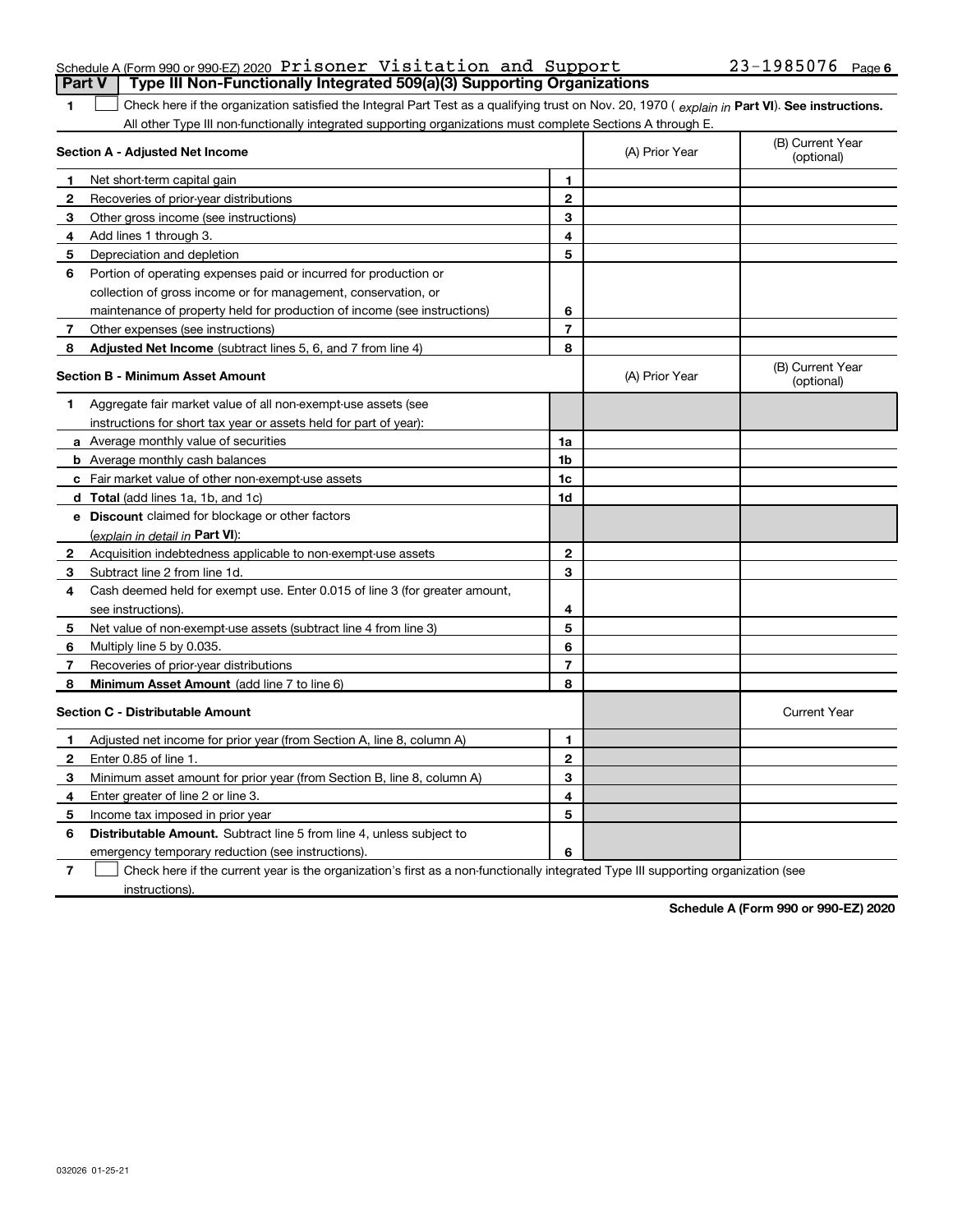#### Schedule A (Form 990 or 990-EZ) 2020 Prisoner Visitation and Support  $23-1985076$  Page

| <b>Part V</b> | Type III Non-Functionally Integrated 509(a)(3) Supporting Organizations                    |                             | (continued)                           |    |                                         |
|---------------|--------------------------------------------------------------------------------------------|-----------------------------|---------------------------------------|----|-----------------------------------------|
|               | <b>Section D - Distributions</b>                                                           |                             |                                       |    | <b>Current Year</b>                     |
|               | Amounts paid to supported organizations to accomplish exempt purposes                      |                             |                                       | 1  |                                         |
| 2             | Amounts paid to perform activity that directly furthers exempt purposes of supported       |                             |                                       |    |                                         |
|               | organizations, in excess of income from activity                                           |                             |                                       | 2  |                                         |
| з             | Administrative expenses paid to accomplish exempt purposes of supported organizations      |                             |                                       | 3  |                                         |
| 4             | Amounts paid to acquire exempt-use assets                                                  |                             |                                       | 4  |                                         |
| 5             | Qualified set-aside amounts (prior IRS approval required - provide details in Part VI)     |                             |                                       | 5  |                                         |
| 6             | Other distributions ( <i>describe in</i> Part VI). See instructions.                       |                             |                                       | 6  |                                         |
| 7             | <b>Total annual distributions.</b> Add lines 1 through 6.                                  |                             |                                       | 7  |                                         |
| 8             | Distributions to attentive supported organizations to which the organization is responsive |                             |                                       |    |                                         |
|               | (provide details in Part VI). See instructions.                                            |                             |                                       | 8  |                                         |
| 9             | Distributable amount for 2020 from Section C, line 6                                       |                             |                                       | 9  |                                         |
| 10            | Line 8 amount divided by line 9 amount                                                     |                             |                                       | 10 |                                         |
|               |                                                                                            | (i)                         | (ii)                                  |    | (iii)                                   |
|               | <b>Section E - Distribution Allocations</b> (see instructions)                             | <b>Excess Distributions</b> | <b>Underdistributions</b><br>Pre-2020 |    | <b>Distributable</b><br>Amount for 2020 |
| 1             | Distributable amount for 2020 from Section C, line 6                                       |                             |                                       |    |                                         |
| 2             | Underdistributions, if any, for years prior to 2020 (reason-                               |                             |                                       |    |                                         |
|               | able cause required - explain in Part VI). See instructions.                               |                             |                                       |    |                                         |
| З             | Excess distributions carryover, if any, to 2020                                            |                             |                                       |    |                                         |
|               | <b>a</b> From 2015                                                                         |                             |                                       |    |                                         |
|               | <b>b</b> From 2016                                                                         |                             |                                       |    |                                         |
|               | $c$ From 2017                                                                              |                             |                                       |    |                                         |
|               | d From 2018                                                                                |                             |                                       |    |                                         |
|               | e From 2019                                                                                |                             |                                       |    |                                         |
|               | f Total of lines 3a through 3e                                                             |                             |                                       |    |                                         |
|               | <b>g</b> Applied to underdistributions of prior years                                      |                             |                                       |    |                                         |
|               | <b>h</b> Applied to 2020 distributable amount                                              |                             |                                       |    |                                         |
|               | Carryover from 2015 not applied (see instructions)                                         |                             |                                       |    |                                         |
|               | Remainder. Subtract lines 3g, 3h, and 3i from line 3f.                                     |                             |                                       |    |                                         |
| 4             | Distributions for 2020 from Section D,                                                     |                             |                                       |    |                                         |
|               | line $7:$                                                                                  |                             |                                       |    |                                         |
|               | a Applied to underdistributions of prior years                                             |                             |                                       |    |                                         |
|               | <b>b</b> Applied to 2020 distributable amount                                              |                             |                                       |    |                                         |
|               | c Remainder. Subtract lines 4a and 4b from line 4.                                         |                             |                                       |    |                                         |
| 5             | Remaining underdistributions for years prior to 2020, if                                   |                             |                                       |    |                                         |
|               | any. Subtract lines 3g and 4a from line 2. For result greater                              |                             |                                       |    |                                         |
|               | than zero, explain in Part VI. See instructions.                                           |                             |                                       |    |                                         |
| 6             | Remaining underdistributions for 2020. Subtract lines 3h                                   |                             |                                       |    |                                         |
|               | and 4b from line 1. For result greater than zero, explain in                               |                             |                                       |    |                                         |
|               | Part VI. See instructions.                                                                 |                             |                                       |    |                                         |
| 7             | Excess distributions carryover to 2021. Add lines 3j                                       |                             |                                       |    |                                         |
|               | and 4c.                                                                                    |                             |                                       |    |                                         |
| 8             | Breakdown of line 7:                                                                       |                             |                                       |    |                                         |
|               | a Excess from 2016                                                                         |                             |                                       |    |                                         |
|               | <b>b</b> Excess from 2017                                                                  |                             |                                       |    |                                         |
|               | c Excess from 2018                                                                         |                             |                                       |    |                                         |
|               | <b>d</b> Excess from 2019                                                                  |                             |                                       |    |                                         |
|               | e Excess from 2020                                                                         |                             |                                       |    |                                         |

Schedule A (Form 990 or 990-EZ) 2020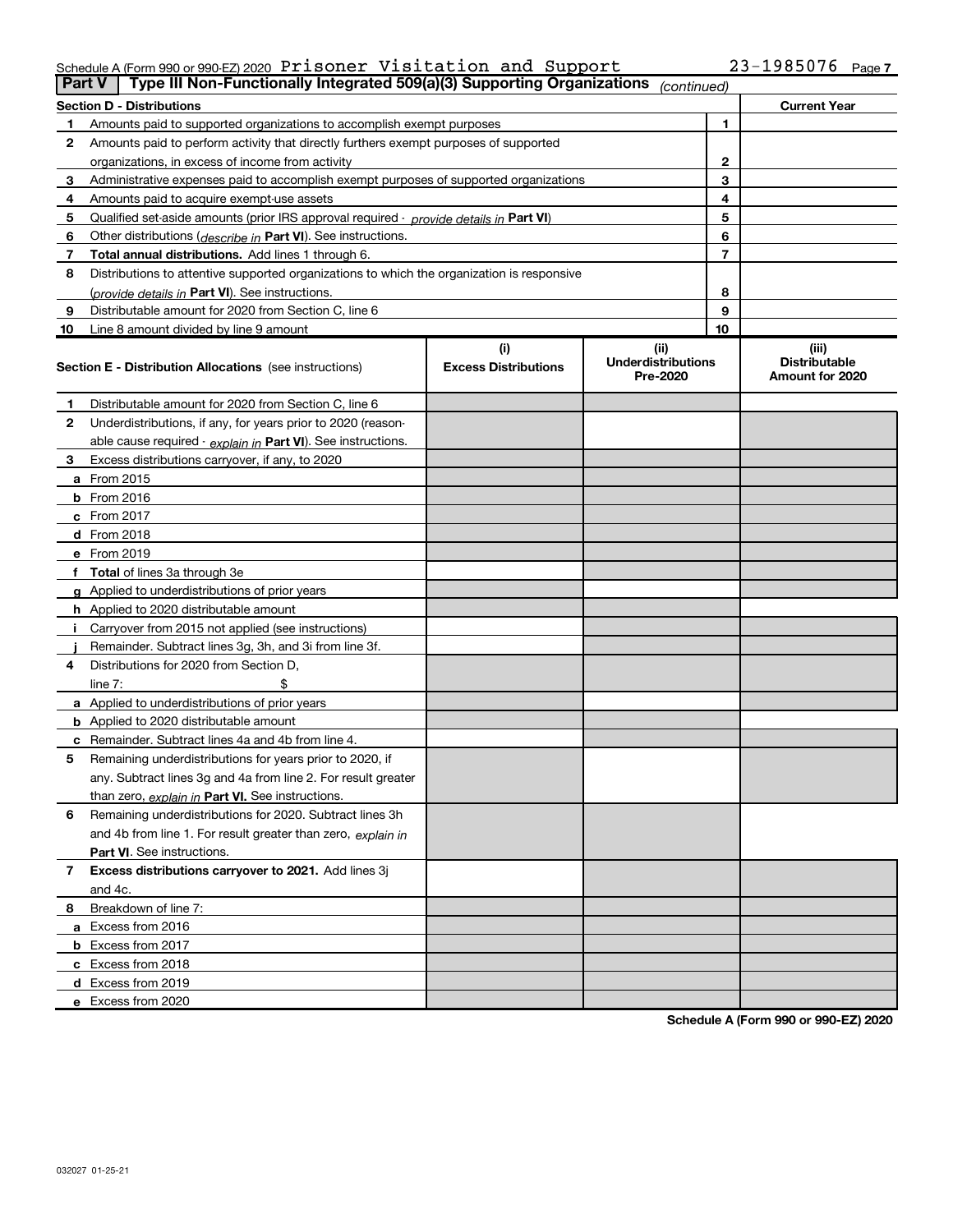|                | Schedule A (Form 990 or 990-EZ) 2020 Prisoner Visitation and Support                                                                                                                                                                                                                                                                                                                                                                                                                                                     | $23 - 1985076$ Page 8 |
|----------------|--------------------------------------------------------------------------------------------------------------------------------------------------------------------------------------------------------------------------------------------------------------------------------------------------------------------------------------------------------------------------------------------------------------------------------------------------------------------------------------------------------------------------|-----------------------|
| <b>Part VI</b> | Supplemental Information. Provide the explanations required by Part II, line 10; Part II, line 17a or 17b; Part III, line 12;<br>Part IV, Section A, lines 1, 2, 3b, 3c, 4b, 4c, 5a, 6, 9a, 9b, 9c, 11a, 11b, and 11c; Part IV, S<br>line 1; Part IV, Section D, lines 2 and 3; Part IV, Section E, lines 1c, 2a, 2b, 3a, and 3b; Part V, line 1; Part V, Section B, line 1e; Part V,<br>Section D, lines 5, 6, and 8; and Part V, Section E, lines 2, 5, and 6. Also complete this part for any additional information. |                       |
|                | (See instructions.)                                                                                                                                                                                                                                                                                                                                                                                                                                                                                                      |                       |
|                |                                                                                                                                                                                                                                                                                                                                                                                                                                                                                                                          |                       |
|                |                                                                                                                                                                                                                                                                                                                                                                                                                                                                                                                          |                       |
|                |                                                                                                                                                                                                                                                                                                                                                                                                                                                                                                                          |                       |
|                |                                                                                                                                                                                                                                                                                                                                                                                                                                                                                                                          |                       |
|                |                                                                                                                                                                                                                                                                                                                                                                                                                                                                                                                          |                       |
|                |                                                                                                                                                                                                                                                                                                                                                                                                                                                                                                                          |                       |
|                |                                                                                                                                                                                                                                                                                                                                                                                                                                                                                                                          |                       |
|                |                                                                                                                                                                                                                                                                                                                                                                                                                                                                                                                          |                       |
|                |                                                                                                                                                                                                                                                                                                                                                                                                                                                                                                                          |                       |
|                |                                                                                                                                                                                                                                                                                                                                                                                                                                                                                                                          |                       |
|                |                                                                                                                                                                                                                                                                                                                                                                                                                                                                                                                          |                       |
|                |                                                                                                                                                                                                                                                                                                                                                                                                                                                                                                                          |                       |
|                |                                                                                                                                                                                                                                                                                                                                                                                                                                                                                                                          |                       |
|                |                                                                                                                                                                                                                                                                                                                                                                                                                                                                                                                          |                       |
|                |                                                                                                                                                                                                                                                                                                                                                                                                                                                                                                                          |                       |
|                |                                                                                                                                                                                                                                                                                                                                                                                                                                                                                                                          |                       |
|                |                                                                                                                                                                                                                                                                                                                                                                                                                                                                                                                          |                       |
|                |                                                                                                                                                                                                                                                                                                                                                                                                                                                                                                                          |                       |
|                |                                                                                                                                                                                                                                                                                                                                                                                                                                                                                                                          |                       |
|                |                                                                                                                                                                                                                                                                                                                                                                                                                                                                                                                          |                       |
|                |                                                                                                                                                                                                                                                                                                                                                                                                                                                                                                                          |                       |
|                |                                                                                                                                                                                                                                                                                                                                                                                                                                                                                                                          |                       |
|                |                                                                                                                                                                                                                                                                                                                                                                                                                                                                                                                          |                       |
|                |                                                                                                                                                                                                                                                                                                                                                                                                                                                                                                                          |                       |
|                |                                                                                                                                                                                                                                                                                                                                                                                                                                                                                                                          |                       |
|                |                                                                                                                                                                                                                                                                                                                                                                                                                                                                                                                          |                       |
|                |                                                                                                                                                                                                                                                                                                                                                                                                                                                                                                                          |                       |
|                |                                                                                                                                                                                                                                                                                                                                                                                                                                                                                                                          |                       |
|                |                                                                                                                                                                                                                                                                                                                                                                                                                                                                                                                          |                       |
|                |                                                                                                                                                                                                                                                                                                                                                                                                                                                                                                                          |                       |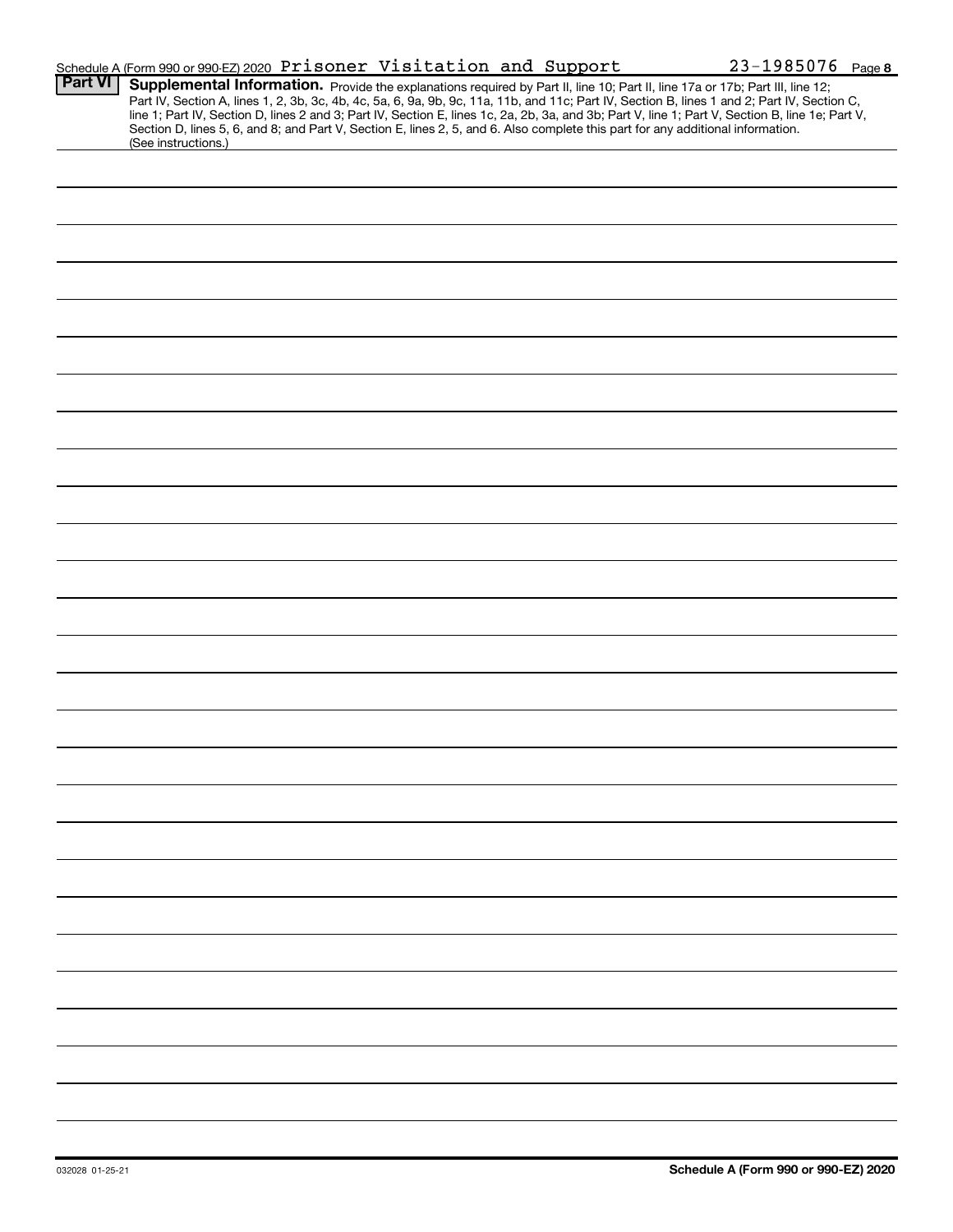Department of the Treasury Internal Revenue Service (Form 990, 990-EZ,

# Schedule B The Schedule of Contributors

Attach to Form 990, Form 990-EZ, or Form 990-PF. | Go to www.irs.gov/Form990 for the latest information. OMB No. 1545-0047

2020

Employer identification number

| Prisoner Visitation and Support |  | $\frac{1}{23-1985076}$ |
|---------------------------------|--|------------------------|
|                                 |  |                        |

| Name of the organization |  |
|--------------------------|--|
| $P = -1$                 |  |

Organization type (check one):

| Filers of:         | Section:                                                                  |
|--------------------|---------------------------------------------------------------------------|
| Form 990 or 990-EZ | $\lfloor x \rfloor$ 501(c)( 3) (enter number) organization                |
|                    | 4947(a)(1) nonexempt charitable trust not treated as a private foundation |
|                    | 527 political organization                                                |
| Form 990-PF        | 501(c)(3) exempt private foundation                                       |
|                    | 4947(a)(1) nonexempt charitable trust treated as a private foundation     |
|                    | 501(c)(3) taxable private foundation                                      |

Check if your organization is covered by the General Rule or a Special Rule. Note: Only a section 501(c)(7), (8), or (10) organization can check boxes for both the General Rule and a Special Rule. See instructions.

#### General Rule

 $\begin{array}{c} \hline \end{array}$ 

For an organization filing Form 990, 990-EZ, or 990-PF that received, during the year, contributions totaling \$5,000 or more (in money or property) from any one contributor. Complete Parts I and II. See instructions for determining a contributor's total contributions.

#### Special Rules

any one contributor, during the year, total contributions of the greater of  $\,$  (1) \$5,000; or (2) 2% of the amount on (i) Form 990, Part VIII, line 1h;  $\boxed{\textbf{X}}$  For an organization described in section 501(c)(3) filing Form 990 or 990-EZ that met the 33 1/3% support test of the regulations under sections 509(a)(1) and 170(b)(1)(A)(vi), that checked Schedule A (Form 990 or 990-EZ), Part II, line 13, 16a, or 16b, and that received from or (ii) Form 990-EZ, line 1. Complete Parts I and II.

For an organization described in section 501(c)(7), (8), or (10) filing Form 990 or 990-EZ that received from any one contributor, during the year, total contributions of more than \$1,000 exclusively for religious, charitable, scientific, literary, or educational purposes, or for the prevention of cruelty to children or animals. Complete Parts I (entering "N/A" in column (b) instead of the contributor name and address), II, and III.  $\begin{array}{c} \hline \end{array}$ 

purpose. Don't complete any of the parts unless the General Rule applies to this organization because it received nonexclusively year, contributions <sub>exclusively</sub> for religious, charitable, etc., purposes, but no such contributions totaled more than \$1,000. If this box is checked, enter here the total contributions that were received during the year for an exclusively religious, charitable, etc., For an organization described in section 501(c)(7), (8), or (10) filing Form 990 or 990-EZ that received from any one contributor, during the religious, charitable, etc., contributions totaling \$5,000 or more during the year  $\Box$ — $\Box$   $\Box$   $\Box$  $\begin{array}{c} \hline \end{array}$ 

Caution: An organization that isn't covered by the General Rule and/or the Special Rules doesn't file Schedule B (Form 990, 990-EZ, or 990-PF), but it **must** answer "No" on Part IV, line 2, of its Form 990; or check the box on line H of its Form 990-EZ or on its Form 990-PF, Part I, line 2, to certify that it doesn't meet the filing requirements of Schedule B (Form 990, 990-EZ, or 990-PF).

LHA For Paperwork Reduction Act Notice, see the instructions for Form 990, 990-EZ, or 990-PF. Schedule B (Form 990, 990-EZ, or 990-PF) (2020)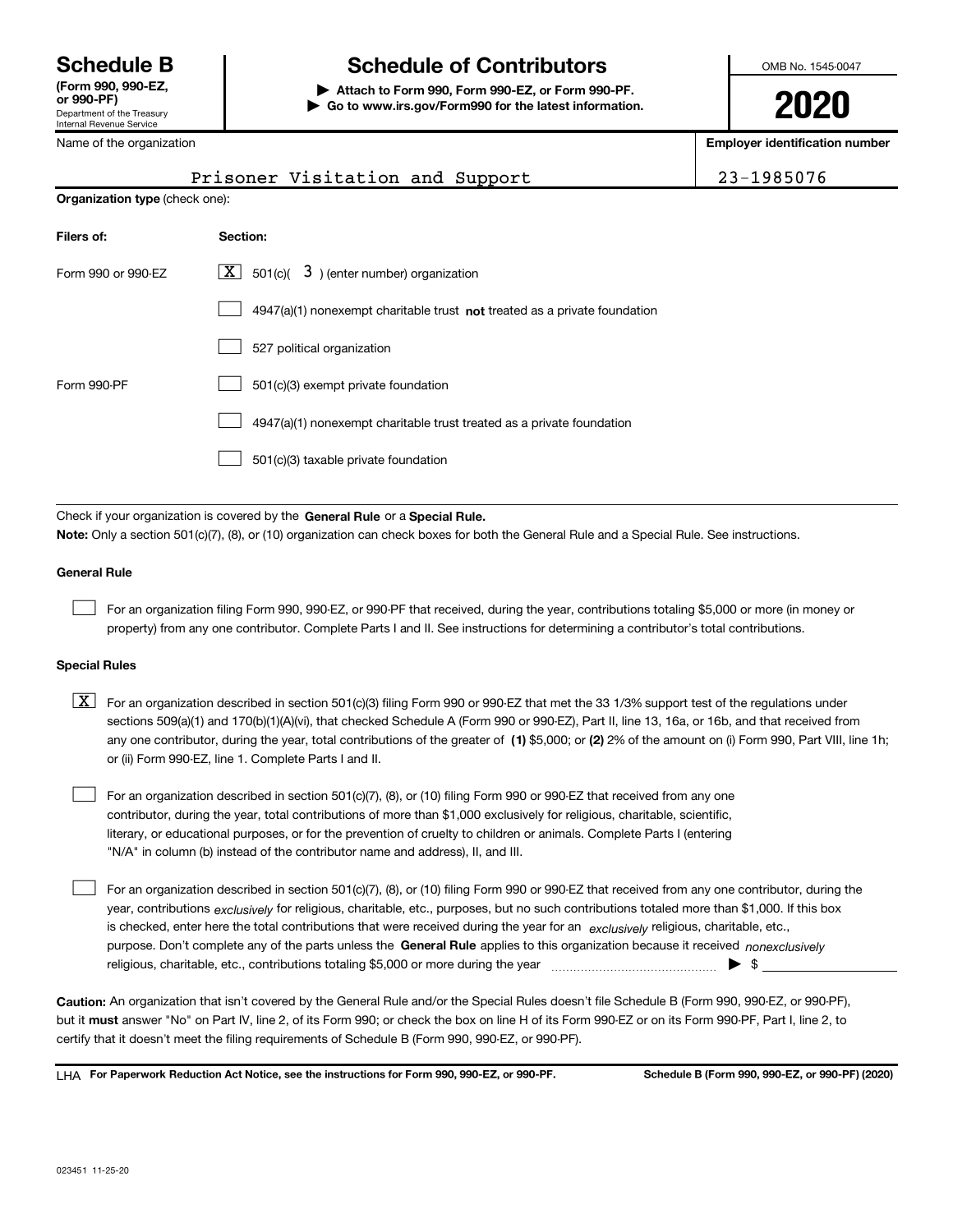#### Schedule B (Form 990, 990-EZ, or 990-PF) (2020)

| Name of organization |
|----------------------|
|                      |

# Prisoner Visitation and Support 23-1985076

Part I Contributors (see instructions). Use duplicate copies of Part I if additional space is needed.

| (a)<br>No. | (b)<br>Name, address, and ZIP + 4                             | (c)<br><b>Total contributions</b> | (d)<br>Type of contribution                                                                                        |
|------------|---------------------------------------------------------------|-----------------------------------|--------------------------------------------------------------------------------------------------------------------|
| 1          | Leila Richards<br>118 Yorkshire Drive<br>Pittsburgh, PA 15208 | 10330.<br>$\frac{1}{2}$           | $\mathbf{X}$<br>Person<br>Pavroll<br><b>Noncash</b><br>(Complete Part II for<br>noncash contributions.)            |
| (a)<br>No. | (b)<br>Name, address, and ZIP + 4                             | (c)<br><b>Total contributions</b> | (d)<br>Type of contribution                                                                                        |
| 2          | George Golden<br>28504 Tiger St NW<br>Zimmerman, MN 55398     | 5000.<br>$\frac{1}{2}$            | $\mathbf{X}$<br>Person<br>Payroll<br><b>Noncash</b><br>(Complete Part II for<br>noncash contributions.)            |
| (a)<br>No. | (b)<br>Name, address, and ZIP + 4                             | (c)<br><b>Total contributions</b> | (d)<br>Type of contribution                                                                                        |
| 3          | Daniel Struble<br>P.O Box 271<br>New Castle, DE 19720         | 14979.<br>$\frac{1}{2}$           | $\mathbf{X}$<br>Person<br>Payroll<br><b>Noncash</b><br>(Complete Part II for<br>noncash contributions.)            |
| (a)<br>No. | (b)<br>Name, address, and ZIP + 4                             | (c)<br><b>Total contributions</b> | (d)<br>Type of contribution                                                                                        |
| 4          | Teresa Batto<br>636 East Seminary St<br>Greencastle, IN 46135 | 10000.<br>$\frac{1}{2}$           | $\mathbf{X}$<br>Person<br>Payroll<br><b>Noncash</b><br>(Complete Part II for<br>noncash contributions.)            |
| (a)<br>No. | (b)<br>Name, address, and ZIP + 4                             | (c)<br><b>Total contributions</b> | (d)<br>Type of contribution                                                                                        |
| 5          | James Rose<br>5455 Wingborne Ct<br>Columbia, MD 21045         | 35000.<br>\$                      | $\overline{\mathbf{X}}$<br>Person<br>Payroll<br><b>Noncash</b><br>(Complete Part II for<br>noncash contributions.) |
| (a)<br>No. | (b)<br>Name, address, and ZIP + 4                             | (c)<br><b>Total contributions</b> | (d)<br>Type of contribution                                                                                        |
|            |                                                               | \$                                | Person<br>Payroll<br>Noncash<br>(Complete Part II for<br>noncash contributions.)                                   |

023452 11-25-20 Schedule B (Form 990, 990-EZ, or 990-PF) (2020)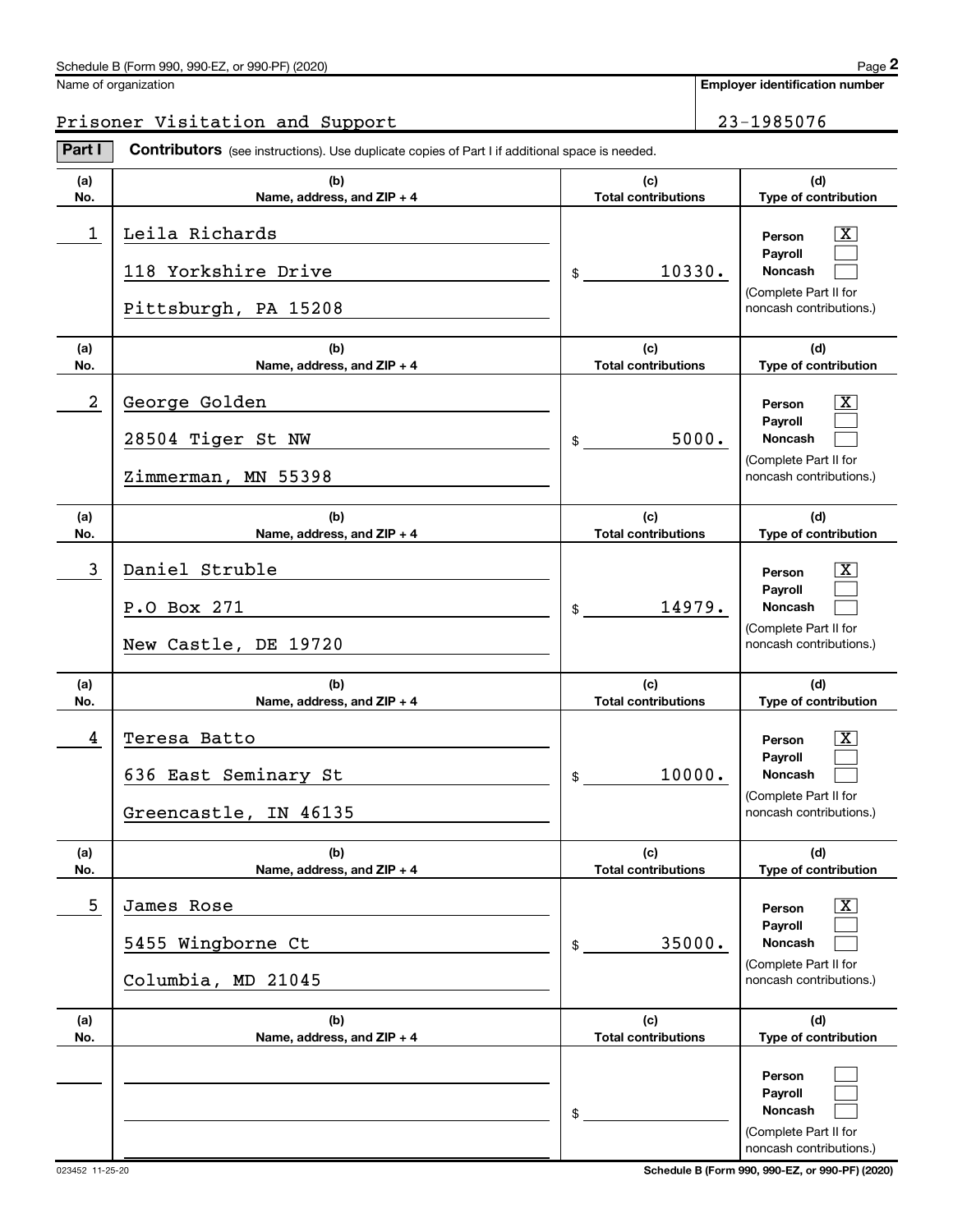|  |  |  |  | Name of organization |
|--|--|--|--|----------------------|
|--|--|--|--|----------------------|

# Prisoner Visitation and Support 23-1985076

Part II | Noncash Property (see instructions). Use duplicate copies of Part II if additional space is needed.

| (a)<br>No.<br>from<br>Part I | (b)<br>Description of noncash property given | (c)<br>FMV (or estimate)<br>(See instructions.) | (d)<br>Date received |
|------------------------------|----------------------------------------------|-------------------------------------------------|----------------------|
|                              |                                              | $\sim$                                          |                      |
| (a)<br>No.<br>from<br>Part I | (b)<br>Description of noncash property given | (c)<br>FMV (or estimate)<br>(See instructions.) | (d)<br>Date received |
|                              |                                              | $$\circ$$                                       |                      |
| (a)<br>No.<br>from<br>Part I | (b)<br>Description of noncash property given | (c)<br>FMV (or estimate)<br>(See instructions.) | (d)<br>Date received |
|                              |                                              | $\sim$                                          |                      |
| (a)<br>No.<br>from<br>Part I | (b)<br>Description of noncash property given | (c)<br>FMV (or estimate)<br>(See instructions.) | (d)<br>Date received |
|                              |                                              | \$                                              |                      |
| (a)<br>No.<br>from<br>Part I | (b)<br>Description of noncash property given | (c)<br>FMV (or estimate)<br>(See instructions.) | (d)<br>Date received |
|                              |                                              | \$                                              |                      |
| (a)<br>No.<br>from<br>Part I | (b)<br>Description of noncash property given | (c)<br>FMV (or estimate)<br>(See instructions.) | (d)<br>Date received |
|                              |                                              | \$                                              |                      |

 $Page$  3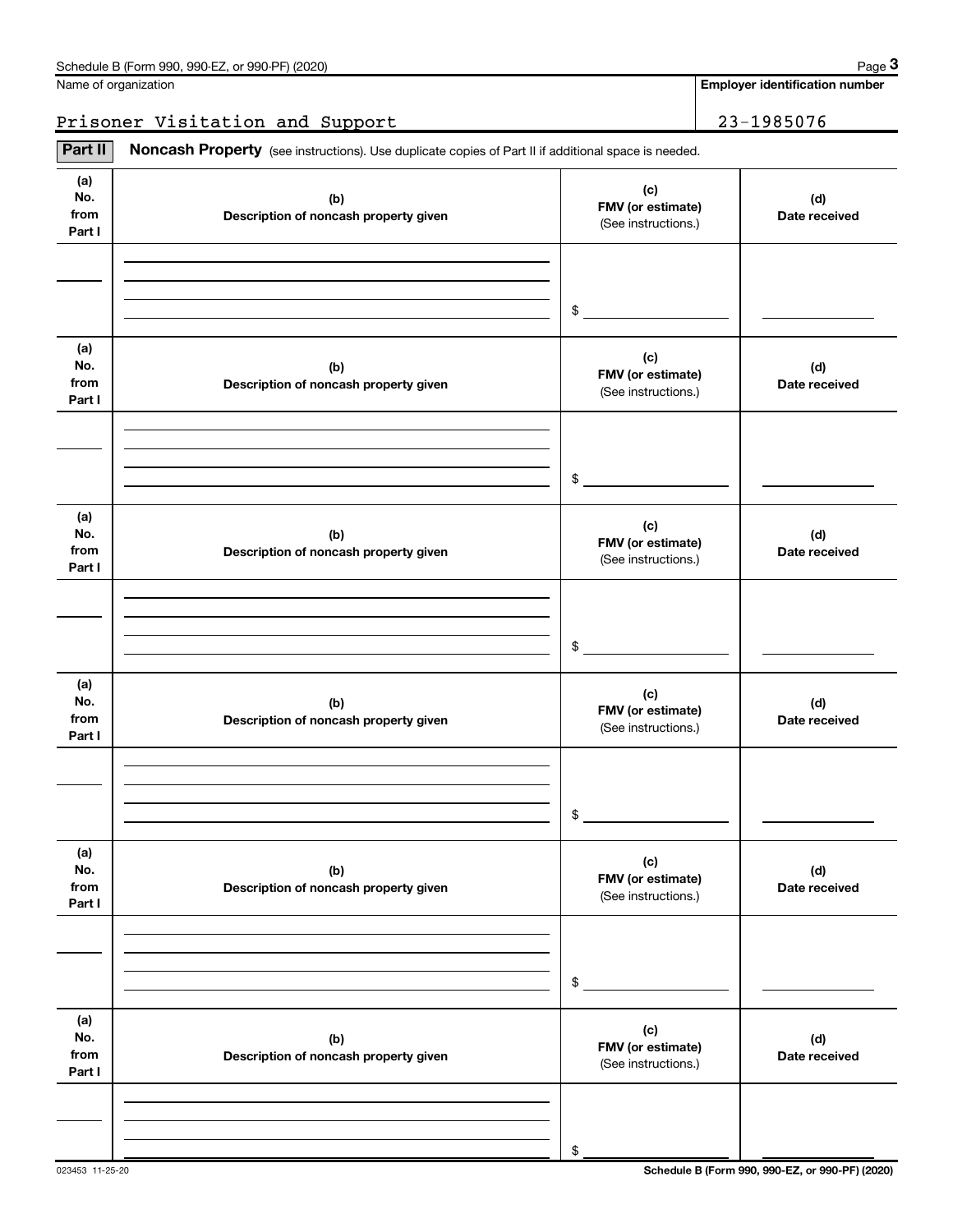|                           | Schedule B (Form 990, 990-EZ, or 990-PF) (2020)                                                            |                      | Page 4                                                                                                                                                                            |
|---------------------------|------------------------------------------------------------------------------------------------------------|----------------------|-----------------------------------------------------------------------------------------------------------------------------------------------------------------------------------|
|                           | Name of organization                                                                                       |                      | <b>Employer identification number</b>                                                                                                                                             |
|                           | Prisoner Visitation and Support                                                                            |                      | 23-1985076                                                                                                                                                                        |
| Part III                  |                                                                                                            |                      | Exclusively religious, charitable, etc., contributions to organizations described in section 501(c)(7), (8), or (10) that total more than \$1,000 for the year                    |
|                           | from any one contributor. Complete columns (a) through (e) and the following line entry. For organizations |                      | completing Part III, enter the total of exclusively religious, charitable, etc., contributions of \$1,000 or less for the year. (Enter this info. once.) $\blacktriangleright$ \$ |
|                           | Use duplicate copies of Part III if additional space is needed.                                            |                      |                                                                                                                                                                                   |
| (a) No.<br>from<br>Part I | (b) Purpose of gift                                                                                        | (c) Use of gift      | (d) Description of how gift is held                                                                                                                                               |
|                           |                                                                                                            |                      |                                                                                                                                                                                   |
|                           |                                                                                                            | (e) Transfer of gift |                                                                                                                                                                                   |
|                           | Transferee's name, address, and ZIP + 4                                                                    |                      | Relationship of transferor to transferee                                                                                                                                          |
| (a) No.                   |                                                                                                            |                      |                                                                                                                                                                                   |
| from<br>Part I            | (b) Purpose of gift                                                                                        | (c) Use of gift      | (d) Description of how gift is held                                                                                                                                               |
|                           |                                                                                                            |                      |                                                                                                                                                                                   |
|                           |                                                                                                            |                      |                                                                                                                                                                                   |
|                           |                                                                                                            | (e) Transfer of gift |                                                                                                                                                                                   |
|                           | Transferee's name, address, and ZIP + 4                                                                    |                      | Relationship of transferor to transferee                                                                                                                                          |
|                           |                                                                                                            |                      |                                                                                                                                                                                   |
|                           |                                                                                                            |                      |                                                                                                                                                                                   |
|                           |                                                                                                            |                      |                                                                                                                                                                                   |
| (a) No.<br>from<br>Part I | (b) Purpose of gift                                                                                        | (c) Use of gift      | (d) Description of how gift is held                                                                                                                                               |
|                           |                                                                                                            |                      |                                                                                                                                                                                   |
|                           |                                                                                                            |                      |                                                                                                                                                                                   |
|                           |                                                                                                            |                      |                                                                                                                                                                                   |
|                           |                                                                                                            | (e) Transfer of gift |                                                                                                                                                                                   |
|                           | Transferee's name, address, and ZIP + 4                                                                    |                      | Relationship of transferor to transferee                                                                                                                                          |
|                           |                                                                                                            |                      |                                                                                                                                                                                   |
|                           |                                                                                                            |                      |                                                                                                                                                                                   |
|                           |                                                                                                            |                      |                                                                                                                                                                                   |
| (a) No.<br>from<br>Part I | (b) Purpose of gift                                                                                        | (c) Use of gift      | (d) Description of how gift is held                                                                                                                                               |
|                           |                                                                                                            |                      |                                                                                                                                                                                   |
|                           |                                                                                                            |                      |                                                                                                                                                                                   |
|                           |                                                                                                            |                      |                                                                                                                                                                                   |
|                           |                                                                                                            | (e) Transfer of gift |                                                                                                                                                                                   |
|                           | Transferee's name, address, and ZIP + 4                                                                    |                      | Relationship of transferor to transferee                                                                                                                                          |
|                           |                                                                                                            |                      |                                                                                                                                                                                   |
|                           |                                                                                                            |                      |                                                                                                                                                                                   |
|                           |                                                                                                            |                      |                                                                                                                                                                                   |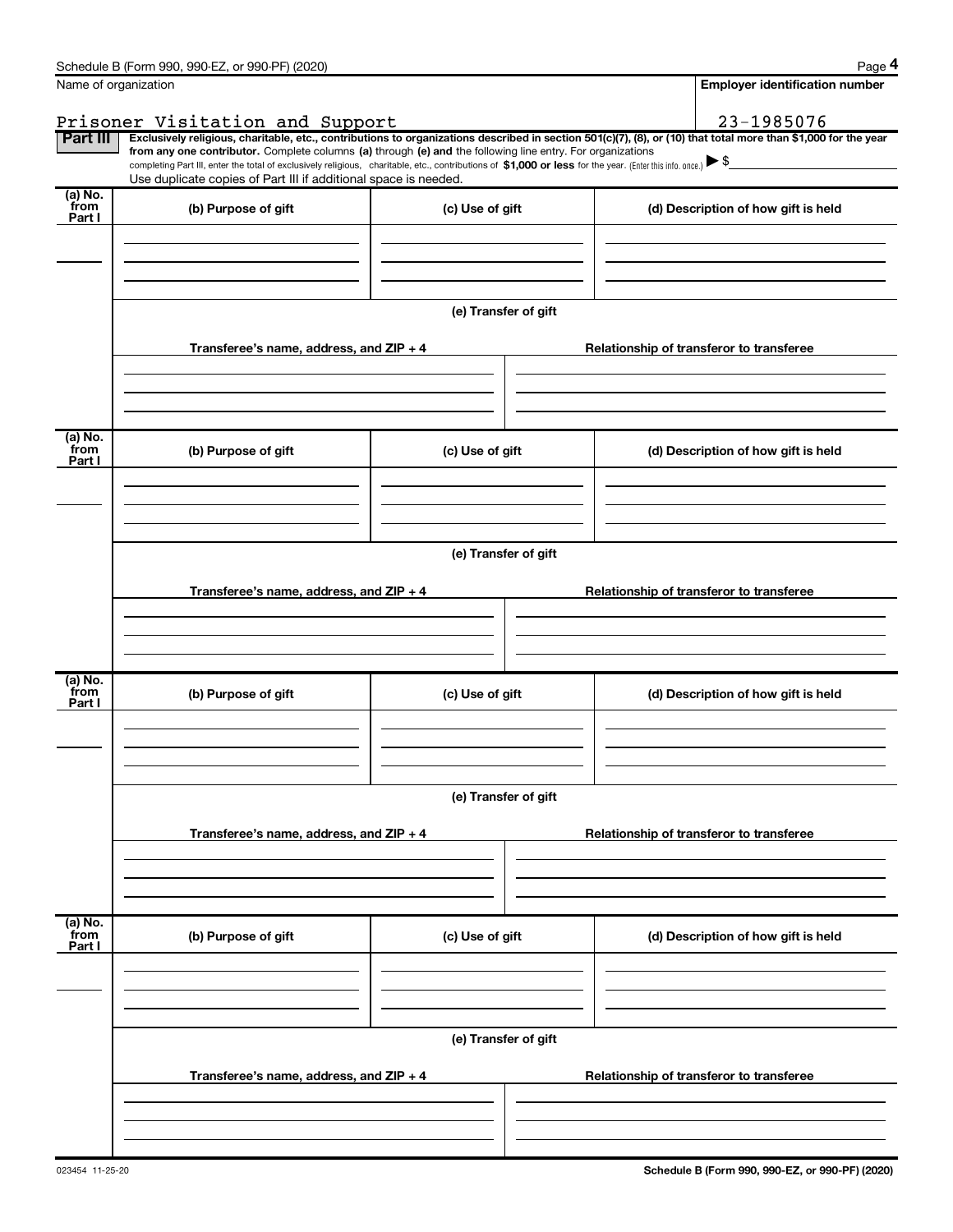|  | <b>SCHEDULE D</b> |
|--|-------------------|
|  |                   |

| (Form 990) |  |
|------------|--|
|------------|--|

(Form 990) | Complete if the organization answered "Yes" on Form 990, Part IV, line 6, 7, 8, 9, 10, 11a, 11b, 11c, 11d, 11e, 11f, 12a, or 12b. **SCHEDULE D** Supplemental Financial Statements<br>
Form 990) **Supplemental Financial Statements**<br>
Part IV, line 6, 7, 8, 9, 10, 11a, 11b, 11c, 11d, 11e, 11f, 12a, or 12b.



Department of the Treasury Internal Revenue Service

▶ Attach to Form 990.<br>► Go to www.irs.gov/Form990 for instructions and the latest information.

|        | Name of the organization<br>Prisoner Visitation and Support                                                                                                         | <b>Employer identification number</b><br>23-1985076 |
|--------|---------------------------------------------------------------------------------------------------------------------------------------------------------------------|-----------------------------------------------------|
| Part I | Organizations Maintaining Donor Advised Funds or Other Similar Funds or Accounts. Complete if the                                                                   |                                                     |
|        | organization answered "Yes" on Form 990, Part IV, line 6.                                                                                                           |                                                     |
|        | (a) Donor advised funds                                                                                                                                             | (b) Funds and other accounts                        |
| 1.     |                                                                                                                                                                     |                                                     |
| 2      | Aggregate value of contributions to (during year)                                                                                                                   |                                                     |
| 3      |                                                                                                                                                                     |                                                     |
| 4      |                                                                                                                                                                     |                                                     |
| 5      | Did the organization inform all donors and donor advisors in writing that the assets held in donor advised funds                                                    |                                                     |
|        |                                                                                                                                                                     | Yes<br>No                                           |
| 6      | Did the organization inform all grantees, donors, and donor advisors in writing that grant funds can be used only                                                   |                                                     |
|        | for charitable purposes and not for the benefit of the donor or donor advisor, or for any other purpose conferring                                                  |                                                     |
|        | impermissible private benefit?                                                                                                                                      | Yes<br>No                                           |
|        | Part II<br>Conservation Easements. Complete if the organization answered "Yes" on Form 990, Part IV, line 7.                                                        |                                                     |
| 1      | Purpose(s) of conservation easements held by the organization (check all that apply).                                                                               |                                                     |
|        | Preservation of land for public use (for example, recreation or education)                                                                                          | Preservation of a historically important land area  |
|        | Protection of natural habitat                                                                                                                                       | Preservation of a certified historic structure      |
|        | Preservation of open space                                                                                                                                          |                                                     |
| 2      | Complete lines 2a through 2d if the organization held a qualified conservation contribution in the form of a conservation easement on the last                      |                                                     |
|        | day of the tax year.                                                                                                                                                | Held at the End of the Tax Year                     |
| a      | Total number of conservation easements                                                                                                                              | 2a                                                  |
| b      | Total acreage restricted by conservation easements                                                                                                                  | 2 <sub>b</sub>                                      |
| с      | Number of conservation easements on a certified historic structure included in (a) manufacture included in (a)                                                      | 2c                                                  |
|        | d Number of conservation easements included in (c) acquired after 7/25/06, and not on a historic structure                                                          |                                                     |
|        |                                                                                                                                                                     | 2d                                                  |
| 3      | Number of conservation easements modified, transferred, released, extinguished, or terminated by the organization during the tax                                    |                                                     |
|        | year                                                                                                                                                                |                                                     |
| 4      | Number of states where property subject to conservation easement is located >                                                                                       |                                                     |
| 5      | Does the organization have a written policy regarding the periodic monitoring, inspection, handling of                                                              |                                                     |
|        | violations, and enforcement of the conservation easements it holds?                                                                                                 | Yes<br>No                                           |
| 6      | Staff and volunteer hours devoted to monitoring, inspecting, handling of violations, and enforcing conservation easements during the year                           |                                                     |
|        |                                                                                                                                                                     |                                                     |
| 7      | Amount of expenses incurred in monitoring, inspecting, handling of violations, and enforcing conservation easements during the year                                 |                                                     |
|        | ▶ \$                                                                                                                                                                |                                                     |
| 8      | Does each conservation easement reported on line 2(d) above satisfy the requirements of section 170(h)(4)(B)(i)                                                     |                                                     |
|        |                                                                                                                                                                     | Yes<br>No                                           |
|        | In Part XIII, describe how the organization reports conservation easements in its revenue and expense statement and                                                 |                                                     |
|        | balance sheet, and include, if applicable, the text of the footnote to the organization's financial statements that describes the                                   |                                                     |
|        | organization's accounting for conservation easements.<br>Organizations Maintaining Collections of Art, Historical Treasures, or Other Similar Assets.<br>Part III I |                                                     |
|        | Complete if the organization answered "Yes" on Form 990, Part IV, line 8.                                                                                           |                                                     |
|        | 1a If the organization elected, as permitted under FASB ASC 958, not to report in its revenue statement and balance sheet works                                     |                                                     |
|        | of art, historical treasures, or other similar assets held for public exhibition, education, or research in furtherance of public                                   |                                                     |
|        | service, provide in Part XIII the text of the footnote to its financial statements that describes these items.                                                      |                                                     |
|        | b If the organization elected, as permitted under FASB ASC 958, to report in its revenue statement and balance sheet works of                                       |                                                     |
|        | art, historical treasures, or other similar assets held for public exhibition, education, or research in furtherance of public service,                             |                                                     |
|        | provide the following amounts relating to these items:                                                                                                              |                                                     |
|        |                                                                                                                                                                     |                                                     |
|        | (ii) Assets included in Form 990, Part X                                                                                                                            | $\blacktriangleright$ \$                            |
| 2      | If the organization received or held works of art, historical treasures, or other similar assets for financial gain, provide                                        |                                                     |
|        | the following amounts required to be reported under FASB ASC 958 relating to these items:                                                                           |                                                     |
| а      |                                                                                                                                                                     | -\$<br>▶                                            |
|        |                                                                                                                                                                     | $\blacktriangleright$ \$                            |
|        | LHA For Paperwork Reduction Act Notice, see the Instructions for Form 990.                                                                                          | Schedule D (Form 990) 2020                          |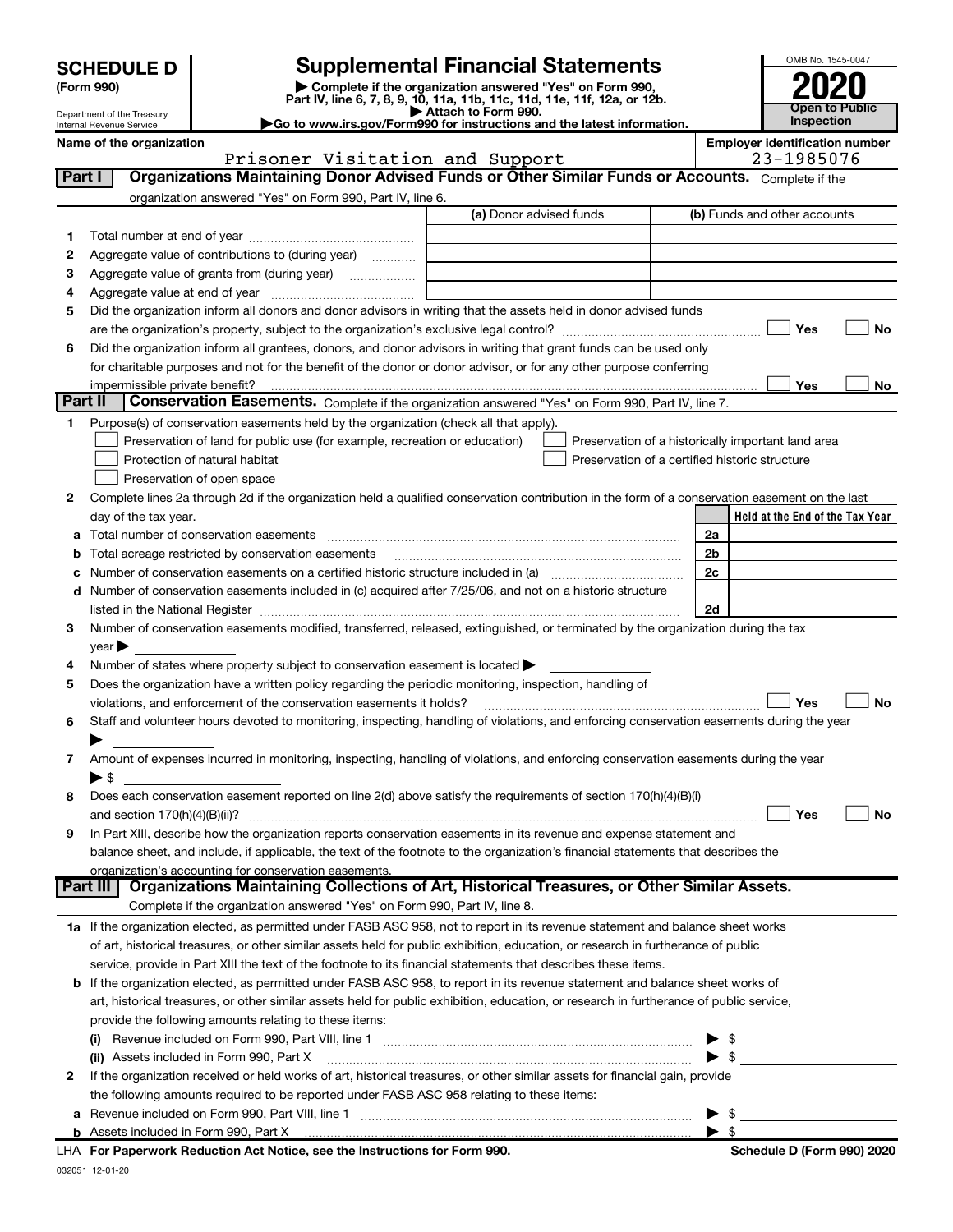|          | Schedule D (Form 990) 2020                                                                                                                                                                                                     | Prisoner Visitation and Support |   |                |                          |                 | 23-1985076 Page 2          |                     |     |           |
|----------|--------------------------------------------------------------------------------------------------------------------------------------------------------------------------------------------------------------------------------|---------------------------------|---|----------------|--------------------------|-----------------|----------------------------|---------------------|-----|-----------|
| Part III | Organizations Maintaining Collections of Art, Historical Treasures, or Other Similar Assets (continued)                                                                                                                        |                                 |   |                |                          |                 |                            |                     |     |           |
| 3        | Using the organization's acquisition, accession, and other records, check any of the following that make significant use of its                                                                                                |                                 |   |                |                          |                 |                            |                     |     |           |
|          | collection items (check all that apply):                                                                                                                                                                                       |                                 |   |                |                          |                 |                            |                     |     |           |
| a        | Public exhibition                                                                                                                                                                                                              |                                 |   |                | Loan or exchange program |                 |                            |                     |     |           |
| b        | Scholarly research                                                                                                                                                                                                             |                                 |   |                |                          |                 |                            |                     |     |           |
| c        | Preservation for future generations                                                                                                                                                                                            |                                 |   |                |                          |                 |                            |                     |     |           |
| 4        | Provide a description of the organization's collections and explain how they further the organization's exempt purpose in Part XIII.                                                                                           |                                 |   |                |                          |                 |                            |                     |     |           |
| 5        | During the year, did the organization solicit or receive donations of art, historical treasures, or other similar assets                                                                                                       |                                 |   |                |                          |                 |                            |                     |     |           |
|          | to be sold to raise funds rather than to be maintained as part of the organization's collection?                                                                                                                               |                                 |   |                |                          |                 |                            | Yes                 |     | No        |
|          | Escrow and Custodial Arrangements. Complete if the organization answered "Yes" on Form 990, Part IV, line 9, or<br><b>Part IV</b><br>reported an amount on Form 990, Part X, line 21.                                          |                                 |   |                |                          |                 |                            |                     |     |           |
|          | 1a Is the organization an agent, trustee, custodian or other intermediary for contributions or other assets not included                                                                                                       |                                 |   |                |                          |                 |                            |                     |     |           |
|          | on Form 990, Part X? [11] matter and the contract of the contract of the contract of the contract of the contract of the contract of the contract of the contract of the contract of the contract of the contract of the contr |                                 |   |                |                          |                 |                            | Yes                 |     | No        |
|          | b If "Yes," explain the arrangement in Part XIII and complete the following table:                                                                                                                                             |                                 |   |                |                          |                 |                            |                     |     |           |
|          |                                                                                                                                                                                                                                |                                 |   |                |                          |                 |                            | Amount              |     |           |
|          | c Beginning balance measurements and the contract of the contract of the contract of the contract of the contract of the contract of the contract of the contract of the contract of the contract of the contract of the contr |                                 |   |                |                          | 1c              |                            |                     |     |           |
|          | d Additions during the year measurements are all an according to the year.                                                                                                                                                     |                                 |   |                |                          | 1d              |                            |                     |     |           |
|          | e Distributions during the year manufactured and an according to the year manufactured and the year manufactur                                                                                                                 |                                 |   |                |                          | 1e              |                            |                     |     |           |
|          |                                                                                                                                                                                                                                |                                 |   |                |                          | 1f              |                            |                     |     |           |
|          | 2a Did the organization include an amount on Form 990, Part X, line 21, for escrow or custodial account liability?                                                                                                             |                                 |   |                |                          |                 |                            | Yes                 |     | No        |
|          | <b>b</b> If "Yes," explain the arrangement in Part XIII. Check here if the explanation has been provided on Part XIII                                                                                                          |                                 |   |                |                          |                 |                            |                     |     |           |
| Part V   | Endowment Funds. Complete if the organization answered "Yes" on Form 990, Part IV, line 10.                                                                                                                                    |                                 |   |                |                          |                 |                            |                     |     |           |
|          |                                                                                                                                                                                                                                | (a) Current year                |   | (b) Prior year | (c) Two years back       |                 | (d) Three years back       | (e) Four years back |     |           |
|          | 1a Beginning of year balance                                                                                                                                                                                                   |                                 |   |                |                          |                 |                            |                     |     |           |
|          |                                                                                                                                                                                                                                |                                 |   |                |                          |                 |                            |                     |     |           |
|          | Net investment earnings, gains, and losses                                                                                                                                                                                     |                                 |   |                |                          |                 |                            |                     |     |           |
|          |                                                                                                                                                                                                                                |                                 |   |                |                          |                 |                            |                     |     |           |
|          | e Other expenditures for facilities                                                                                                                                                                                            |                                 |   |                |                          |                 |                            |                     |     |           |
|          |                                                                                                                                                                                                                                |                                 |   |                |                          |                 |                            |                     |     |           |
|          |                                                                                                                                                                                                                                |                                 |   |                |                          |                 |                            |                     |     |           |
| g        |                                                                                                                                                                                                                                |                                 |   |                |                          |                 |                            |                     |     |           |
| 2        | Provide the estimated percentage of the current year end balance (line 1g, column (a)) held as:                                                                                                                                |                                 |   |                |                          |                 |                            |                     |     |           |
|          | Board designated or quasi-endowment                                                                                                                                                                                            |                                 | ℅ |                |                          |                 |                            |                     |     |           |
|          | <b>b</b> Permanent endowment > 1                                                                                                                                                                                               | %                               |   |                |                          |                 |                            |                     |     |           |
|          | $\mathbf c$ Term endowment $\blacktriangleright$                                                                                                                                                                               | %                               |   |                |                          |                 |                            |                     |     |           |
|          | The percentages on lines 2a, 2b, and 2c should equal 100%.                                                                                                                                                                     |                                 |   |                |                          |                 |                            |                     |     |           |
|          | 3a Are there endowment funds not in the possession of the organization that are held and administered for the organization                                                                                                     |                                 |   |                |                          |                 |                            |                     |     |           |
|          | by:                                                                                                                                                                                                                            |                                 |   |                |                          |                 |                            |                     | Yes | <b>No</b> |
|          | (i)                                                                                                                                                                                                                            |                                 |   |                |                          |                 |                            | 3a(i)<br>3a(ii)     |     |           |
|          |                                                                                                                                                                                                                                |                                 |   |                |                          |                 |                            | 3b                  |     |           |
|          | Describe in Part XIII the intended uses of the organization's endowment funds.                                                                                                                                                 |                                 |   |                |                          |                 |                            |                     |     |           |
|          | <b>Part VI</b><br>Land, Buildings, and Equipment.                                                                                                                                                                              |                                 |   |                |                          |                 |                            |                     |     |           |
|          | Complete if the organization answered "Yes" on Form 990, Part IV, line 11a. See Form 990, Part X, line 10.                                                                                                                     |                                 |   |                |                          |                 |                            |                     |     |           |
|          | Description of property                                                                                                                                                                                                        | (a) Cost or other               |   |                | (b) Cost or other        | (c) Accumulated |                            | (d) Book value      |     |           |
|          |                                                                                                                                                                                                                                | basis (investment)              |   |                | basis (other)            | depreciation    |                            |                     |     |           |
|          |                                                                                                                                                                                                                                |                                 |   |                |                          |                 |                            |                     |     |           |
|          |                                                                                                                                                                                                                                |                                 |   |                |                          |                 |                            |                     |     |           |
|          |                                                                                                                                                                                                                                |                                 |   |                |                          |                 |                            |                     |     |           |
|          |                                                                                                                                                                                                                                |                                 |   |                |                          |                 |                            |                     |     |           |
|          | e Other                                                                                                                                                                                                                        |                                 |   |                |                          |                 |                            |                     |     |           |
|          | Total. Add lines 1a through 1e. (Column (d) must equal Form 990. Part X, column (B), line 10c.)                                                                                                                                |                                 |   |                |                          |                 |                            |                     |     | О.        |
|          |                                                                                                                                                                                                                                |                                 |   |                |                          |                 | Schadula D (Form 990) 2020 |                     |     |           |

Schedule D (Form 990) 2020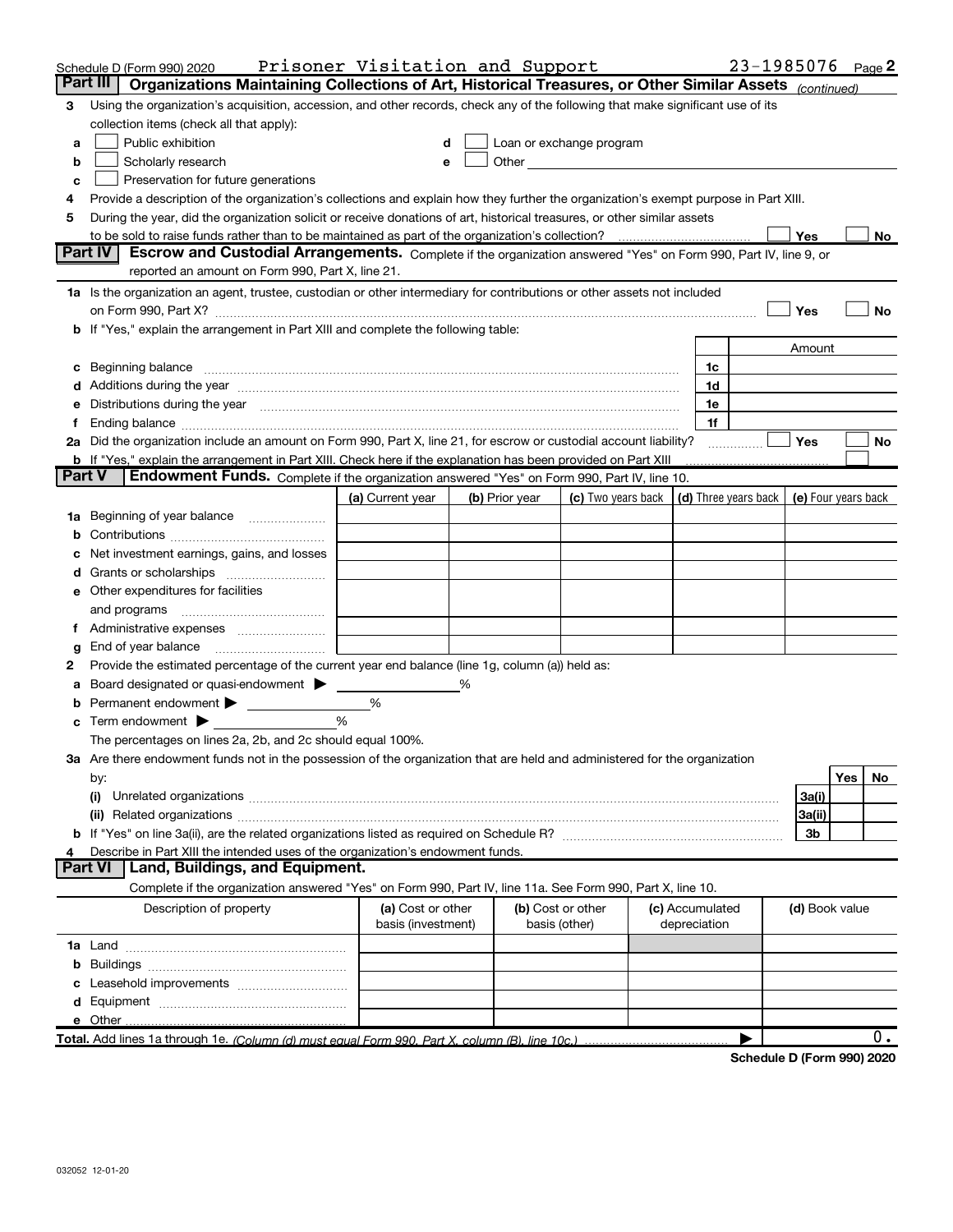|             | Schedule D (Form 990) 2020                                                                                        | Prisoner Visitation and Support | $23 - 1985076$<br>$Page$ <sup>3</sup>                     |
|-------------|-------------------------------------------------------------------------------------------------------------------|---------------------------------|-----------------------------------------------------------|
|             | <b>Part VII</b> Investments - Other Securities.                                                                   |                                 |                                                           |
|             | Complete if the organization answered "Yes" on Form 990, Part IV, line 11b. See Form 990, Part X, line 12.        |                                 |                                                           |
|             | (a) Description of security or category (including name of security)                                              | (b) Book value                  | (c) Method of valuation: Cost or end-of-year market value |
|             | (1) Financial derivatives                                                                                         |                                 |                                                           |
|             |                                                                                                                   |                                 |                                                           |
| $(3)$ Other |                                                                                                                   |                                 |                                                           |
| (A)         |                                                                                                                   |                                 |                                                           |
| (B)         |                                                                                                                   |                                 |                                                           |
| (C)         |                                                                                                                   |                                 |                                                           |
| (D)         |                                                                                                                   |                                 |                                                           |
| (E)         |                                                                                                                   |                                 |                                                           |
| (F)         |                                                                                                                   |                                 |                                                           |
| (G)         |                                                                                                                   |                                 |                                                           |
| (H)         |                                                                                                                   |                                 |                                                           |
|             | Total. (Col. (b) must equal Form 990, Part X, col. (B) line 12.)                                                  |                                 |                                                           |
|             | Part VIII Investments - Program Related.                                                                          |                                 |                                                           |
|             | Complete if the organization answered "Yes" on Form 990, Part IV, line 11c. See Form 990, Part X, line 13.        |                                 |                                                           |
|             | (a) Description of investment                                                                                     | (b) Book value                  | (c) Method of valuation: Cost or end-of-year market value |
| (1)         |                                                                                                                   |                                 |                                                           |
| (2)         |                                                                                                                   |                                 |                                                           |
| (3)         |                                                                                                                   |                                 |                                                           |
| (4)         |                                                                                                                   |                                 |                                                           |
| (5)         |                                                                                                                   |                                 |                                                           |
| (6)         |                                                                                                                   |                                 |                                                           |
| (7)         |                                                                                                                   |                                 |                                                           |
| (8)         |                                                                                                                   |                                 |                                                           |
| (9)         |                                                                                                                   |                                 |                                                           |
|             | Total. (Col. (b) must equal Form 990, Part X, col. (B) line 13.)                                                  |                                 |                                                           |
| Part IX     | <b>Other Assets.</b>                                                                                              |                                 |                                                           |
|             | Complete if the organization answered "Yes" on Form 990, Part IV, line 11d. See Form 990, Part X, line 15.        |                                 |                                                           |
|             |                                                                                                                   | (a) Description                 | (b) Book value                                            |
| (1)         |                                                                                                                   |                                 |                                                           |
| (2)         |                                                                                                                   |                                 |                                                           |
| (3)         |                                                                                                                   |                                 |                                                           |
| (4)         |                                                                                                                   |                                 |                                                           |
| (5)         |                                                                                                                   |                                 |                                                           |
| (6)         |                                                                                                                   |                                 |                                                           |
| (7)         |                                                                                                                   |                                 |                                                           |
| (8)         |                                                                                                                   |                                 |                                                           |
| (9)         |                                                                                                                   |                                 |                                                           |
|             | Total. (Column (b) must equal Form 990, Part X, col. (B) line 15.)                                                |                                 |                                                           |
| Part X      | <b>Other Liabilities.</b>                                                                                         |                                 |                                                           |
|             | Complete if the organization answered "Yes" on Form 990, Part IV, line 11e or 11f. See Form 990, Part X, line 25. |                                 |                                                           |
| 1.          | (a) Description of liability                                                                                      |                                 | (b) Book value                                            |
| (1)         | Federal income taxes                                                                                              |                                 |                                                           |
| (2)         |                                                                                                                   |                                 |                                                           |
| (3)         |                                                                                                                   |                                 |                                                           |
| (4)         |                                                                                                                   |                                 |                                                           |
| (5)         |                                                                                                                   |                                 |                                                           |
| (6)         |                                                                                                                   |                                 |                                                           |
| (7)         |                                                                                                                   |                                 |                                                           |
| (8)         |                                                                                                                   |                                 |                                                           |
| (9)         |                                                                                                                   |                                 |                                                           |
|             |                                                                                                                   |                                 |                                                           |
|             |                                                                                                                   |                                 |                                                           |

(Column (b) must equal Form 990, Part X, col. (B) line 25.)

2. Liability for uncertain tax positions. In Part XIII, provide the text of the footnote to the organization's financial statements that reports the

organization's liability for uncertain tax positions under FASB ASC 740. Check here if the text of the footnote has been provided in Part XIII

 $\boxed{\text{X}}$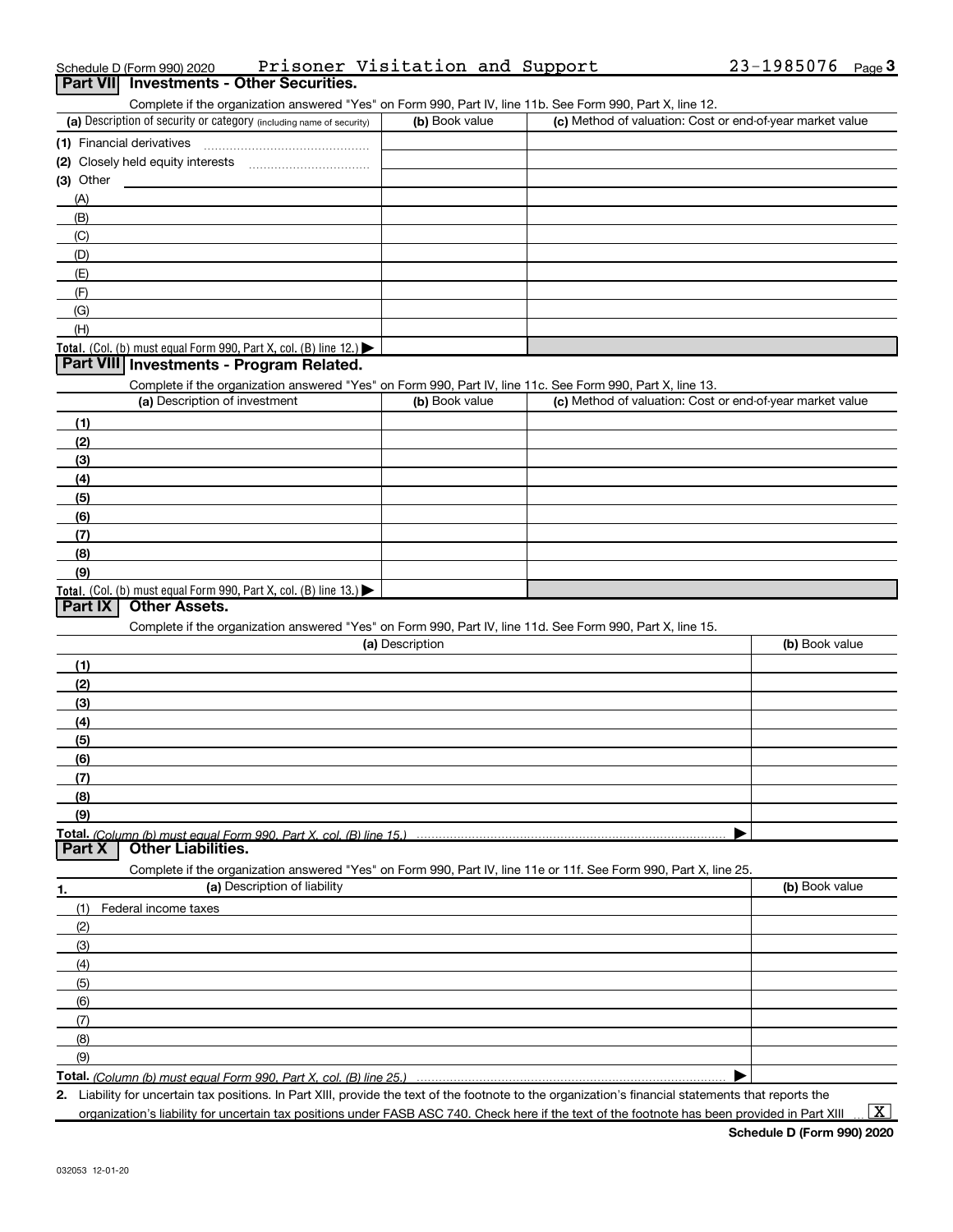|    | Prisoner Visitation and Support<br>Schedule D (Form 990) 2020                                                                                                                                                                                                |                |       |                | 23-1985076<br>Page 4 |
|----|--------------------------------------------------------------------------------------------------------------------------------------------------------------------------------------------------------------------------------------------------------------|----------------|-------|----------------|----------------------|
|    | Reconciliation of Revenue per Audited Financial Statements With Revenue per Return.<br>Part XI                                                                                                                                                               |                |       |                |                      |
|    | Complete if the organization answered "Yes" on Form 990, Part IV, line 12a.                                                                                                                                                                                  |                |       |                |                      |
| 1. | Total revenue, gains, and other support per audited financial statements                                                                                                                                                                                     |                |       | $\mathbf{1}$   | 134643.              |
| 2  | Amounts included on line 1 but not on Form 990, Part VIII, line 12:                                                                                                                                                                                          |                |       |                |                      |
| a  |                                                                                                                                                                                                                                                              | 2a             | 9394. |                |                      |
|    |                                                                                                                                                                                                                                                              | 2 <sub>b</sub> |       |                |                      |
| c  |                                                                                                                                                                                                                                                              | 2c             |       |                |                      |
| d  |                                                                                                                                                                                                                                                              |                |       |                |                      |
| e  | Add lines 2a through 2d <b>contained a contained a contained a contained a</b> contained a contained a contact the set                                                                                                                                       |                |       | 2e             | 9394.                |
| 3  |                                                                                                                                                                                                                                                              |                |       | 3              | 125249.              |
| 4  | Amounts included on Form 990, Part VIII, line 12, but not on line 1:                                                                                                                                                                                         |                |       |                |                      |
| a  | Investment expenses not included on Form 990, Part VIII, line 7b   4a                                                                                                                                                                                        |                |       |                |                      |
|    |                                                                                                                                                                                                                                                              | 4 <sub>b</sub> |       |                |                      |
|    |                                                                                                                                                                                                                                                              |                |       | 4c             | 0.                   |
|    | Add lines 4a and 4b                                                                                                                                                                                                                                          |                |       |                |                      |
| 5  | Total revenue. Add lines 3 and 4c. (This must equal Form 990, Part I, line 12.)                                                                                                                                                                              |                |       | 5              | 125249.              |
|    | Part XII   Reconciliation of Expenses per Audited Financial Statements With Expenses per Return.                                                                                                                                                             |                |       |                |                      |
|    | Complete if the organization answered "Yes" on Form 990, Part IV, line 12a.                                                                                                                                                                                  |                |       |                |                      |
| 1  | Total expenses and losses per audited financial statements [11] [12] manuscription control expenses and losses per audited financial statements [12] [12] manuscription of the statements [12] manuscription of the statements                               |                |       | $\blacksquare$ | 124017.              |
| 2  | Amounts included on line 1 but not on Form 990, Part IX, line 25:                                                                                                                                                                                            |                |       |                |                      |
| a  |                                                                                                                                                                                                                                                              | 2a             |       |                |                      |
| b  |                                                                                                                                                                                                                                                              | 2b             |       |                |                      |
| c. |                                                                                                                                                                                                                                                              | 2c             |       |                |                      |
|    |                                                                                                                                                                                                                                                              |                |       |                |                      |
| e  |                                                                                                                                                                                                                                                              |                |       | 2e             |                      |
| 3  | Add lines 2a through 2d <b>contained a contained a contained a contained a</b> contained a contained a contact the set                                                                                                                                       |                |       | 3              | 124017               |
| 4  | Amounts included on Form 990, Part IX, line 25, but not on line 1:                                                                                                                                                                                           |                |       |                |                      |
| a  |                                                                                                                                                                                                                                                              | 4a             |       |                |                      |
|    |                                                                                                                                                                                                                                                              |                |       |                |                      |
|    | Other (Describe in Part XIII.) <b>Construction</b> and the set of the set of the set of the set of the set of the set of the set of the set of the set of the set of the set of the set of the set of the set of the set of the set<br>c Add lines 4a and 4b |                |       | 4c             |                      |
|    | Part XIII Supplemental Information.                                                                                                                                                                                                                          |                |       | 5              | 124017.              |

Provide the descriptions required for Part II, lines 3, 5, and 9; Part III, lines 1a and 4; Part IV, lines 1b and 2b; Part V, line 4; Part X, line 2; Part XI, lines 2d and 4b; and Part XII, lines 2d and 4b. Also complete this part to provide any additional information.

# Part X, Line 2:

| PVS is recognized as an organization exempt from federal income tax under    |
|------------------------------------------------------------------------------|
| Section $501(c)(3)$ of the Internal Revenue Code of 1986. Accordingly, there |
| is no provision for income taxes. PVS' informational returns are subject     |
| to review and examination by Federal tax authorities. PVS is not aware of    |
| any activities that would jeopardize its taxexempt status. PVS is not        |
| aware of any activities that are subject to tax on unrelated business        |
| income taxes.                                                                |
|                                                                              |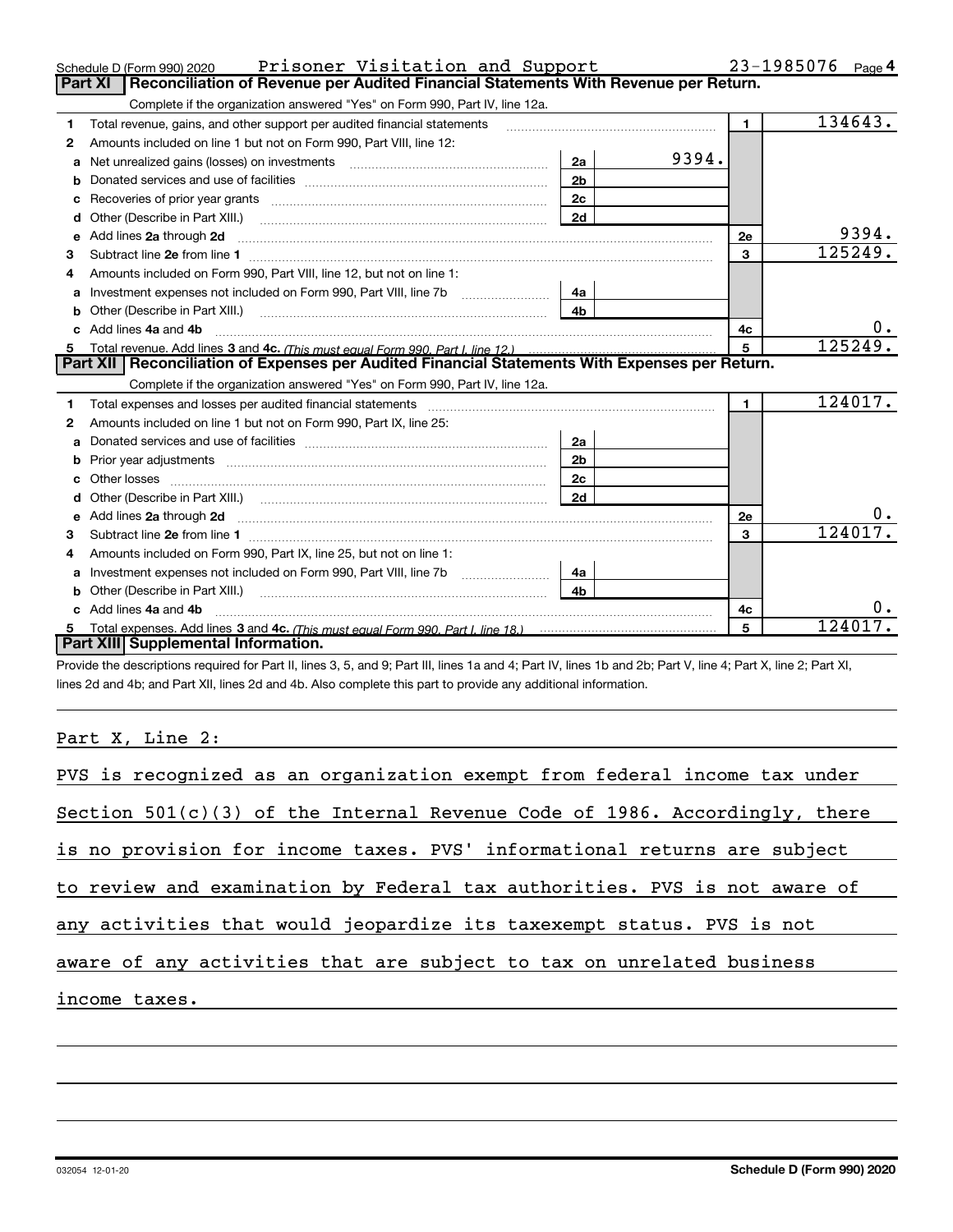|              | <b>Compensation Information</b><br><b>SCHEDULE J</b>                                                                                                                                                                  | OMB No. 1545-0047                     |                   |                              |
|--------------|-----------------------------------------------------------------------------------------------------------------------------------------------------------------------------------------------------------------------|---------------------------------------|-------------------|------------------------------|
|              | (Form 990)<br>For certain Officers, Directors, Trustees, Key Employees, and Highest                                                                                                                                   |                                       |                   |                              |
|              | <b>Compensated Employees</b>                                                                                                                                                                                          |                                       |                   |                              |
|              | Complete if the organization answered "Yes" on Form 990, Part IV, line 23.<br>Attach to Form 990.<br>Department of the Treasury                                                                                       | <b>Open to Public</b>                 |                   |                              |
|              | Go to www.irs.gov/Form990 for instructions and the latest information.<br>Internal Revenue Service                                                                                                                    |                                       | <b>Inspection</b> |                              |
|              | Name of the organization                                                                                                                                                                                              | <b>Employer identification number</b> |                   |                              |
|              | Prisoner Visitation and Support                                                                                                                                                                                       | 23-1985076                            |                   |                              |
|              | <b>Questions Regarding Compensation</b><br>Part I                                                                                                                                                                     |                                       |                   |                              |
|              |                                                                                                                                                                                                                       |                                       | <b>Yes</b>        | No                           |
|              | <b>1a</b> Check the appropriate box(es) if the organization provided any of the following to or for a person listed on Form 990,                                                                                      |                                       |                   |                              |
|              | Part VII, Section A, line 1a. Complete Part III to provide any relevant information regarding these items.                                                                                                            |                                       |                   |                              |
|              | First-class or charter travel<br>Housing allowance or residence for personal use                                                                                                                                      |                                       |                   |                              |
|              | Travel for companions<br>Payments for business use of personal residence                                                                                                                                              |                                       |                   |                              |
|              | Tax indemnification and gross-up payments<br>Health or social club dues or initiation fees                                                                                                                            |                                       |                   |                              |
|              | Discretionary spending account<br>Personal services (such as maid, chauffeur, chef)                                                                                                                                   |                                       |                   |                              |
|              |                                                                                                                                                                                                                       |                                       |                   |                              |
| b            | If any of the boxes on line 1a are checked, did the organization follow a written policy regarding payment or                                                                                                         |                                       |                   |                              |
|              | reimbursement or provision of all of the expenses described above? If "No," complete Part III to explain                                                                                                              | 1b                                    |                   |                              |
| 2            | Did the organization require substantiation prior to reimbursing or allowing expenses incurred by all directors,                                                                                                      | $\mathbf{2}$                          |                   |                              |
|              |                                                                                                                                                                                                                       |                                       |                   |                              |
| 3            | Indicate which, if any, of the following the organization used to establish the compensation of the organization's                                                                                                    |                                       |                   |                              |
|              | CEO/Executive Director. Check all that apply. Do not check any boxes for methods used by a related organization to                                                                                                    |                                       |                   |                              |
|              | establish compensation of the CEO/Executive Director, but explain in Part III.                                                                                                                                        |                                       |                   |                              |
|              | Compensation committee<br>Written employment contract                                                                                                                                                                 |                                       |                   |                              |
|              | Compensation survey or study<br>Independent compensation consultant                                                                                                                                                   |                                       |                   |                              |
|              | $\boxed{\textbf{X}}$ Approval by the board or compensation committee<br>Form 990 of other organizations                                                                                                               |                                       |                   |                              |
|              |                                                                                                                                                                                                                       |                                       |                   |                              |
|              | During the year, did any person listed on Form 990, Part VII, Section A, line 1a, with respect to the filing                                                                                                          |                                       |                   |                              |
|              | organization or a related organization:                                                                                                                                                                               |                                       |                   |                              |
| а            | Receive a severance payment or change-of-control payment?                                                                                                                                                             | 4a                                    |                   | х                            |
| b            | Participate in or receive payment from a supplemental nonqualified retirement plan?                                                                                                                                   | 4b                                    |                   | $\overline{\mathbf{x}}$      |
| с            | Participate in or receive payment from an equity-based compensation arrangement?                                                                                                                                      | 4c                                    |                   | $\overline{\mathbf{x}}$      |
|              | If "Yes" to any of lines 4a-c, list the persons and provide the applicable amounts for each item in Part III.                                                                                                         |                                       |                   |                              |
|              |                                                                                                                                                                                                                       |                                       |                   |                              |
|              | Only section 501(c)(3), 501(c)(4), and 501(c)(29) organizations must complete lines 5-9.                                                                                                                              |                                       |                   |                              |
|              | For persons listed on Form 990, Part VII, Section A, line 1a, did the organization pay or accrue any compensation                                                                                                     |                                       |                   |                              |
|              | contingent on the revenues of:                                                                                                                                                                                        |                                       |                   |                              |
| a            |                                                                                                                                                                                                                       | 5a                                    |                   | X<br>$\overline{\mathbf{x}}$ |
|              |                                                                                                                                                                                                                       | 5b                                    |                   |                              |
|              | If "Yes" on line 5a or 5b, describe in Part III.                                                                                                                                                                      |                                       |                   |                              |
| 6            | For persons listed on Form 990, Part VII, Section A, line 1a, did the organization pay or accrue any compensation                                                                                                     |                                       |                   |                              |
|              | contingent on the net earnings of:                                                                                                                                                                                    |                                       |                   | х                            |
| a            |                                                                                                                                                                                                                       | 6a                                    |                   | $\mathbf x$                  |
| b            |                                                                                                                                                                                                                       | 6b                                    |                   |                              |
|              | If "Yes" on line 6a or 6b, describe in Part III.                                                                                                                                                                      |                                       |                   |                              |
| $\mathbf{7}$ | For persons listed on Form 990, Part VII, Section A, line 1a, did the organization provide any nonfixed payments                                                                                                      | $\overline{7}$                        |                   | х                            |
|              | Were any amounts reported on Form 990, Part VII, paid or accrued pursuant to a contract that was subject to the                                                                                                       |                                       |                   |                              |
| 8            |                                                                                                                                                                                                                       | 8                                     |                   | х                            |
| 9            | initial contract exception described in Regulations section 53.4958-4(a)(3)? If "Yes," describe in Part III<br>If "Yes" on line 8, did the organization also follow the rebuttable presumption procedure described in |                                       |                   |                              |
|              |                                                                                                                                                                                                                       | 9                                     |                   |                              |
|              | Regulations section 53.4958-6(c)?                                                                                                                                                                                     |                                       |                   |                              |

LHA For Paperwork Reduction Act Notice, see the Instructions for Form 990. Schedule J (Form 990) 2020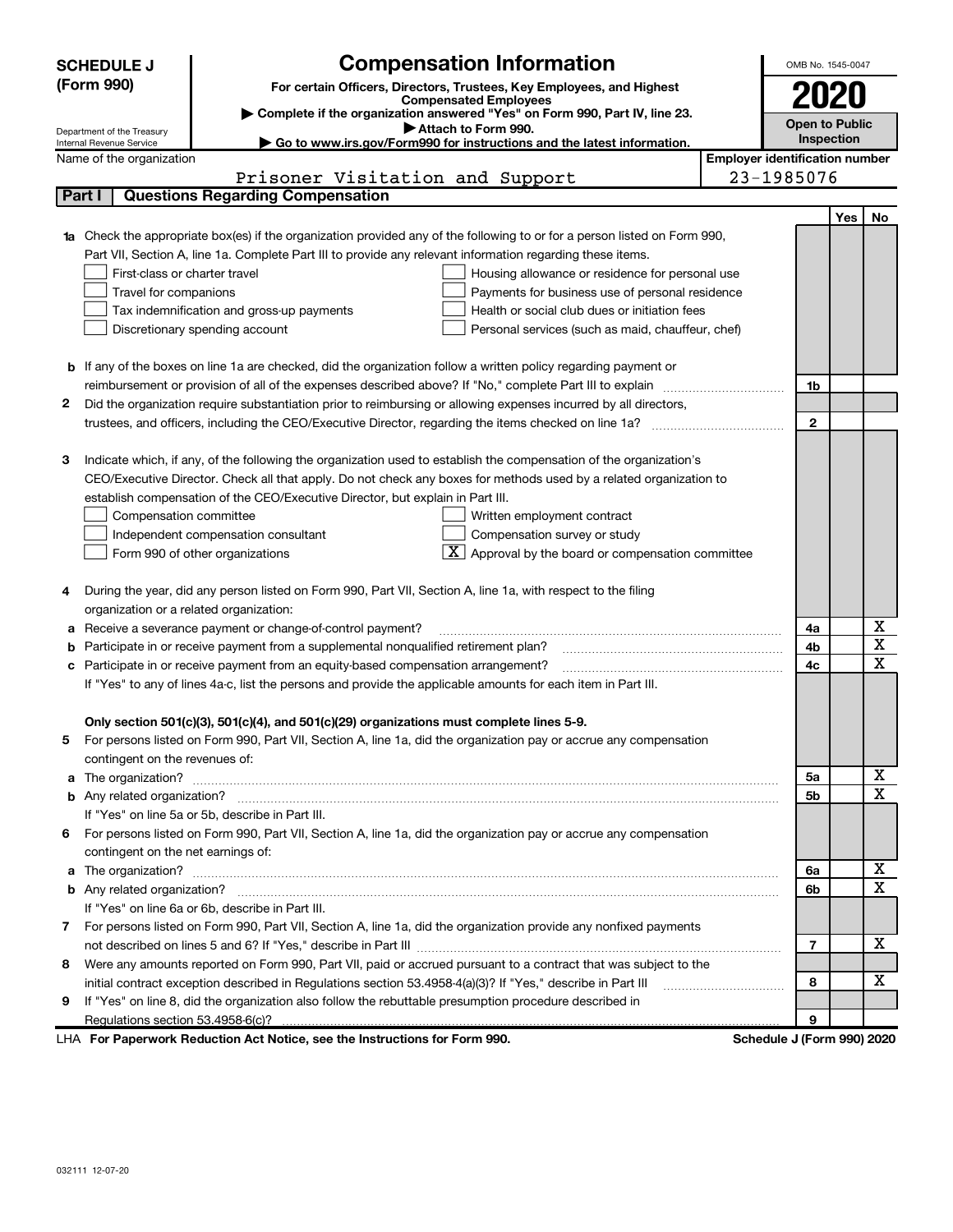| Schedule J (Form 990) 2020                                                                                                                                                                                                                                                       | Prisoner Visitation      | and                                      | Support                                   | $23 - 1985076$                                     |                |                             | Page 2                                                     |
|----------------------------------------------------------------------------------------------------------------------------------------------------------------------------------------------------------------------------------------------------------------------------------|--------------------------|------------------------------------------|-------------------------------------------|----------------------------------------------------|----------------|-----------------------------|------------------------------------------------------------|
| Officers, Directors, Trustees, Key Employees, and Highest Compensated Employees.<br>Part II                                                                                                                                                                                      |                          |                                          |                                           | Use duplicate copies if additional space is needed |                |                             |                                                            |
| For each individual whose compensation must be reported on Schedule J, report compensation from the organization on row (i) and from related organizations, described in the instructions, on row (ii).<br>Do not list any individuals that aren't listed on Form 990, Part VII. |                          |                                          |                                           |                                                    |                |                             |                                                            |
| Note: The sum of columns (B)(i)-(iii) for each listed individual must equal the total amount of Form 990, Part VII, Section A, line 1a, applicable column (D) and (E) amounts for that individual.                                                                               |                          |                                          |                                           |                                                    |                |                             |                                                            |
|                                                                                                                                                                                                                                                                                  | (B) Breakdown of W-2     |                                          | and/or 1099-MISC compensation             | (C) Retirement and                                 | (D) Nontaxable | (E) Total of columns        | (F) Compensation                                           |
| (A) Name and Title                                                                                                                                                                                                                                                               | compensation<br>(i) Base | compensation<br>ii) Bonus &<br>incentive | compensation<br>reportable<br>(iii) Other | other deferred<br>compensation                     | benefits       | $(B)(i)$ <sup>-</sup> $(D)$ | reported as deferred<br>on prior Form 990<br>in column (B) |
| $\mathrel{\widehat{=}}$                                                                                                                                                                                                                                                          |                          |                                          |                                           |                                                    |                |                             |                                                            |
| €                                                                                                                                                                                                                                                                                |                          |                                          |                                           |                                                    |                |                             |                                                            |
| $\widehat{=}$                                                                                                                                                                                                                                                                    |                          |                                          |                                           |                                                    |                |                             |                                                            |
| €                                                                                                                                                                                                                                                                                |                          |                                          |                                           |                                                    |                |                             |                                                            |
| $\mathrel{\widehat{=}}$<br>$\widehat{=}$                                                                                                                                                                                                                                         |                          |                                          |                                           |                                                    |                |                             |                                                            |
| $\mathrel{\widehat{=}}$                                                                                                                                                                                                                                                          |                          |                                          |                                           |                                                    |                |                             |                                                            |
|                                                                                                                                                                                                                                                                                  | $\widehat{\Xi}$          |                                          |                                           |                                                    |                |                             |                                                            |
| $\mathrel{\widehat{=}}$                                                                                                                                                                                                                                                          |                          |                                          |                                           |                                                    |                |                             |                                                            |
| 目                                                                                                                                                                                                                                                                                |                          |                                          |                                           |                                                    |                |                             |                                                            |
| $\mathrel{\widehat{=}}$<br>€                                                                                                                                                                                                                                                     |                          |                                          |                                           |                                                    |                |                             |                                                            |
| $\widehat{=}$                                                                                                                                                                                                                                                                    |                          |                                          |                                           |                                                    |                |                             |                                                            |
| $\widehat{\epsilon}$                                                                                                                                                                                                                                                             |                          |                                          |                                           |                                                    |                |                             |                                                            |
| $\mathrel{\widehat{=}}$                                                                                                                                                                                                                                                          |                          |                                          |                                           |                                                    |                |                             |                                                            |
| $\widehat{\Xi}$                                                                                                                                                                                                                                                                  |                          |                                          |                                           |                                                    |                |                             |                                                            |
| $\mathrel{\widehat{=}}$                                                                                                                                                                                                                                                          |                          |                                          |                                           |                                                    |                |                             |                                                            |
|                                                                                                                                                                                                                                                                                  | 回                        |                                          |                                           |                                                    |                |                             |                                                            |
| $\oplus$                                                                                                                                                                                                                                                                         |                          |                                          |                                           |                                                    |                |                             |                                                            |
| €                                                                                                                                                                                                                                                                                |                          |                                          |                                           |                                                    |                |                             |                                                            |
| $\widehat{=}$<br>$\widehat{\epsilon}$                                                                                                                                                                                                                                            |                          |                                          |                                           |                                                    |                |                             |                                                            |
| $\mathrel{\mathop{\oplus}}$                                                                                                                                                                                                                                                      |                          |                                          |                                           |                                                    |                |                             |                                                            |
| $\widehat{=}$                                                                                                                                                                                                                                                                    |                          |                                          |                                           |                                                    |                |                             |                                                            |
| $\widehat{=}$                                                                                                                                                                                                                                                                    |                          |                                          |                                           |                                                    |                |                             |                                                            |
| 闾                                                                                                                                                                                                                                                                                |                          |                                          |                                           |                                                    |                |                             |                                                            |
| $\widehat{=}$                                                                                                                                                                                                                                                                    |                          |                                          |                                           |                                                    |                |                             |                                                            |
|                                                                                                                                                                                                                                                                                  | ิฮ                       |                                          |                                           |                                                    |                |                             |                                                            |
| $\mathrel{\widehat{=}}$                                                                                                                                                                                                                                                          |                          |                                          |                                           |                                                    |                |                             |                                                            |
| $\widehat{=}$                                                                                                                                                                                                                                                                    |                          |                                          |                                           |                                                    |                |                             |                                                            |
| $\widehat{=}$                                                                                                                                                                                                                                                                    |                          |                                          |                                           |                                                    |                |                             |                                                            |
| €                                                                                                                                                                                                                                                                                |                          |                                          |                                           |                                                    |                |                             |                                                            |
|                                                                                                                                                                                                                                                                                  |                          |                                          |                                           |                                                    |                |                             | Schedule J (Form 990) 2020                                 |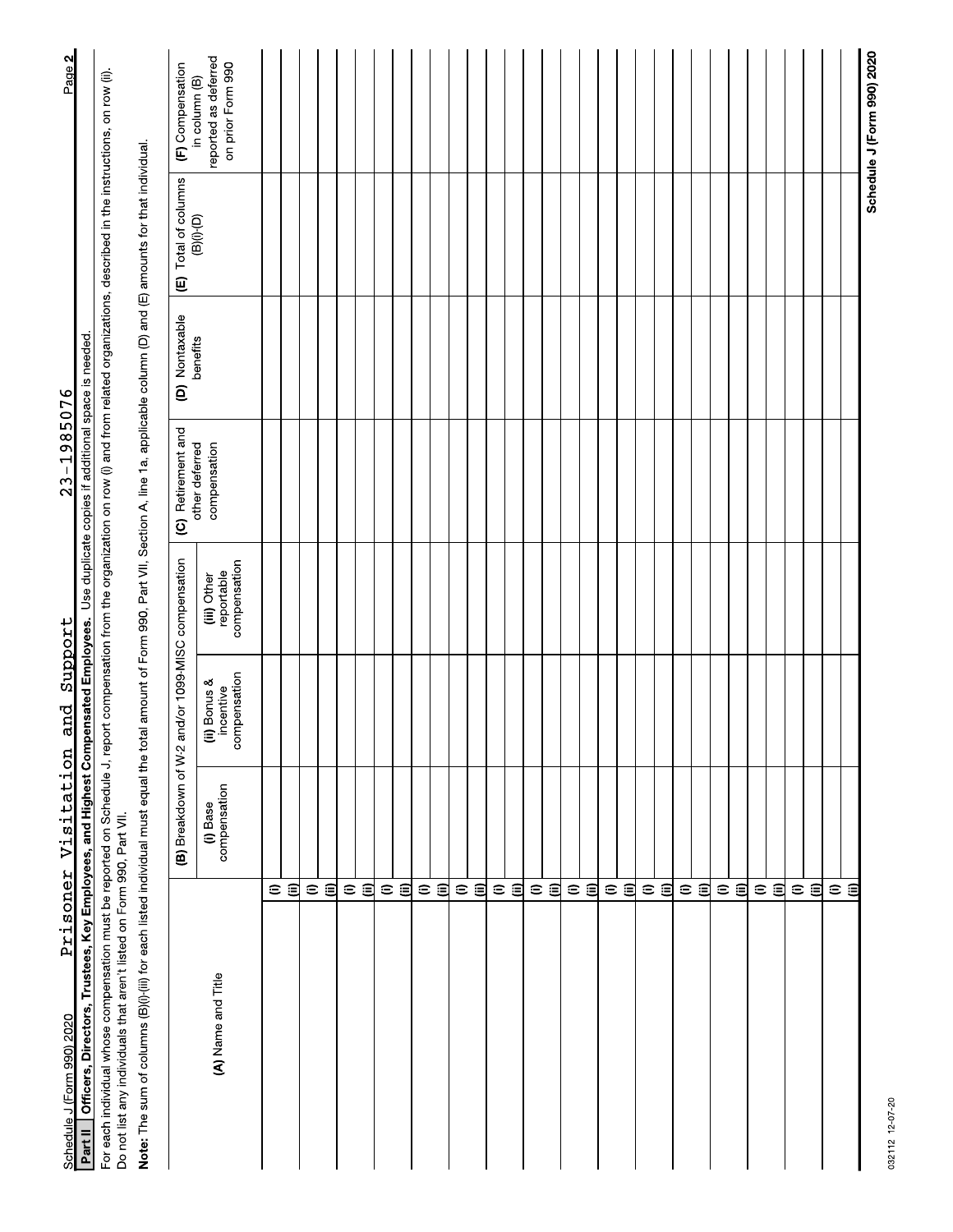| Support<br>and<br>Prisoner Visitation<br>Schedule J (Form 990) 2020                                                                                                                                           | $23 - 1985076$             | Page 3 |
|---------------------------------------------------------------------------------------------------------------------------------------------------------------------------------------------------------------|----------------------------|--------|
| Part III Supplemental Information                                                                                                                                                                             |                            |        |
| 1a, 1b, 3, 4a, 4b, 4c, 5a, 5b, 6a, 6b, 7, and 8, and for Part II. Also complete this part for any additional information.<br>Provide the information, explanation, or descriptions required for Part I, lines |                            |        |
|                                                                                                                                                                                                               |                            |        |
|                                                                                                                                                                                                               |                            |        |
|                                                                                                                                                                                                               |                            |        |
|                                                                                                                                                                                                               |                            |        |
|                                                                                                                                                                                                               |                            |        |
|                                                                                                                                                                                                               |                            |        |
|                                                                                                                                                                                                               |                            |        |
|                                                                                                                                                                                                               |                            |        |
|                                                                                                                                                                                                               |                            |        |
|                                                                                                                                                                                                               |                            |        |
|                                                                                                                                                                                                               |                            |        |
|                                                                                                                                                                                                               |                            |        |
|                                                                                                                                                                                                               |                            |        |
|                                                                                                                                                                                                               |                            |        |
|                                                                                                                                                                                                               |                            |        |
|                                                                                                                                                                                                               |                            |        |
|                                                                                                                                                                                                               |                            |        |
|                                                                                                                                                                                                               |                            |        |
|                                                                                                                                                                                                               |                            |        |
|                                                                                                                                                                                                               | Schedule J (Form 990) 2020 |        |